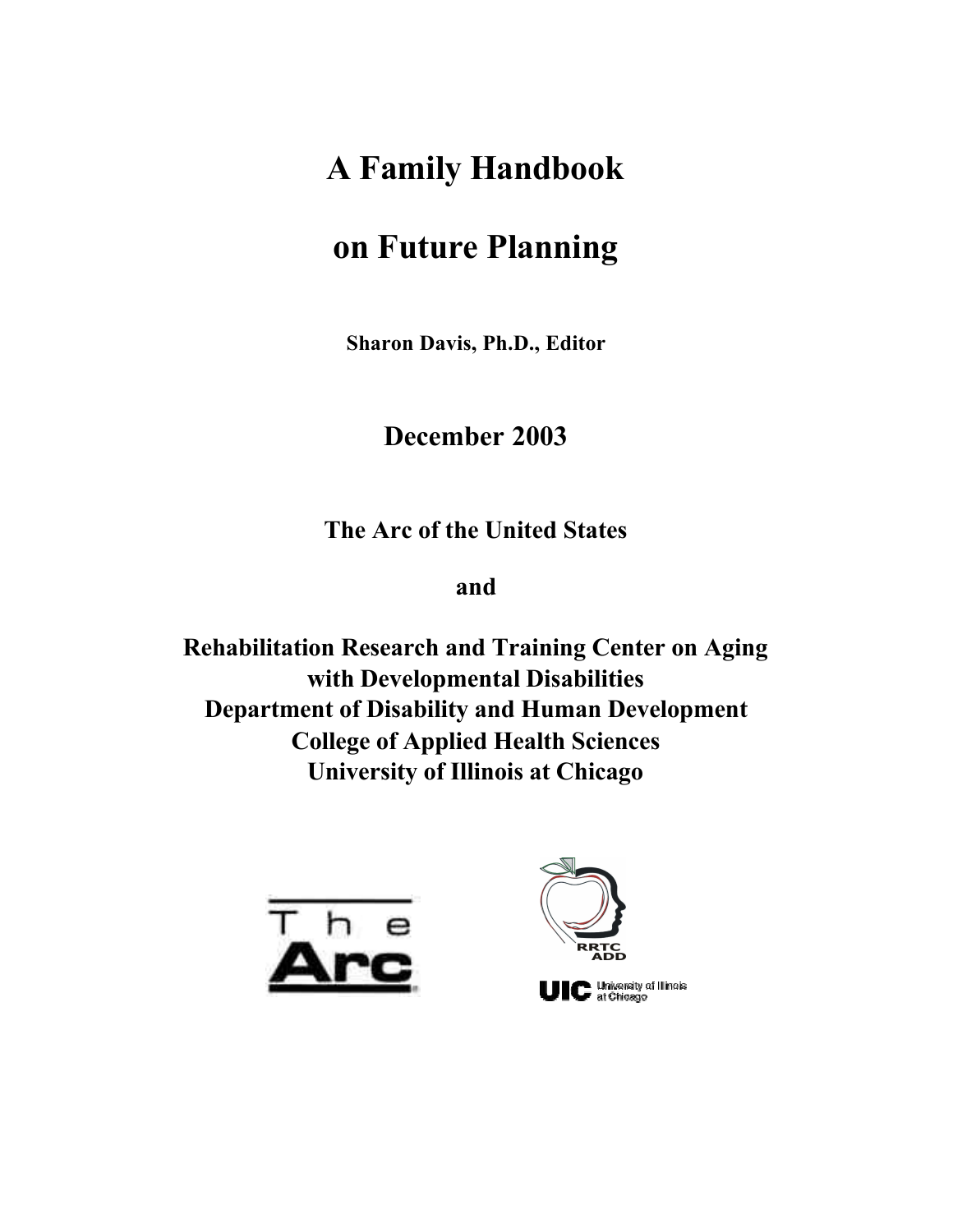#### **OVERVIEW OF HANDBOOK**

A *Family Handbook on Future Planning* is a guide to help families develop a future plan for their sons or daughters with cognitive, intellectual or developmental disabilities that provides personal, financial and legal protections for these individuals after the parents either die or can no longer provide care or support.

A *Family Handbook on Future Planning* is not designed to be a "do-it-yourself" guide to will writing, trust development and other legal processes. Instead, it is designed to help families review and inventory the needs and strengths of their family member, determine what should be in a plan and then locate qualified professionals and resources to finalize the plan.

This publication is an update of *A Family Handbook on Future Planning* published by The Arc in 1991. It incorporates and updates additional information covered in *How to Provide for Their Future* which was published by The Arc in 1989 and is now out-of-print. This new version is intended for publication on the World Wide Web, as most of the resources it cites are found on the Web.

#### **ACKNOWLEDGEMENTS**

The Arc thanks several individuals for their time and effort in reviewing the draft of this handbook. These include:

Rick Berkobien, Committee Administrator, Oregon State Legislature, former staff member of The Arc and original author of *A Family Handbook on Future Planning*.

Theresa Varnet, attorney for Spain, Spain & Varnet P.C., Chicago, Illinois and Northborough, Massachusetts, and active volunteer for The Arc.

Daniel Scarborough, Project Director, The Arc Aging Family Caregiver Support Project. Alan Factor, Ph.D., Rehabilitation Research and Training Center on Aging with Developmental Disabilities, University of Illinois at Chicago.

Steven M. Eidelman, Executive Director, The Arc of the United States

This is a publication of The Arc of the United States and the Rehabilitation Research and Training Center (RRTC) on Aging with Developmental Disabilities funded by the U.S. Department of Education, Office of Special Education and Rehabilitative Services, National Institute on Disability and Rehabilitation Research, under grant number H133B980046. The opinions in this publication are those of the grantee and do not necessarily reflect those of the U.S. Department of Education.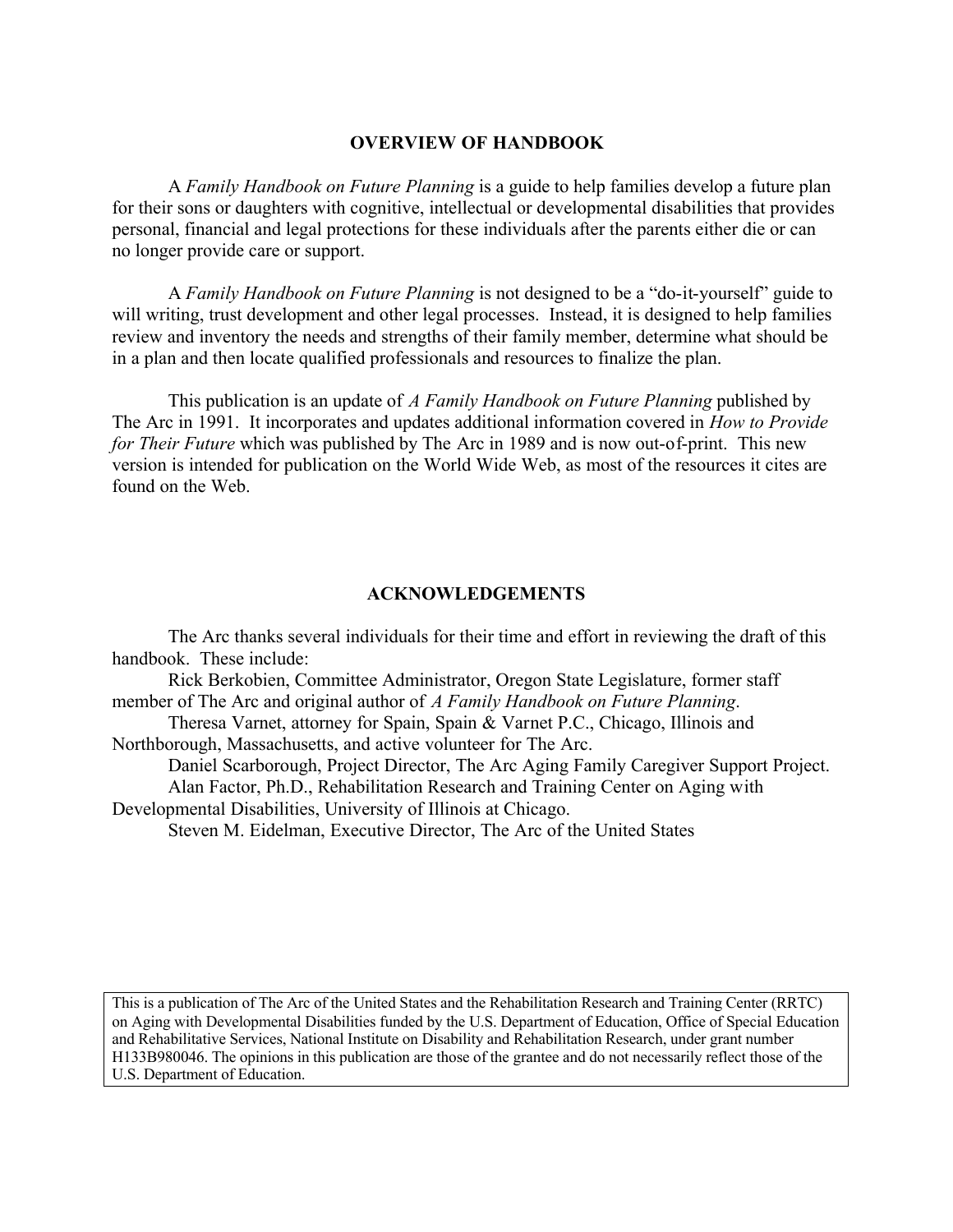# **A Family Handbook on Future Planning**

# **Table of Contents**

|  | Determining Your Son or Daughter's Future Financial Needs 7 |  |
|--|-------------------------------------------------------------|--|
|  |                                                             |  |
|  |                                                             |  |
|  |                                                             |  |
|  |                                                             |  |
|  |                                                             |  |
|  | Types of Trusts Used for an Individual with a Disability 11 |  |
|  |                                                             |  |
|  |                                                             |  |
|  |                                                             |  |
|  |                                                             |  |
|  |                                                             |  |
|  |                                                             |  |
|  |                                                             |  |
|  |                                                             |  |
|  |                                                             |  |
|  |                                                             |  |
|  |                                                             |  |
|  |                                                             |  |
|  |                                                             |  |
|  |                                                             |  |
|  |                                                             |  |
|  |                                                             |  |
|  |                                                             |  |
|  |                                                             |  |
|  |                                                             |  |
|  |                                                             |  |
|  |                                                             |  |
|  |                                                             |  |
|  |                                                             |  |
|  |                                                             |  |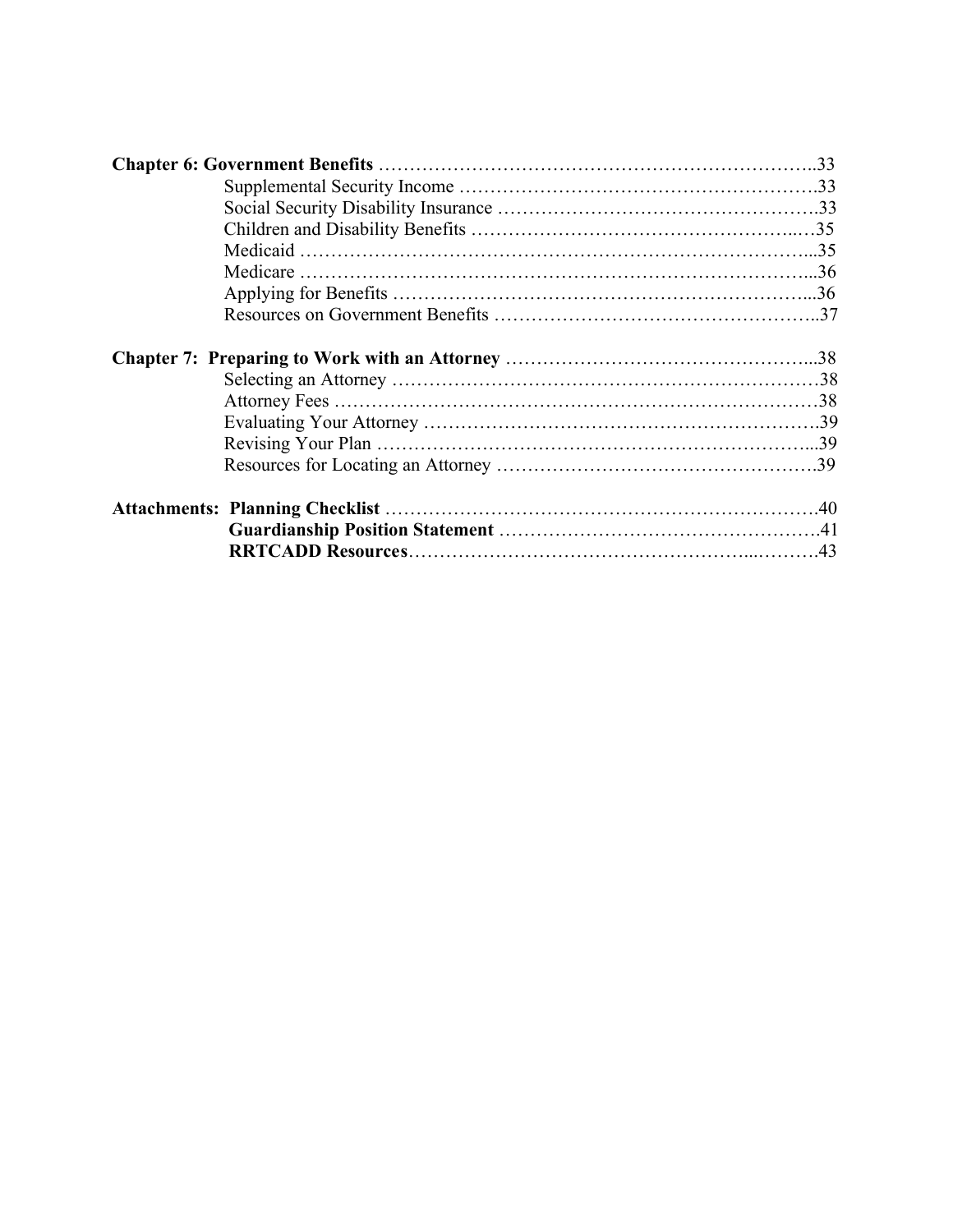#### **CHAPTER 1 AN OVERVIEW OF PLANNING**

"What will happen after we're gone?" is a question that parents of a son or daughter with a cognitive, intellectual or developmental disability are concerned about, particularly when the family member is still living with them. Parents may wonder where their son or daughter will live and how they will be supported in their daily lives, when they are no longer able to provide care. The concern increases as the parents age and may face declining health. Yet, many families fail to make plans for future living arrangements. They may also fail to make legal and financial plans that protect the son or daughter's government benefits.

There are a number of reasons for failing to plan. In most states, there are long waiting lists for residential services. Families may assume that a brother or sister will take over the care of their sibling with a disability, even though they may not have discussed it with them. They may lack sufficient information about the many aspects of developing a future plan. Planning by older parents may be especially stressful as they confront their own mortality and the possibility that no one will provide their son or daughter with the same degree of love and support. When asked by The Arc why they did not develop a financial plan, families gave a number of reasons, such as: procrastination, attorney's fees too high, not enough money to leave for the family member, lack of knowledge on how to plan and belief the government's payment for services is sufficient.

Many families do recognize how important it is to plan for the future, so that their family member can be prepared for the transition to a new living situation before losing a parent when it becomes a crisis. This handbook is intended to guide families in developing legal and financial plans that will be implemented when the parent is no longer there to provide care. A future plan is different for every individual. However, there are some general rules to remember in developing a plan:

- Future planning involves more than just financial and legal planning. It focuses on all major areas of the person's life such as living arrangements, educational programs, employment or other meaningful daily activities, leisure time activities and personal needs. Developing a letter of intent which is described in Chapter 5 is a useful tool for describing the array of services, supports and personal needs of the person with a disability.
- The individual with a disability should share in developing the plan. The plan should reflect what that person would like for his or her life. It may also be appropriate for siblings, personal friends and others who play a significant role in the person's life to share in the planning.
- Future planning is an ongoing, dynamic process. The plan should be reviewed regularly to determine if it is still serving its intended purpose and revised appropriately as situations change.
- The plan must take into consideration the state in which the individual resides. Rules and statutes regarding services, legal issues and financial matters vary from state to state, and sometimes from county to county. Laws that affect planning also can change over time.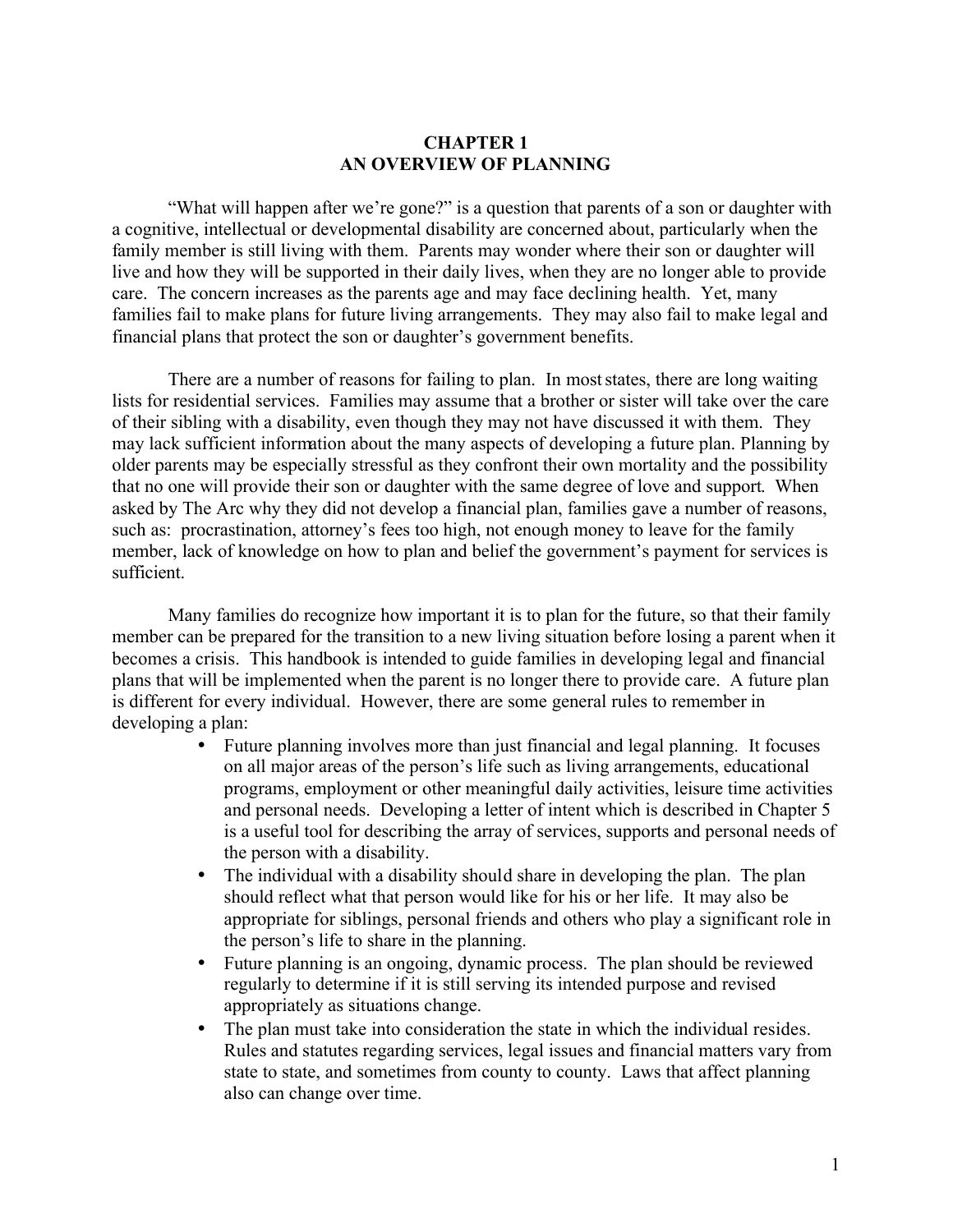You should begin planning when your child is identified as having a disability and revise your plan as your child grows into adulthood. No one can predict when the plan will become active. A plan must be ready in case of a sudden death or other circumstances that would directly affect your son or daughter with a disability.

# **Considerations for Planning in Infancy and Childhood**

The most important single need of all children, including a child with a disability, is for a guardian, decision-maker or advocate, which is the role normally played by parents. Some practical advice to parents for this first phase is:

# **Financial planning**

- Be sure that your employment is covered by Social Security and that you are getting full credit for earned income whether you are self-employed or an employee of another. Social Security includes an extra benefit for dependents in case you become disabled, retire or die.
- Take optimum advantage of life insurance and disability insurance that may be available through your employment or through organizations you belong to, including The Arc of the United States. Your premature disability is more of a risk than your death while your child is a legal minor.
- Advise your parents, siblings and others not to give or bequeath any assets to your child with a disability, whether in trust or outright, without consulting you. Receiving an inheritance may have a negative impact on your child receiving important government benefits.
- If your child is unable to work due to a mental or physical impairment and has little or no income of his or her own, apply for Supplemental Security Income (SSI) to begin when he or she turns 18. (If your family meets income and asset requirements, your child under 18 may be eligible for SSI benefits. See Chapter 6.)

# **Planning for supports and independence**

- Do whatever you can to enhance the prospects that your child can become more independent both economically and socially. Help him or her to move in the direction of self-support and self-direction as an adult, insist on a good school program and maintain positive expectations for him or her.
- Establish a social network for you and your child the people that you can count on to help out, especially in an emergency. The most likely people are your neighbors, your extended family members, or members in your chapter of The Arc.
- If you have not already done so, join a local chapter of The Arc and become active. The Arc's ongoing advocacy is one of the resources your child will need 20 to 30 years from now. Your active support and participation today makes it more likely that it will be there when you are not.
- Begin to think about the time when your child will no longer be in school. Should he or she continue to live with you? What sort of work will he or she want to or be able to do? How independent or how much care or supervision will he or she need?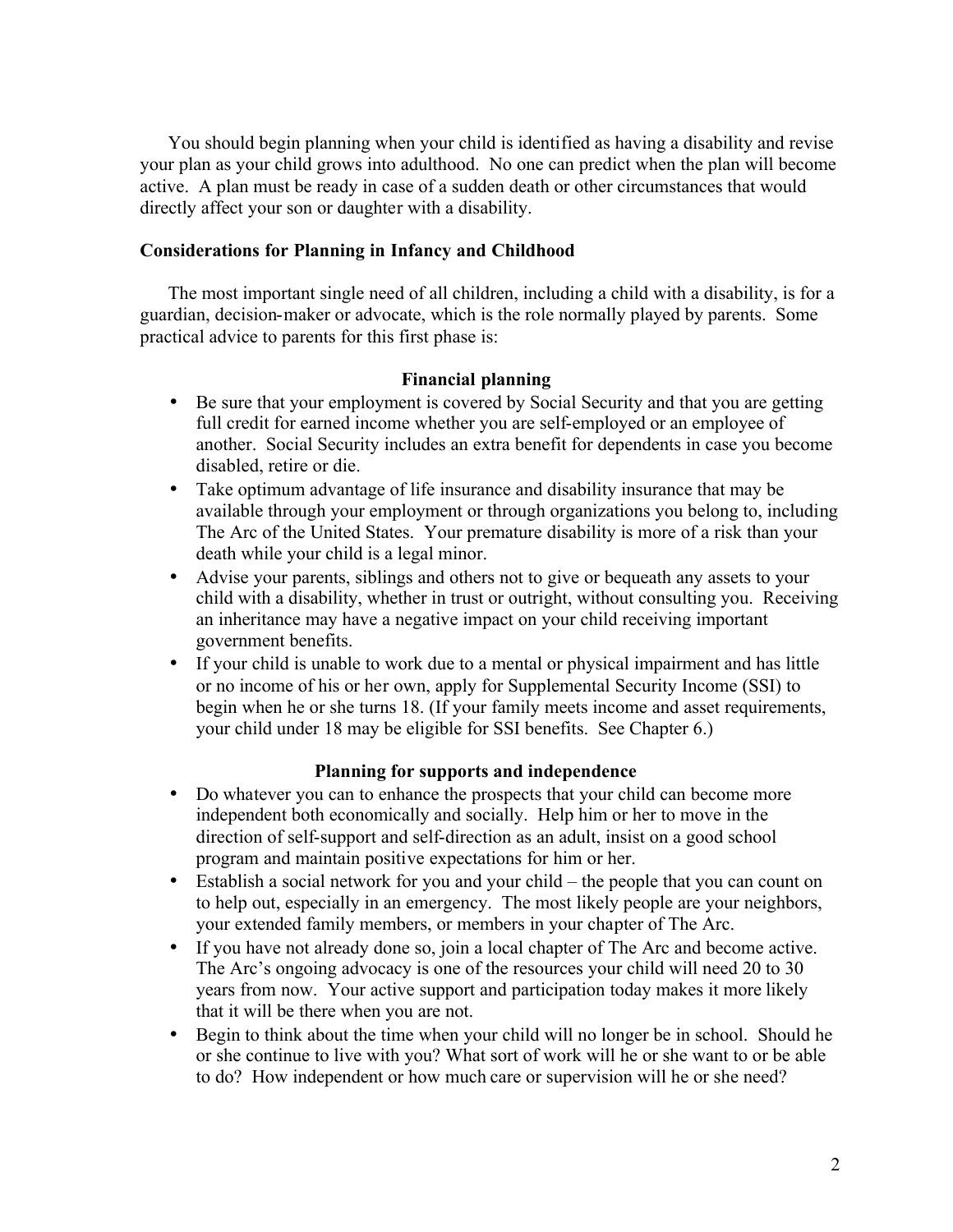# **Legal planning**

- Discuss with your spouse or other adult family members about possible strategies in the event you should die prematurely. Consider giving maximum flexibility to the survivor or another family member to make decisions based on future conditions. Discuss these plans with your attorney to ensure that your personal, legal and financial decisions all work together.
- Develop a joint will with your spouse that is designed for contingencies that might arise during the times your children are still minors. Remember to review and, if necessary, rewrite a will if and when circumstances change, especially as you approach your child's adult years when more detailed and mature planning can begin.

# **Considerations for Planning in Adulthood**

The age of majority is 18 years old in most states. (It is important to know your state's laws as there are exceptions.) At this age, all people, including those with cognitive, intellectual and developmental disabilities, legally become adults. Adulthood brings with it legal rights and responsibilities. For example, an adult can legally enter a contract and be the decision-maker regarding medical treatment. Regardless of the severity of a person's disability, parents no longer have the legal right to decide for their family member with a disability. Parents may think that they can continue to sign legal documents and make other legally binding decisions for their adult child, just because that person has mental retardation. However, parents no longer have the legal right unless a court gives the parents that power.

 Specific planning for your future as well as for the future of your now adult child becomes more urgent as you and your adult child become older. You should start talking in detail with your spouse and your children about what are often difficult topics: money and death. Areas to consider as part of a comprehensive plan include:

# **Financial planning**

- Make sure you have adequate life and health insurance for yourself and your spouse.
- Estimate the extent to which your son or daughter may become partially or fully selfsupporting, along with availability and cost of needed support services.
- Learn characteristics of your state's social service delivery system, income supports and Medicaid program for people with disabilities.
- Revise any revocable or time-limited trusts set up while your children were minors.
- Consider how to manage or dispose of your non-liquid assets, such as your house or other real property, especially if it has appreciated considerably.
- Consider the advantages and disadvantages of transferring some of your securities or savings gradually as gifts to your heirs, directly or in trust.

# **Legal planning**

- Determine the need for a guardian for your child with a disability, or whether alternatives to guardianship can be used.
- Decide as to whether you will seek to be guardian of your adult child, at least for the time being, or ask someone else to become guardian.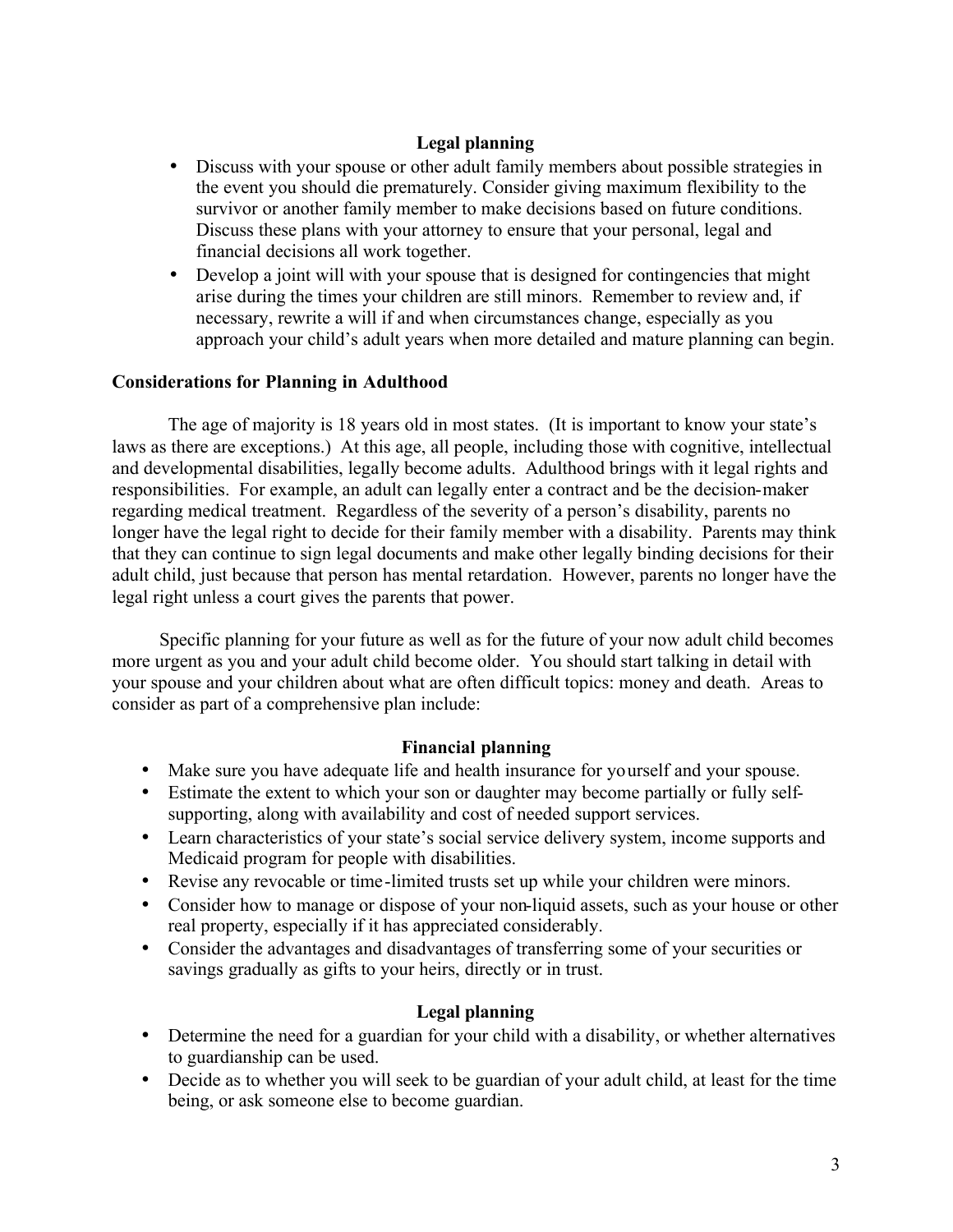- Recruit a successor guardian who you can name in your will to take over as guardian when you die.
- Review and update your wills when something happens that you did not anticipate for example, if your offspring with a disability marries. In any case, review your will at least every five years.

# **Support planning**

• Check with your local chapter of The Arc or other local developmental disability organization about the availability in your state of a nonprofit community trust or corporate guardianship or foundation concerned with ongoing life planning and advocacy for people with developmental disabilities.

#### **Planning for the Parent's Senior Years**

As you age, you should prepare your son or daughter with a disability for the eventuality of your death. You may also wish to carry out some of the earlier made plans that involve other people. For example, if an older son is named as guardian in your will for his sister with a disability, you may now decide to ask him to assume that responsibility while you are still alive. Another option is to have him named as a co-guardian to avoid a gap in decision making should you suffer a sudden illness or die unexpectedly. The transition can be made smoothly and before any problems that could arise from your declining health.

Planning for your adult child with a disability should include a review of the person's living situation, employment or other daily activities and leisure time. If he or she is still living with parents, when will this person transition to another living situation? It should also include retirement planning or personal assistance care for your adult child in the event a debilitating condition occurs.

#### **Questions to Answer in Developing a Future Plan**

A good plan is comprehensive. It covers a variety of areas and concerns parents may have about personal, legal and financial issues. Questions you may consider when developing a future plan may include:

#### **Personal**

- If still a minor, where and with whom would my child go to live if I am no longer able to provide care?
- Will my child become employed after completing school? Should I plan for a vocational training program?
- Where is my child going to be living in the future? Will he or she live alone, with a roommate or in a supported living situation?
- How should I plan for recreation, vacations, contact with other family members, medical services or necessary therapies?
- What other services and supports will my child with a disability need?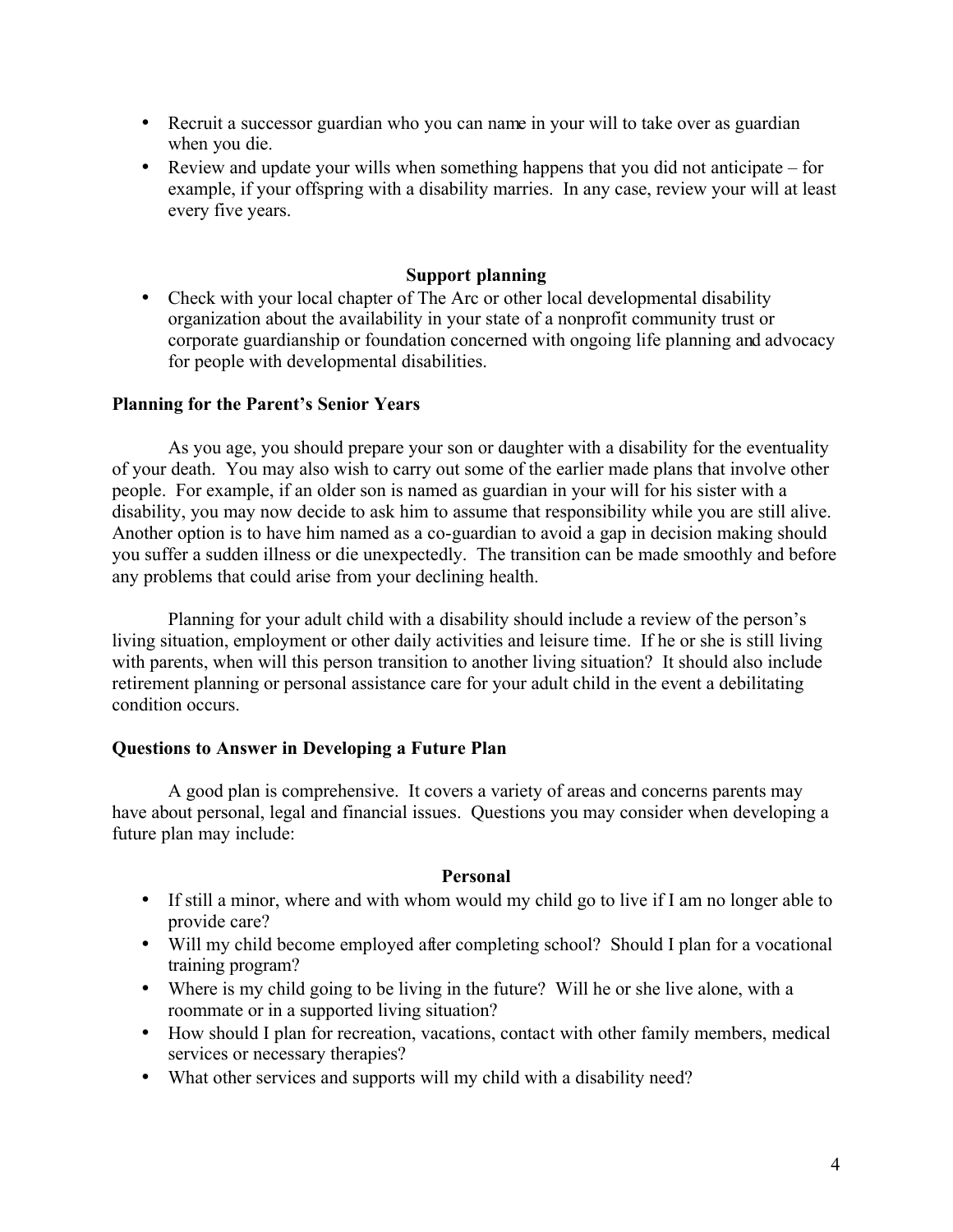# **Legal protection**

- Does my son or daughter have the judgment to make important decisions? If not, how can I be sure appropriate protective measures, legal or otherwise are in place?
- What is guardianship? How do temporary, limited, full guardianship, guardianship of the person and guardianship of the estate differ?
- Would guardianship meet my child's needs that cannot be met in other ways?
- What are the alternatives to guardianship?
- Why do I need a will? What is covered in a last will?
- What happens if I die without a will? What is meant by "intestate succession?"
- What is a letter of intent and how can it be used in planning?
- How do I find a good attorney if I don't already have one? Do I need an attorney who specializes in a particular area of law? How much will legal services cost? How can I tell if an attorney is doing a good job? Does the attorney have an ongoing role in the plan?

# **Financial security**

- Can my child receive government benefits because of his or her disability?
- Is my child going to be able to work and earn a living wage? If not, how do I supplement his or her income? What amount is adequate?
- If my child is drawing a government benefit which restricts personal income and assets, how do I provide financial support that will not jeopardize this benefit?
- Who should I trust to oversee my child's financial care?

# **Personal Futures Planning**

Some families engage in personal futures planning, a process for developing a plan with the individual with a disability. The planning process considers the whole person, including social, psychological and domestic lifestyle. It is a process that builds on the person's capabilities and strengths while designing a network of people and services to provide needed supports. The general steps followed in this process are:

- 1. Family or friends start by convening a team of people to discuss and outline a plan. The team includes the person for whom the plan is designed, family members, professionals and friends. The team meets periodically until a comprehensive plan is developed.
- 2. The team goes through a careful process of reviewing the individual's strengths, likes, dislikes and opportunities for growth. They look at the person's current and desired housing, education, employment, recreation, social networks, supports, community involvement and other important areas.
- 3. A plan emerges to build on and strengthen the person's life. It shows which people will be involved and by what means the plan will be carried out. The team develops a network of existing services, family, friends, natural supports and other traditional and innovative methods to ensure the individual has a plan to assist him or her in achieving a fulfilling life.

The following list of planning resources includes several sources of information on personal futures planning.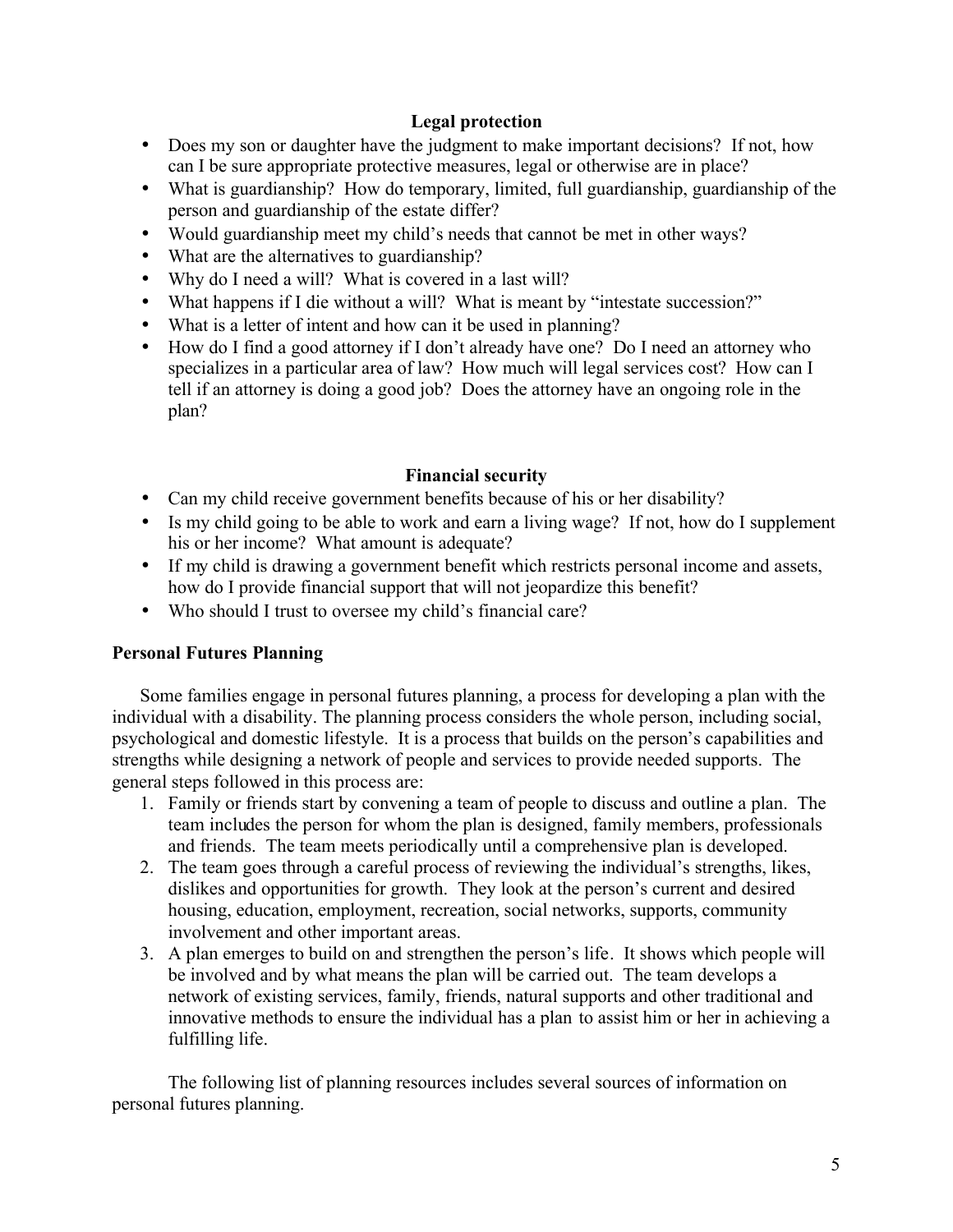# **Planning Resources**

Allen Shea & Associates. *A Resource List on Person Centered Planning.* Available online: <http://www.allenshea.com/resource.html>

Cornell University. *Person Centered Planning Education Site*. On-line course introducing popular person-centered planning tools at: <http://www.ilr.cornell.edu/ped/tsal/Enable/index.html>

Etmanski, A. (2000) A *Good Life for You and Your Relative with a Disability*. Available from: <http://www.agoodlife.org/>

Lutchterhand, C. (1998). *Mental Retardation and Grief Following a Death Loss, Information for Families and Other Caregivers*. A booklet to assist parents, friends, staff people and others who may some day be in a situation of consoling a person with mental retardation who has either just lost a parent or friend, or is near to someone whose death is imminent. Available at [http://www.thearc.org;](http://www.thearc.org) go to Resources and click on Publications and Videos. Find publication number 10-15.

Minnesota DD Council. *It's Never Too Early, Its Never Too Late, A Booklet About Personal Futures Planning*. Available on-line:

[http://www.mncdd.org/extra/publications/Never\\_too\\_Early.PDF](http://www.mncdd.org/extra/publications/Never_too_Early.PDF)

Minnesota DD Council. *Making Futures Happen*. Workbook designed for facilitators of the personal futures planning process. Available on-line:

[http://www.mncdd.org/extra/publications/Making\\_Futures\\_Happen.PDF](http://www.mncdd.org/extra/publications/Making_Futures_Happen.PDF)

Smull, M.W. (1998). *Think Before You Plan*. <http://www.elpnet.net/beforeyouplan.html>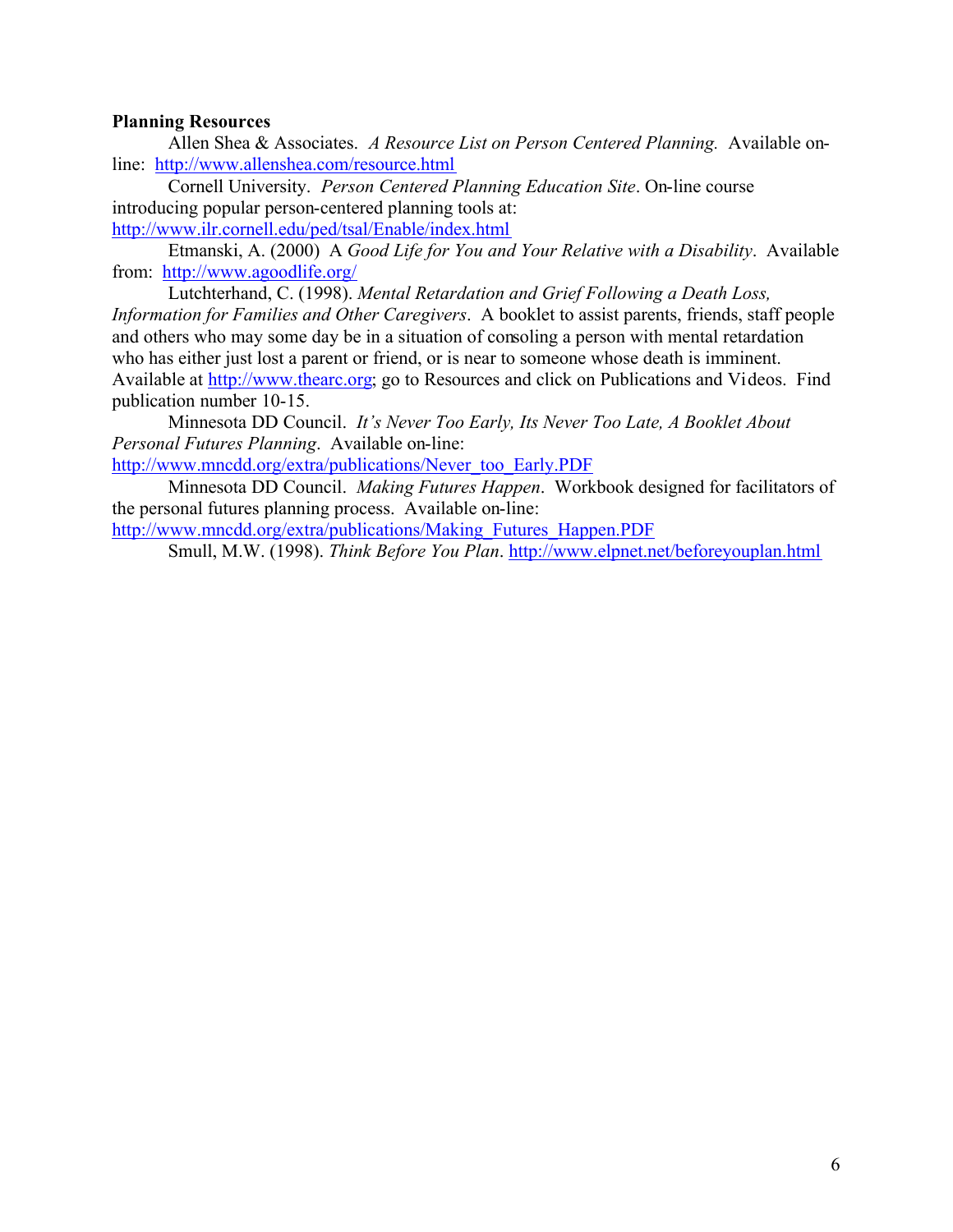#### **CHAPTER 2 FINANCIAL PLANNING FOR FUTURE NEEDS**

 Making financial arrangements for your son or daughter is an important part of planning. These arrangements help ensure a son or daughter is financially secure when you can no longer provide help. Making these arrangements can be complex because of the different factors that need to be considered. These include your own finances, your family member's needs and government benefits or other assets of the family member with a disability. It also includes your son or daughter's skills in managing money or other property.

 There are four main steps in planning for the financial security for your child with mental retardation:

- 1. Determine your son or daughter's financial needs.
- 2. Identify and organize your assets.
- 3. Examine the factors that will affect how you distribute your estate or leave an inheritance.
- 4. Based on the information above, decide what to provide for your child with a disability and arrange the most appropriate method to make this provision.

#### **Determining Your Son or Daughter's Future Financial Needs**

 Some people may have an easy time deciding how to distribute their estate. However, you, as parents of a son or daughter with a disability, will need to develop specific plans that take into consideration a variety of factors. Should you give your son with a disability a house so that he has a future place to live? If so, are there ways to be sure it is properly managed? Will a large inheritance to a daughter with a disability make her ineligible for publicly-funded disability services? Are your son or daughter's living expenses going to be greater than your other children's? Considering income and expenses, what share of the estate should your child with a disability receive? These are just some of the questions many parents have, and ones that deserve special consideration.

 There are no standard methods or simple answers as to how you decide to provide for a son or daughter. One way to start is by estimating your son or daughter's living expenses, especially after you can no longer provide help and support. Then consider what resources your son or daughter has or will have in the future. Does your son or daughter have earnings from employment? Is he or she earning retirement benefits? Will he or she be eligible for Social Security benefits on reaching retirement age?

Is your son or daughter eligible for or receiving government benefits? Many individuals with mental retardation receive Supplemental Security Income (SSI), a monthly monetary allowance that makes the person eligible for Medicaid health benefits in many states. Adults are eligible for SSI if they have a disability which prevents them from working and they have limited assets (\$2,000 in 2003).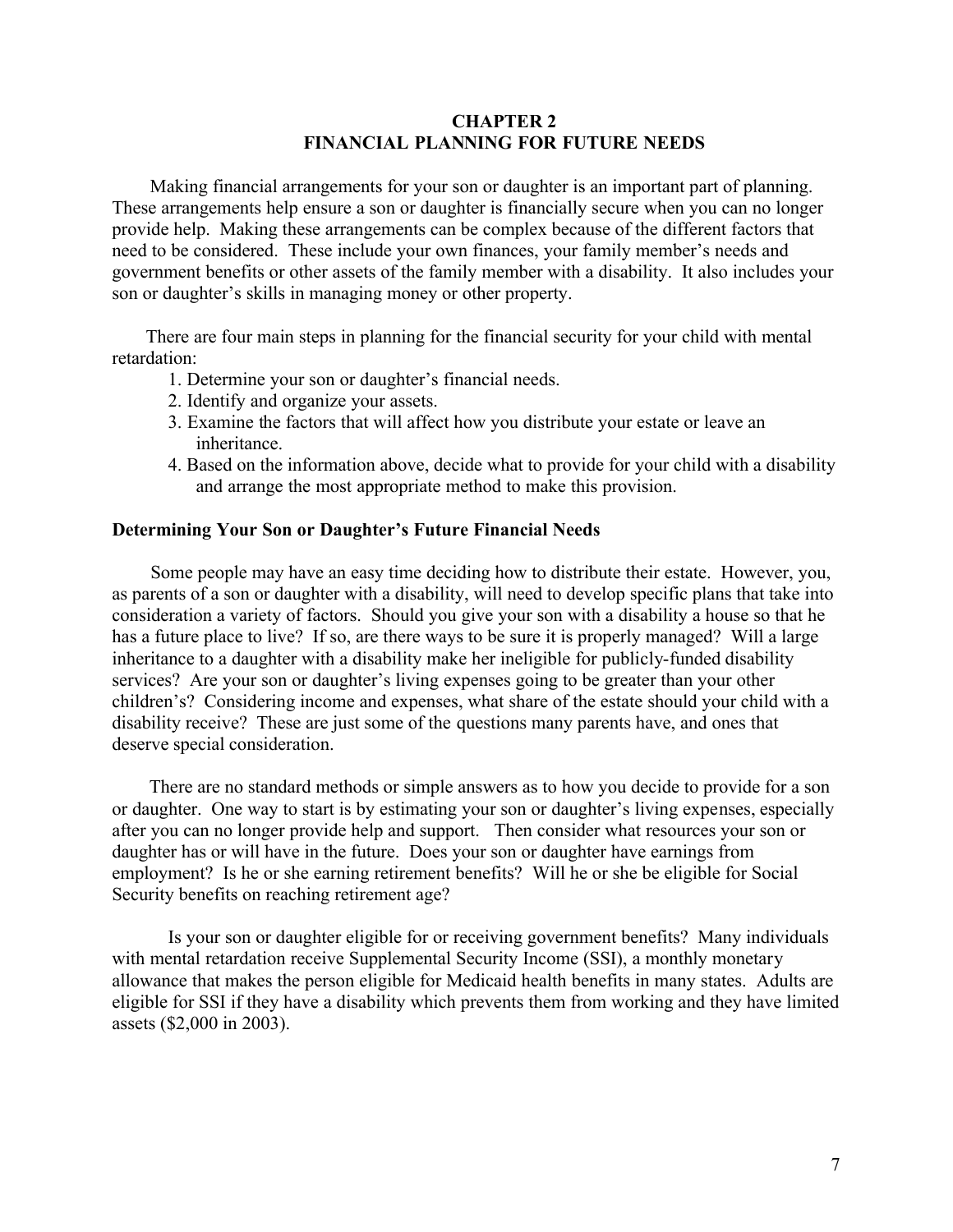To help you determine the amount of money needed to provide lifelong financial support to your son or daughter with a disability, Merrill Lynch has a free financial calculator on their special needs web site (see Resources at end of chapter for web location).

Parents and others should not leave a direct inheritance, funds or property to the individual receiving SSI. If your son or daughter receives SSI and/or Medicaid and has access to more than \$2,000 in assets (e.g., from an inheritance), he or she would lose eligibility for SSI and Medicaid. The state might consider the inheritance an asset and he or she could incur "cost-ofcare" charges, which means your child could lose Medicaid benefits, and would then have to use his or her own money to pay for services normally paid for by Medicaid. He or she would have to spend down the amount to below \$2,000 before reapplying for these benefits. Publicly funded residential costs, for example, can amount to several thousand dollars per month. Having to pay even some of these costs can quickly deplete funds that parents intended to supplement the individual's low personal care allowance. In some states, the state can bill for back cost-of-care if the individual lived at a state funded institution, even if they do not live there now. In this situation, the inheritance or gift will not have the intended benefit if the result is loss of benefits.

#### **What Can the Family Provide to Meet Future Needs?**

 After estimating your son or daughter's needs, it is then time to review and organize your own resources. You start by identifying and listing your assets. Assets, your estate, are personal or real property to which you have title or in which you have legal ownership. Assets include, but are not limited to, such items as cash, homes, business interests, bonds, pension annuities, retirement accounts, other real estate, bank accounts, stocks, automobiles, life insurance, land and jewelry. Assets form the base of your financial plan. They are the resources you have at your disposal in arranging a secure financial future for your heirs.

You can dispose of your estate in many different ways. You need to decide how you want your assets distributed after you die. A good way to do this is by organizing assets into an asset inventory. Several web sites include asset inventory forms (listed at end of chapter). Information on your assets is important for your attorney in drafting your will. It will also be important if you should decide to develop a trust (discussed in Chapter Three) for your family member.

#### **Arranging Future Financial Support for Your Son or Daughter**

First, you need to assess whether or not your son or daughter who is disabled can adequately manage his/her financial affairs. If not, then determine the level of help he or she needs. Can he or she budget monthly income and pay bills in a timely manner? Is he or she prone to financial exploitation by others? If your child needs help, are other family members, friends or a support network available? Is your son or daughter receptive to receiving this type of help from others? There are no guarantees that your heirs, regardless of having or not having a disability, will wisely manage an inheritance. However, it is prudent to either educate your heirs about good management or have a mechanism in place to ensure good management.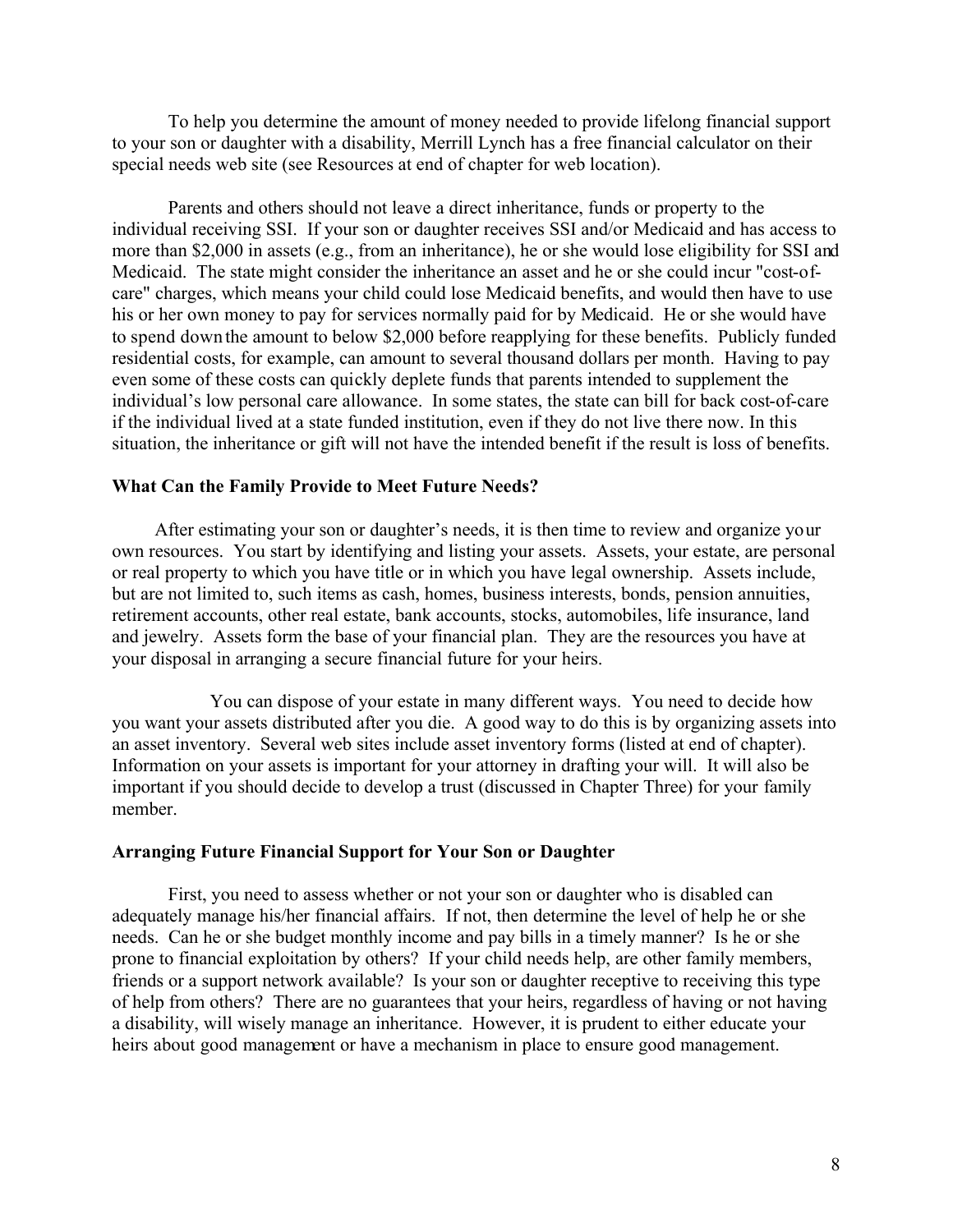Some of the ways you can leave money to a son or daughter with a disability in a manner that provides support are described here. These include informal arrangements, special accounts and trusts.

#### **Informal arrangements**

An informal arrangement does not involve a legal document that assigns and protects money or other property for a family member. Instead you leave money or property to a trusted relative or friend with an understanding that the asset is for your son or daughter's care. Not giving your child legal entitlement to these assets is also one way to preserve your child's eligibility for government benefits and avoid state cost-of-care charges. You may also use this type of arrangement with smaller estates of limited assets that do not justify the cost of certain legal protections.

The above approach is based on "moral obligation." It does not guarantee legal protection. Unfortunately, the assets intended to benefit the person with a disability may be at risk of not being spent on this person. For example, if you leave assets to a non-disabled sibling to use for your child with a disability, and the non-disabled sibling divorces or dies early, the extra funds may end up going to a divorced or widowed spouse or another heir.

#### **Special accounts**

You can set up a special account with a bank, credit union, investment firm or other financial institution. You could, for example, set up a joint account for your son who has mental retardation and your daughter who does not have a disability. This would enable your daughter to oversee the account. Purchasing a certificate of deposit for your son or daughter with mental retardation, making the person the recipient of an annuity or setting up investment plans in this person's name may also help ensure future financial support or assistance.

However, there are drawbacks to these methods. They do not normally guarantee the protection of a person's SSI benefit, especially if such an account places the recipient over the \$2,000 limit. Money in a joint two-signature general account is usually considered personal resources. The courts could tie up a two party account if one owner dies or divorces. This type of account also may be vulnerable to exploitation by others or mismanagement by the owners.

Many banks offer Totten trusts. This is a way to title an account so the balance automatically passes to a new owner when the person who opened it dies. For those not on SSI, use of these methods may provide some protection and stability of assets. However, they do not guarantee wise use or protections of such accounts against outside influence.

#### **Trusts**

A third approach is to set-up a trust. If necessary, certain trusts can protect a son or daughter's government benefits or avoid cost-of-care charges. In some states, parents with even modest resources can establish a trust in what is often called a "master cooperative trust" or "pooled trust." Trusts are described in the next chapter.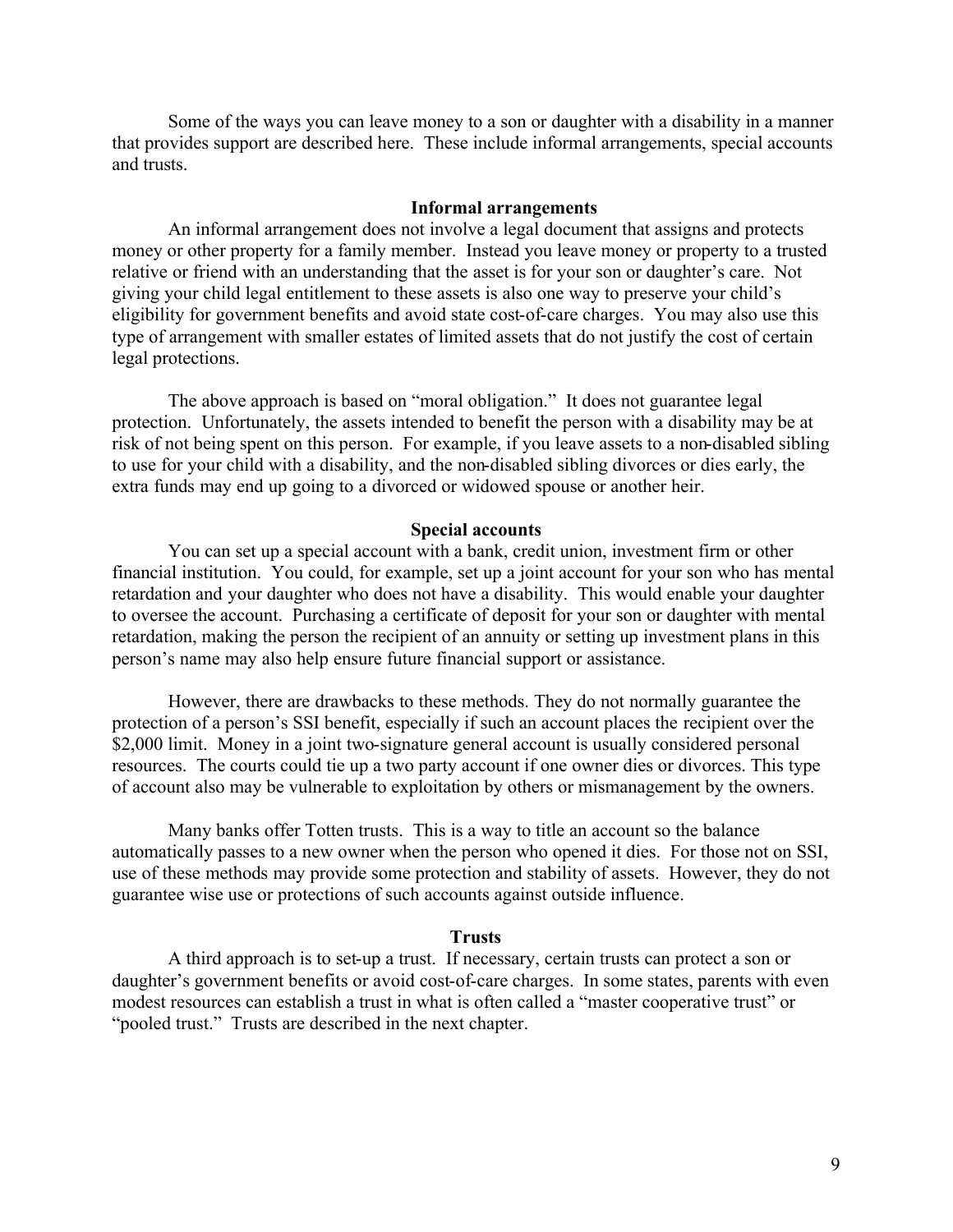# **Financial Planning Resources**

MetDESK (Division of Estate Planning for Special Kids) *Planning for Children with Special Needs.* MetDESK specialists are helping families plan for the future of their children with special needs. Information available on-line at: <http://www.metlife.com/Applications/Corporate/WPS/CDA/PageGenerator/0,1674,P475,00.html> Or go to www.thearc.org and click on MetDesk icon

Merrill Lynch. *The Families of Children with Disabilities Program*. Web site includes a financial calculator: <http://www.totalmerrill.com/TotalMerrill/pages/SpecialNeedsFinancialServices.aspx>

National Endowment for Financial Education (NEFE) 5299 DTC Boulevard, Suite 1300 Greenwood Village, CO 80111 (303) 741-6333 www.nefe.org

Available on-line from NEFE: *The Wealth Care Kit: A consumer guide to establishing and maintaining a financial wellness program*. <http://www.nefe.org/wealthcarekit/index.html>

Books published by NEFE for families with children with disabilities:

NEFE and Easter Seals. (2002). *With Open Arms: Embracing a bright financial future of you and your child with disabilities and other special needs*. (Easter Seals, 230 West Monroe St., Suite 1800, Chicago, IL 60606. 1-800-221-6827; 1-312-726-6200; www.easter-seals.org)

NEFE and PACER Center. (2001). *Possibilities: A financial resource book for parents of children with disabilities.* (Parent Advocacy Center for Educational Rights [PACER Center],8161 Normandale Boulevard, Minneapolis, MN 55437. 1-888-248-0822; 1-952-838- 9000; www.pacer.org)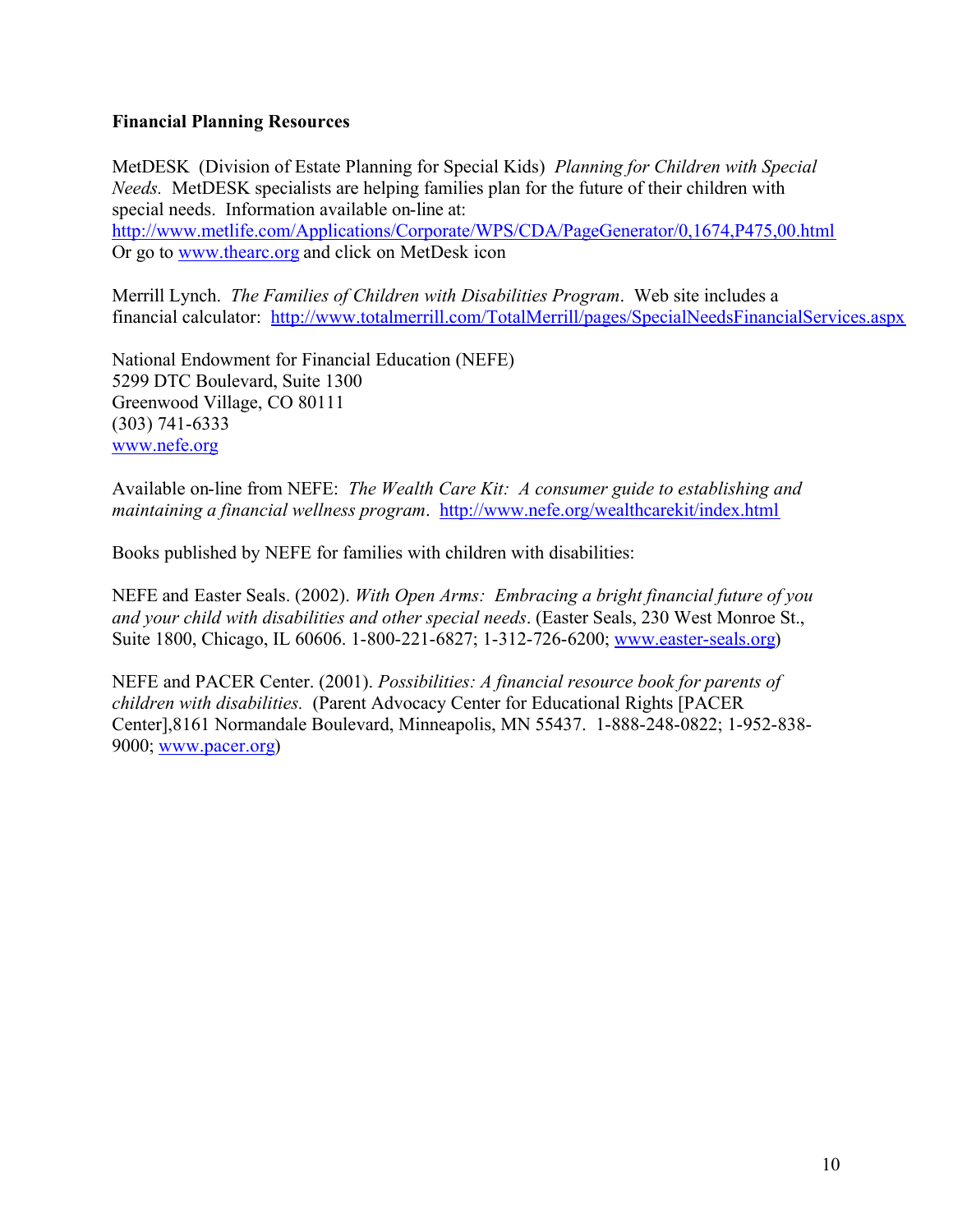#### **CHAPTER 3 TRUSTS**

Trusts hold money or property that the grantor, the person who sets up the trust, leaves for the benefit of another person, called a beneficiary. Unlike an outright gift or inheritance through a will, a trust usually contains carefully written instructions on when and how to use the trust's assets.

You or others can fund a trust while still alive or as part of a will. If you establish a trust while still alive, you can be the trustee (the person who manages the trust). You can also assign someone else to be trustee. A trustee can be a person, financial institution (bank), or in some cases, a not-for-profit pooled trust program. Laws regulating who may serve as trustee vary from state to state.

You may design a trust to distribute assets to one or more beneficiaries at certain times or under certain conditions. Some trusts make distributions to the beneficiary (or beneficiaries) over time. Others instruct the trustee to distribute just the trust's earnings (from interest or investments) or the amount the trustee thinks the beneficiary needs. Some trusts may require the accumulation of all income for distribution at a future time.

#### **Types of Trusts Used for an Individual with a Disability**

There are many different trusts for various purposes. Laws that affect trusts can also vary from state to state. However, most states have laws that authorize some form of supplemental, discretionary or even master "pooled" trust. Experts recommend specialized trusts when parents want to protect government benefits that their child needs. Some of these trusts are called "special needs" trusts. (The term "special needs" trust may have a specific legal and/or technical definition to state/federal agencies, attorneys or others.)

**Supplemental discretionary trusts.** Supplemental discretionary trusts are designed so that the principal (the amount put in the trust account) and its earnings (from interest or investments) supplement the beneficiary's basic care and do not replace the public funds required to pay for this basic care. This kind of trust is good for the SSI and Medicaid recipient whose assets cannot go above a specific level. The trust grantor can carefully direct that the trust not pay for services covered by Medicaid or other benefits received as a result of the child's disability. Instead, the trust would require the trustee to provide funds for certain items, services or other expenses not covered by SSI and Medicaid. Supplemental discretionary trusts can also be set up for someone who is not on SSI and Medicaid.

**Discretionary Trusts.** Some states allow the trust grantor to give the trustee full discretion in how much or how little of the trust to distribute. This kind of trust can also contain provisions that limit distributions so that the person remains eligible for government benefits. The trustee of a discretionary trust must be careful not to distribute money from the trust for goods and services or outright to the beneficiary in a way that will disqualify him from receiving or remaining eligible for publicly-funded services. There are several drawbacks to a discretionary trust. The trustee must be knowledgeable about the benefits a person is receiving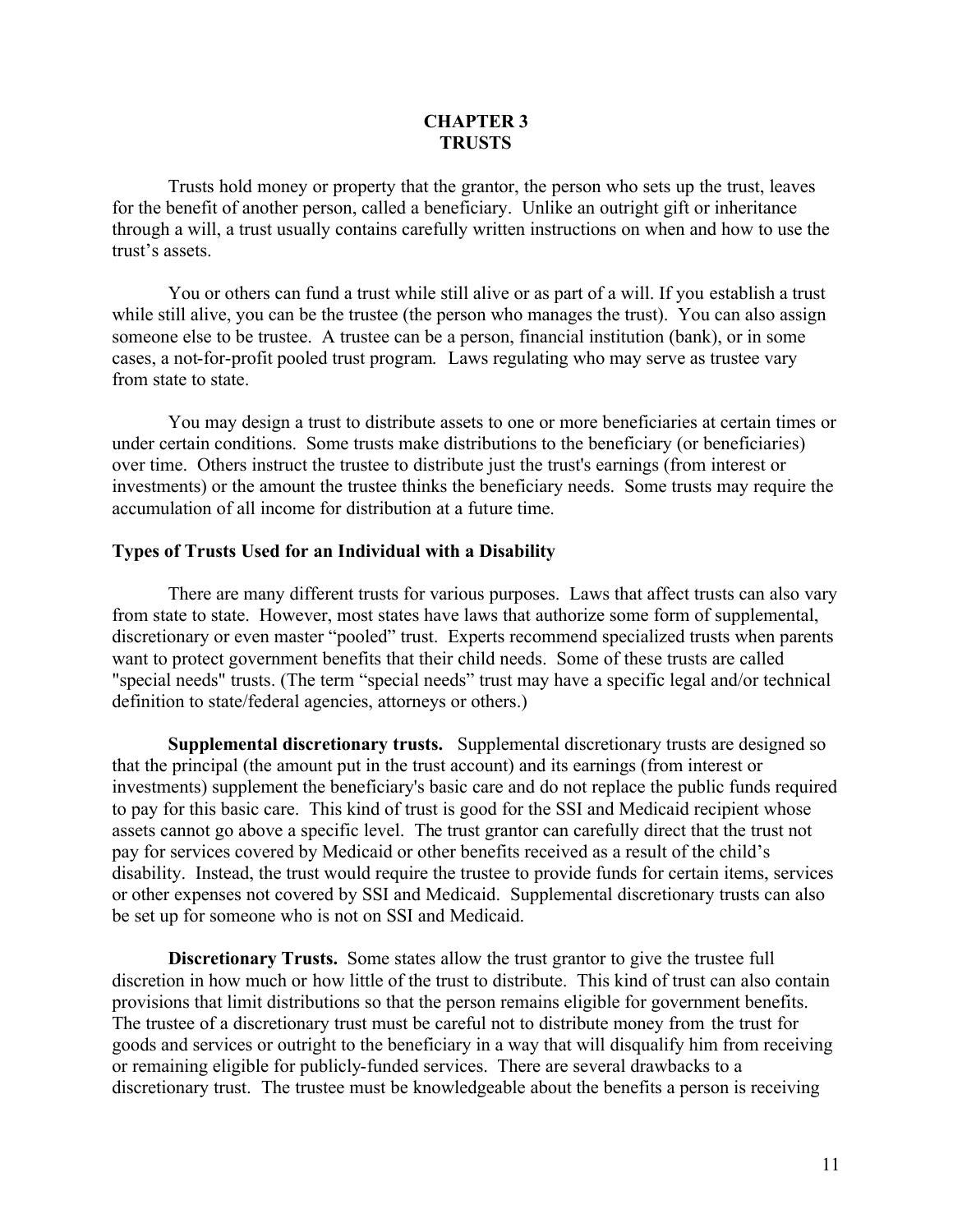and how to report correctly on the distributions. The trustee has total power over all distributions and may hold back all or some of the trust's distributions. It is important that you choose a trustee whom you trust and who will take the time to learn how certain distributions from a discretionary trust will affect government benefits.

The difference between a supplemental discretionary trust and a discretionary trust is that the supplemental discretionary trust includes language that directs the trustee to use the trust funds to supplement government benefits and not supplant them. The discretionary trust simply states that all distributions are in the sole discretion of the trustee. The qualifying language regarding the grantor's intent to supplement government benefits is not included. Some states have required the trustee of a discretionary trust to pay for basic support when the grantor's intent to supplement government benefits has not been made clear.

# **Setting up a Trust**

There are usually two ways to set up a legal trust with your attorney. It can be testamentary or inter vivos (living).

**Testamentary.** This means the trust is part of a will and does not take effect until after the person who drew up the will dies. Parents can change the trust's provisions any time the will is changed. If the intended beneficiary should die first, the will and trust can change. Tax-wise, this kind of trust does not require the person to file or pay income tax on it since there are no funds in it until after that person dies.

**Inter vivos (or living).** This means the person establishes a trust before dying. In doing so, the parents and/or others can make regular gifts to such a trust. Grandparents can make testamentary bequests from their will to the trust set up for their grandchild with a disability. Parents can be the trustee and manage the trust according to their own discretion. They can also assign someone else to be trustee to see how that person would manage the trust.

# **Laws Affecting Trusts**

Third party trust is a general term for a trust that a parent or others (the "third party") establish for another person. Third party trusts are based on "common law," which means that trusts can be established by one person for another with certain conditions about how and when the trust is used (e.g., a special needs trust). Some states like New York and Illinois have specific state laws about special needs trusts. If established within certain parameters, third party trusts will not affect SSI or Medicaid eligibility.

The federal Omnibus Budget Reconciliation Act of 1993, called OBRA '93 for short, is a federal law that affects how people with disabilities can have a trust and still qualify for Medicaid. The Foster Care Independence Act of 1999, is a federal law that affects how people with disabilities can have a trust and still qualify for SSI. Both laws allow many people with disabilities to place their own money into a trust and become (or remain) eligible for Medicaid and SSI. These are referred to as OBRA trusts. There are limited ways that people with disabilities can place personal assets into an OBRA trust: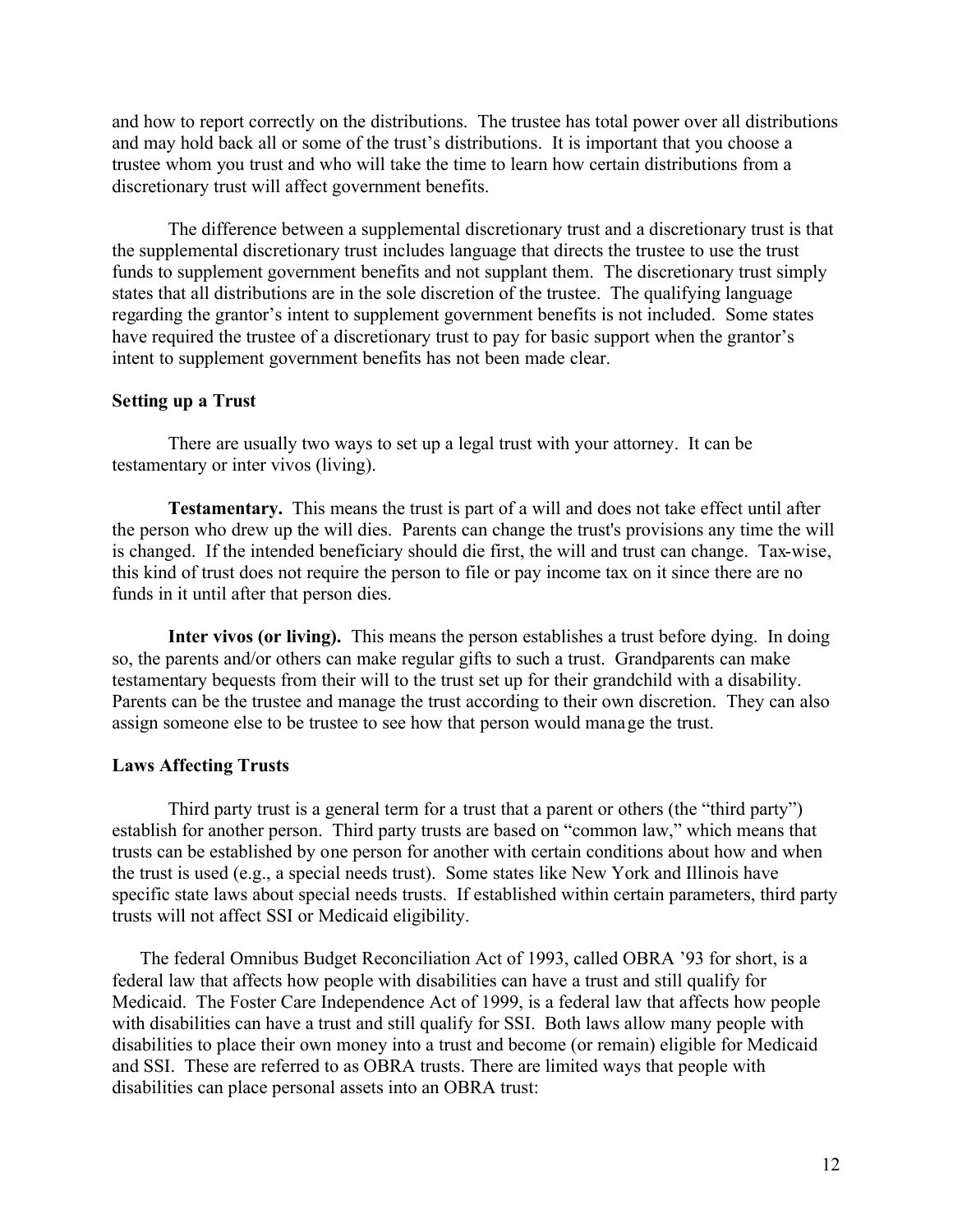**Individual "special needs" trust.** The person with a disability must be under the age of 65, and the assets are his or her own assets (from an inheritance, personal injury suit, etc.). However, a parent, grandparent, court or legal guardian must establish the trust, and not the person with a disability. If any money is left in the trust after the person with a disability dies, it must then be used to pay back the state to cover the costs of publicly funded services that the person received over his or her lifetime. This is sometimes called a "payback" trust or "selfsettled" trust. The Social Security Administration also refers to this type of trust as a "special needs" trust.

**Pooled trust.** The assets of a person with a disability are placed into a sub-account of a pooled trust program, which aggregates the sub-accounts for joint investment and management. Trust earnings are allocated to each individual's sub-account according to its share of the pooled trust amount. The trust sub-account in the pooled trust program must be set up and managed by a not-for-profit organization. The trust is established for the individual by a parent, grandparent, court, legal guardian or by the individual himself. (For more information, see The Arc's publication, *Pooled Trust Programs for People with Disabilities: A Guide for Families,* listed on page 15.)

# **Funding the Trust**

**Family's assets**. Many families plan on using their own assets to fund the trust. A special needs trust can contain personal property, such as artwork or the family home. Other assets include investments such as mutual funds and stock. You may also be able to name the trust as the beneficiary of your retirement plan.

**Assistance and inheritance from friends and family members.** You should ask grandparents and other relatives and friends to direct their gifts or bequests to your child's special needs trust. Let them know that they could jeopardize your child's benefits if they made direct gifts or bequests to your child.

Life insurance (The following discussion is taken from www.metlife.com, a product of MetDESK division of MetLife.)**.** Many special needs trusts are funded, at least in part, with some type of life insurance. Life insurance provides an alternative that can create an asset. Insurance proceeds are generally paid free of income tax and, as long as the estate is not named as beneficiary, usually outside probate. It also can be free of federal estate tax when properly structured, and it allows you to provide the cash needed to provide for your child with special needs, while keeping the rest of your estate intact for your other family members.

Below are descriptions of the basic types of life insurance.

**Term life insurance** offers protection that insures your family for a specified period of time–usually anywhere from one to 20 years. A term policy pays a benefit if you die during the period covered by the policy. If you stop paying premiums, the insurance stops. These policies do not build a cash value.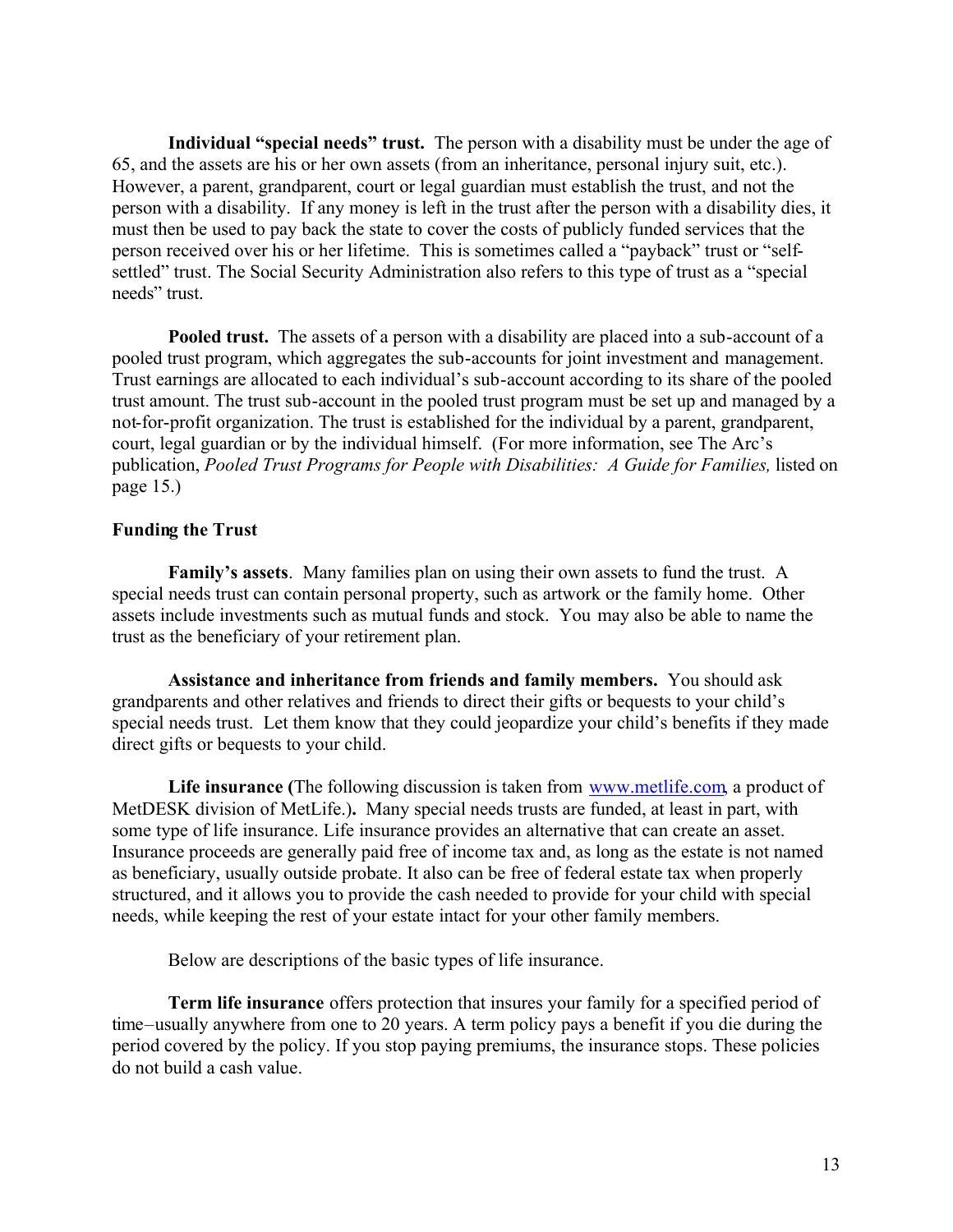**Whole life insurance or permanent insurance** provides protection, as well as a cash value. Additionally, many companies pay policyholders an annual dividend. Dividends provide both flexibility and increased value to your life insurance policy. They can add more coverage to your overall insurance benefits and can build a sizable cash value. They are not, however, guaranteed. Of course, life insurance should not be purchased solely for accumulation. Its primary purpose is protection.

**Universal life insurance** is flexible. These policies are interest-sensitive and permit the owner to adjust the death benefit and/or premium payments, within limits, to fit the individual's situation. Your premiums are credited to an accumulation fund, from which costs are deducted and to which interest is then credited. As with whole life insurance, the cash value is yours. You may withdraw it or borrow against it at any time. Read your policy carefully to understand how loans and withdrawals affect the death benefit.

**Variable life insurance** is for those who want to tie the cash value of their life insurance policy to the performance of the financial markets. You decide among several investment options how your net premiums are to be invested. While monies invested in the investment options have potential for growth, such funds are subject to market risks including the loss of principal. In other words, some may make or lose money depending upon the performance of the market and the investment options you select.

**Survivorship life insurance** is a joint insurance policy taken out on the lives of two people that provides death benefits on the second death when the money is needed the most. Since the policy premium pays one death benefit, the premium can be substantially less than separate stand-alone policies. There are many types of survivorship life insurance policies. Check with your attorney and insurance agent to determine the policy that will best meet your needs.

Your individual needs and the needs of your child will help determine which type is best for you. Insurance policies often contain limitations, exclusions, reductions of benefits and terms for keeping them in force. Be sure to ask for full details regarding the policy and its costs.

# **Trust Resources**

Berkobien, R. and Varnet, T. (1999). *Future Planning: Making Financial Arrangements with a Trust*. The Arc of the United States. Available on-line:<http://www.thearc.org/faqs/trustqa.html>

Disabilities Law Project. (2003). *Estate Planning for Families of Persons with Disabilities*. Philadelphia, PA. Available on-line: [http://www.dlp-pa.org/pubs/Estate\\_Planning\\_May\\_2003.pdf](http://www.dlp-pa.org/pubs/Estate_Planning_May_2003.pdf)

Family Village. *Estate Planning & Special Needs Trusts*. <http://www.familyvillage.wisc.edu/general/estate.htm>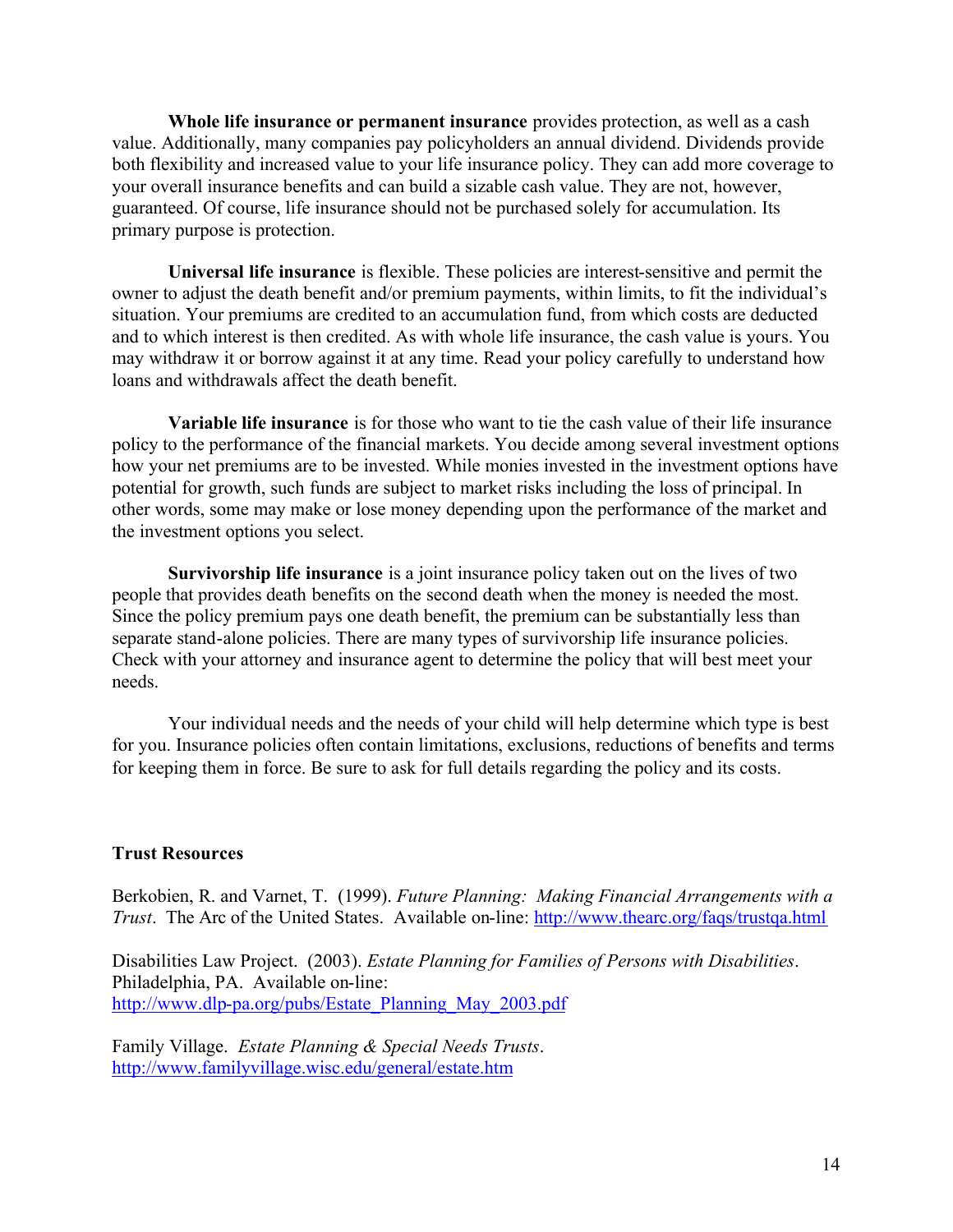MetDESK (Division of Estate Planning for Special Kids) *Planning for Children with Special Needs.*

<http://www.metlife.com/Applications/Corporate/WPS/CDA/PageGenerator/0,1674,P475,00.html> Or go to www.thearc.org and click on MetDESK icon

Met DESK, MetLife<sup>1</sup>s Division of Estate Planning for Special Kids. *The Special Needs Trust*. Available on-line: www.thearc.org/development/whitepaper3.doc

Ohio's Family Support Collaborative. *Special Needs Trusts*. Available on-line: <http://www.state.oh.us/olrs/fsc/ASP/SpecialNeedsTrust.asp>

The Arc. (2002). *Pooled Trust Programs for People with Disabilities: A Guide for Families*. Available at [http://www.thearc.org;](http://www.thearc.org) go to Resources and click on Publications and Videos. Find publication number 25178-ARC.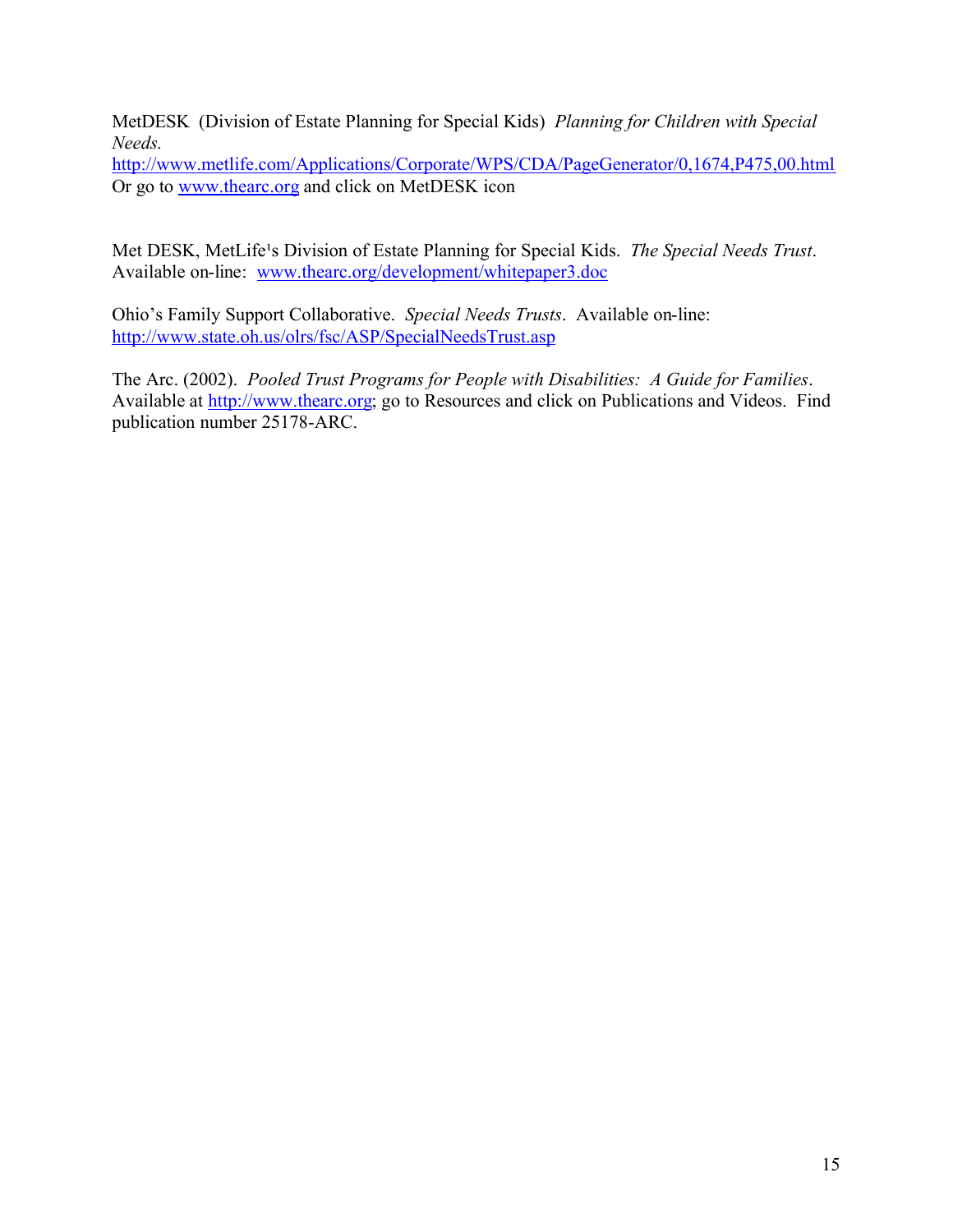### **CHAPTER 4 PROTECTING INDIVIDUALS: GUARDIANSHIP AND ALTERNATIVES TO GUARDIANSHIP**

The majority of people with mental retardation and related developmental disabilities can manage their own affairs with informal assistance and guidance from others, such as family and friends. If guardianship is necessary, it should be tailored to the person's needs. The appointment of a guardian is a serious matter because it limits a person's independence and rights. (See The Arc's position statement on guardianship at the end of this document, page 41.)

 There is no magic formula to determine when or whether guardianship or limited guardianship is appropriate. An individual's abilities and needs must be the paramount consideration in deciding to seek guardianship or to find other less-restrictive approaches for legal assistance, protective service or problem-solving.

You should learn the guardianship and protective services laws in your state and consult with other parents, your chapter of The Arc and professionals in making this determination.

# **What is Guardianship**?

Guardianship is a court-approved legal relationship between a competent adult (known as a guardian, limited guardian, conservator, etc.) and a minor or adult with a disability or other incapacitated person (known as a ward). It gives the guardian a defined degree of authority and duty to act on behalf of the ward in making decisions affecting the ward's life. Each state has its own specific laws on guardianship. There is no uniform national guardianship law. However, the following generally describes the guardianship laws throughout the United States:

# **Guardianship of a Minor Child**

By state law, all parents have guardianship power over their own minor children. The guardianship law for minors does not distinguish between children with mental retardation and those without a disability. All children up to a certain age, usually eighteen years, are under their natural parents' guardianship.

Even in divorce, both parents remain the lawful, natural guardians of the children. However, in determining the child's custody, the court determines which parent has priority in exercising the legal authority of the natural guardian.

If one parent dies, the surviving parent continues as natural guardian. If both parents die before the child reaches legal adulthood, the court appoints a guardian to replace the natural guardian. The court appointed guardian will remain in this role until either a court removes the guardianship or the ward reaches the age of majority, whichever comes first.

In choosing a guardian for a child, most state laws instruct the court to follow a preferred list of people in the parent's will. Some parents do not have a will or did not list in a will the preferred guardians for their children. In these cases, the court will usually consider the state social services department or whomever is available, capable and willing to accept the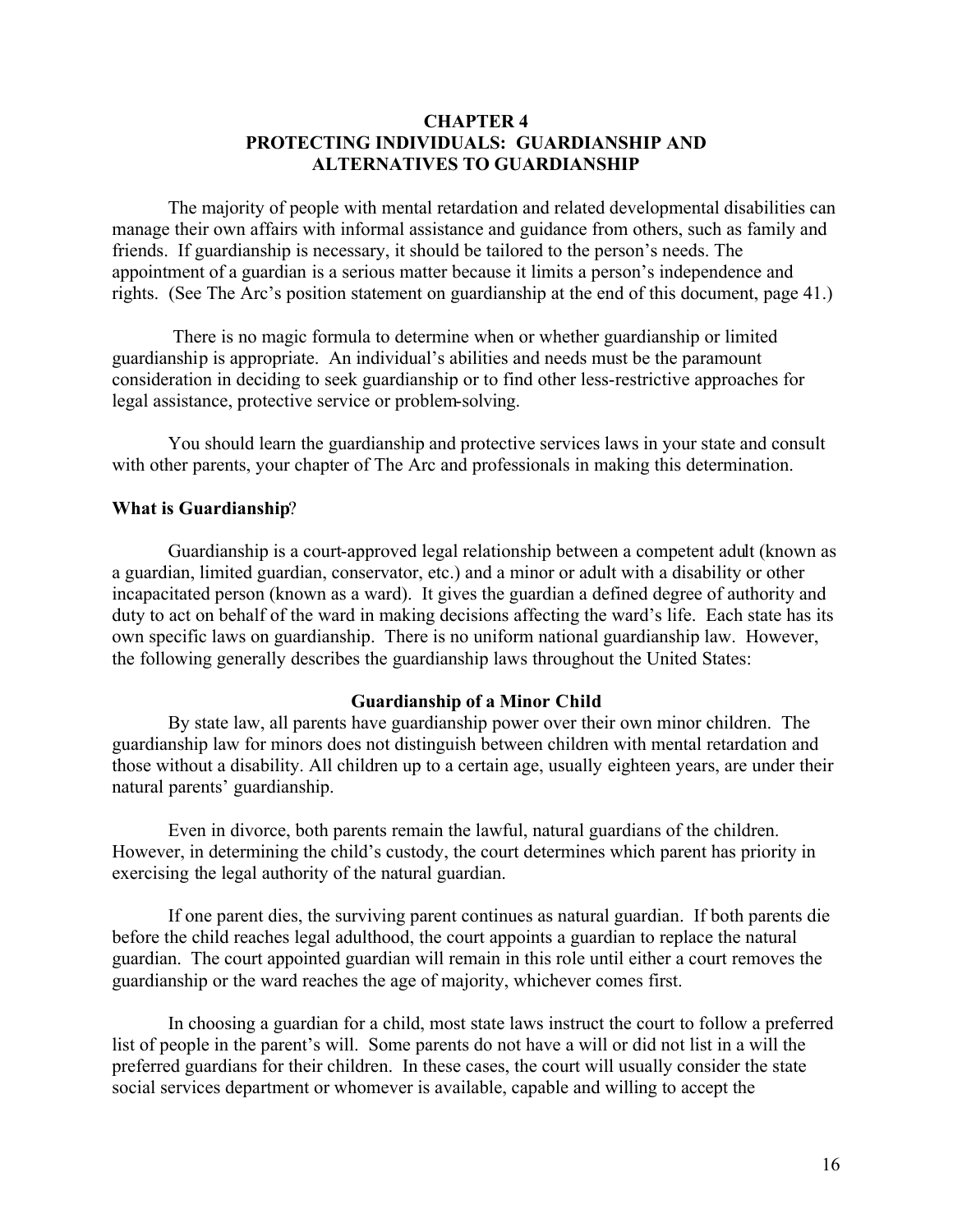responsibility. Appointment also depends on the court finding the preferred person(s) qualified and approving the person(s) as guardian(s).

### **Guardianship of an Adult**

Guardianship is a legal, not medical determination. When people with mental retardation and related developmental disabilities become adults, they have all the legal rights and responsibilities of any adult. A doctor, psychologist, social worker or attorney cannot assign legal guardianship over a person. Only the court can make one person the guardian of another person. The court's decision is usually based on the person's abilities to handle personal decisions, money, property and similar matters. The incapacity (or legal inability) to handle these matters is the grounds for a guardianship, not mental retardation or other disabilities.

# **The Need for Guardianship**

Decision-making about the need for and extent of guardianship for an adult with mental retardation should not be made solely on the basis of psychological testing or the presence of mental retardation. Too often in the past, courts have removed all decision-making rights from an individual with mental retardation based simply on the fact of a diagnosis. Appointment of a guardian should be made only to the extent necessary for the protection and welfare of the individual, and based on the individual's abilities and needs. Guardianship should be established to ensure the person retains as much independence as possible, especially in areas in which he or she possesses capable decision-making skills.

There may be different reasons why an individual with mental retardation and related developmental disabilities may need a guardian. Some common reasons are:

- The person has assets he or she cannot adequately manage. Someone is needed to be sure the assets are secure and used for the intended purpose.
- The person needs medical care or other services that will not be provided unless there is a clear understanding about the person's legal capacity to consent to treatment or services. Health and service providers are becoming more concerned about liabilities when providing services to someone who may not have the capacity to make an informed consent to treatment or services.
- Parents or siblings cannot get access to important records or provide other help without guardianship. As a legal adult, a person with mental retardation must often give consent for the release of health and other records to parents or others. Health and service providers unsure of the person's ability to give consent may require documentation of the person's legal capacity before allowing access to records without the person's consent. (Note: The recent implementation of the federal law, the Health Insurance Portability and Accountability Act, or HIPPA, creates new and significant penalties for health care providers and others who release records without approved consent of the patient or client.)
- An individual with mental retardation may require an advocate's help, someone who has a legal status or relationship to that person.

For many parents, the need to petition the court for guardianship will be quite clear. For other parents, deciding on the need to petition the court for legal guardianship may be difficult.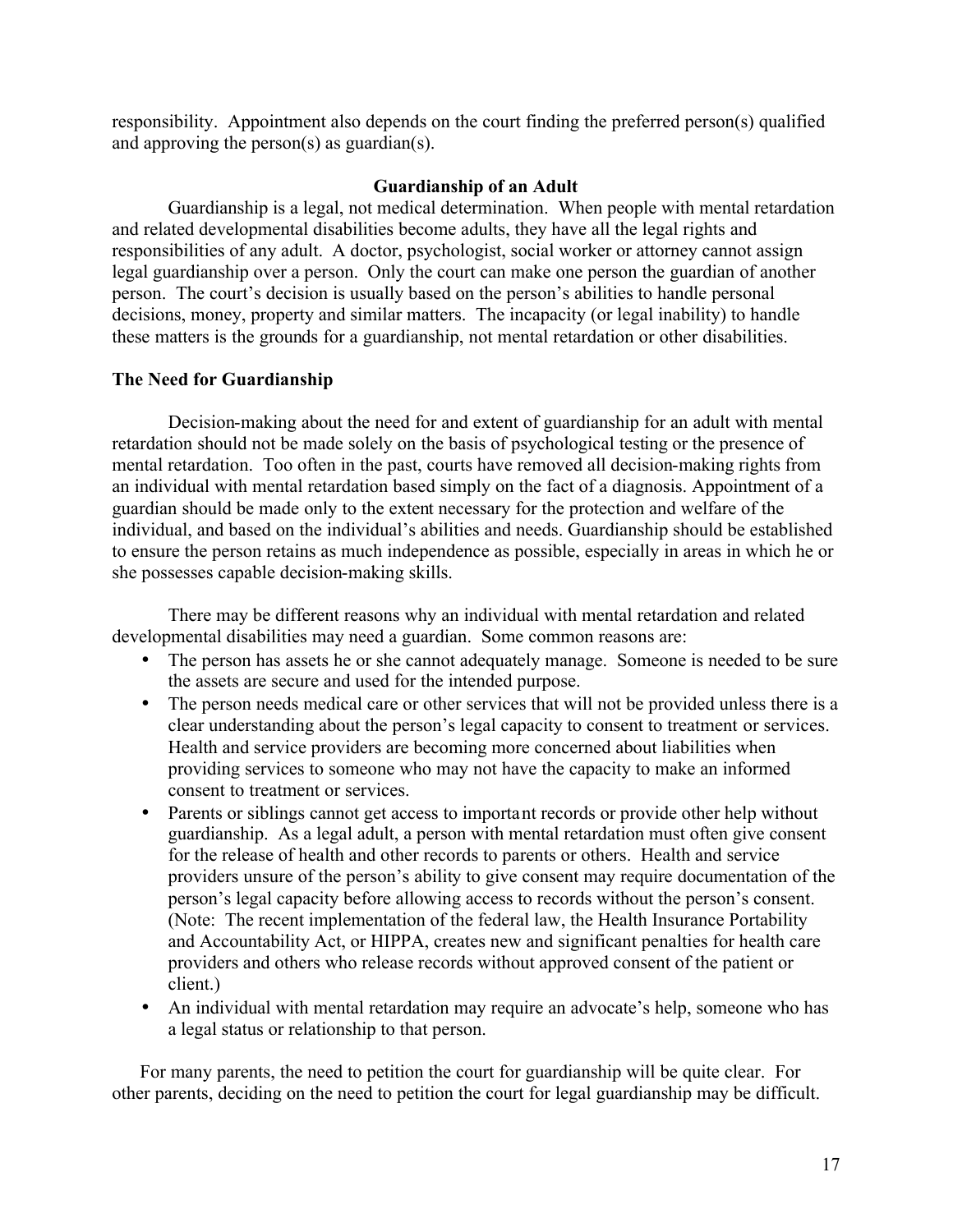To help with this decision, you should consider the guardianship laws in your state and the alternatives to guardianship.

# **Types of Guardianship**

Types of guardianship vary depending on state law. State laws may differ in defining incapacity, interpreting the guardian's duties and qualifications, terminology, reporting, documentation, costs and other areas related to guardianship. In general, types of guardianship fall into several categories:

# **Guardian of the Person or Property**

Guardianship is sometimes characterized as "guardian of the person" or "guardian of the estate." In guardian of the person, the individual needs a guardian to decide personal issues. These decisions may include where to live, consent for medical treatment and signing for services.

The court will usually identify specific decision-making areas under guardianship of the person. Courts frequently require periodic reports from the guardian about the guardian's actions over the course of the year or other period.

A guardian of the estate, called a conservator in most states, usually has power just over the ward's money or property, not the individual's personal matters. Some states also do not require a judgment of the person's incapacity for a guardianship of the estate. The court can base the need for conservatorship just by finding the person unable to manage assets or property.

The court requires this type of guardian to protect the person's property and use it for the person's care, support, education and other areas of general welfare. The guardian of the estate must use the ward's money for the ward's care and account periodically to the court. Guardians who have foolishly invested or embezzled their ward's money may have to pay it back from the guardian's own money or face criminal charges for fraud. They must also keep good records and make them available to the court. Some states require this guardian to put up a bond.

# **Full Guardianship**

A full or plenary guardianship basically includes guardianship over all the person's personal and property decision-making. It is usually a collection of all the powers and responsibilities mentioned above. Full guardianship is quite common, as it is the kind with which courts are most familiar.

Since full guardianship involves controlling every aspect of the person's life, it is the most restrictive. Full guardianship is useful for individuals whose mental retardation is so severe that they are not capable of making proper decisions. Before choosing full guardianship, alternatives, including limited guardianship, should be explored.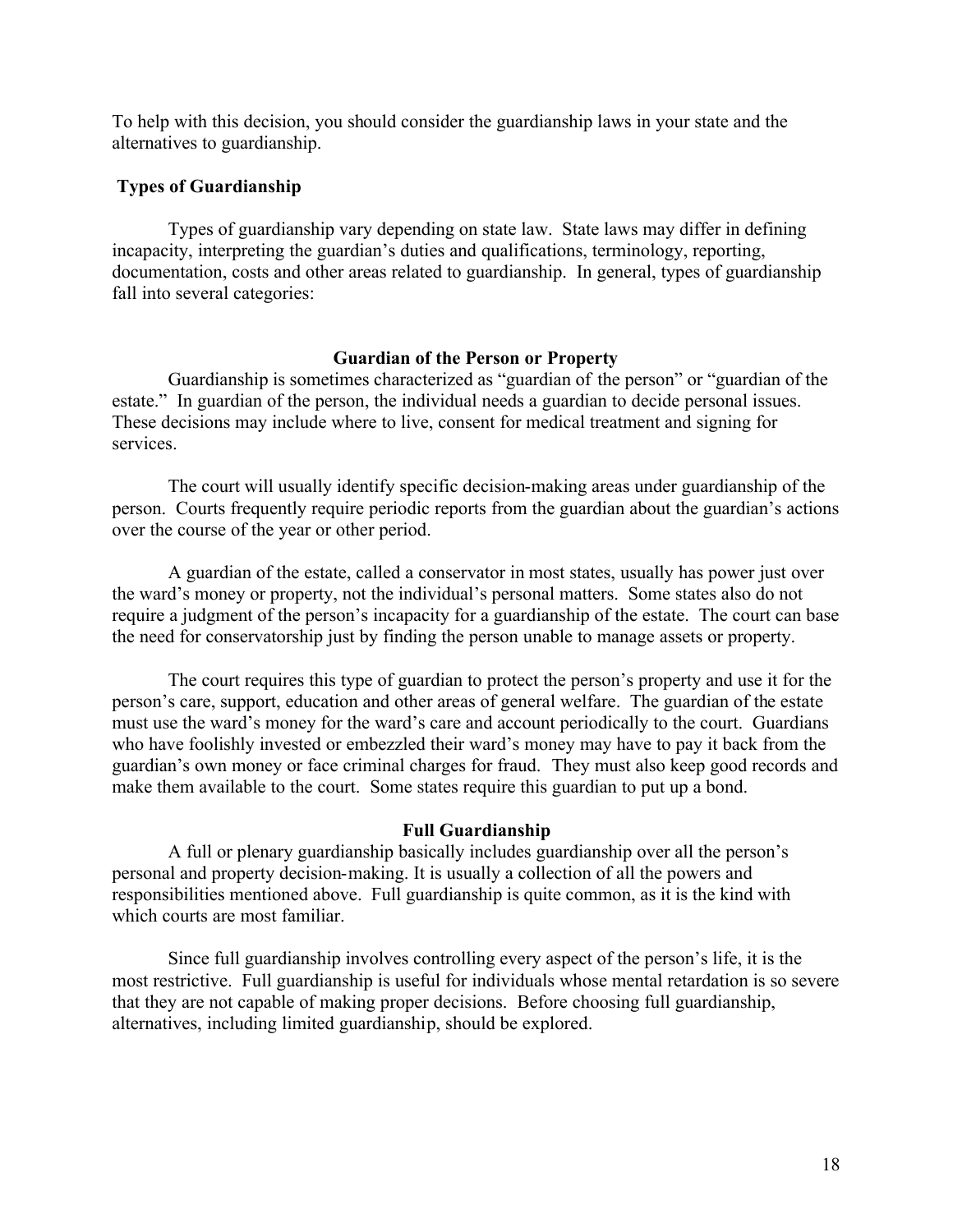# **Limited Guardianship**

Many states have designed laws for "limited guardianship" to encourage a person to keep as much control as possible over his or her own life. Under this legal approach, the guardian has authority over the ward only in specifically defined matters. Every decision outside of those defined areas remains with the individual who has mental retardation. This form of guardianship allows the legal guardian to decide only in areas where the person is not capable.

Limited guardianship does require more attention from the court, attorneys and guardians to ensure it is specific to the individual's needs. The court, in considering limited guardianship, also must try to foresee all the individual's future legal needs. For example, an unpredictable legal situation might arise that is not covered under the limited guardianship. The guardian may not have the authority to provide needed protection and may have to return to court to get more decision-making power.

Note: Guardianship does not always fall under just one or the other of the above categories. In many states, the court may authorize a mix of guardianships. For example, a person may need full guardianship of the estate and only limited guardianship over certain personal matters.

#### **Temporary Guardianship**

Some states allow guardianship for a limited time. If a legal problem arises from a specific situation, the court can issue a "protective order" or temporary guardianship. Under a protective order, the court can give another person, a public guardian or corporate guardianship program (these last two are discussed later) the legal authority to handle the specific situation. When the problem is resolved, the order ends with no permanent guardianship.

 Temporary guardianship usually applies to temporary situations such as those caused by drugs, acute illness or special medical situations. It has limited uses for long-term, reoccurring medical situations or incapacities due to disability. This allows family members or an agency to obtain temporary guardianship if medical or other treatment is necessary, but not given due to the person's questionable ability to consent. Once the person has treatment provided, the guardianship is removed.

#### **Alternatives to Legal Guardianship**

Before pursuing guardianship, parents should first consider using less intrusive, even non-legal, measures. For example, someone who lives alone and has trouble managing money may not need a legal guardian. Rather, the person may only need a restricted bank account and the occasional visit of a case manager, family member or other trusted person for help in budgeting money and paying bills.

Below are some methods or services that may provide the protections or supports a person may need now or in the future. These do not always carry the "legal weight" of guardianship. Instead, they (1) may only legally protect the person or property to a limited degree; or, (2) are non-legal services or options that may meet the individual's needs instead of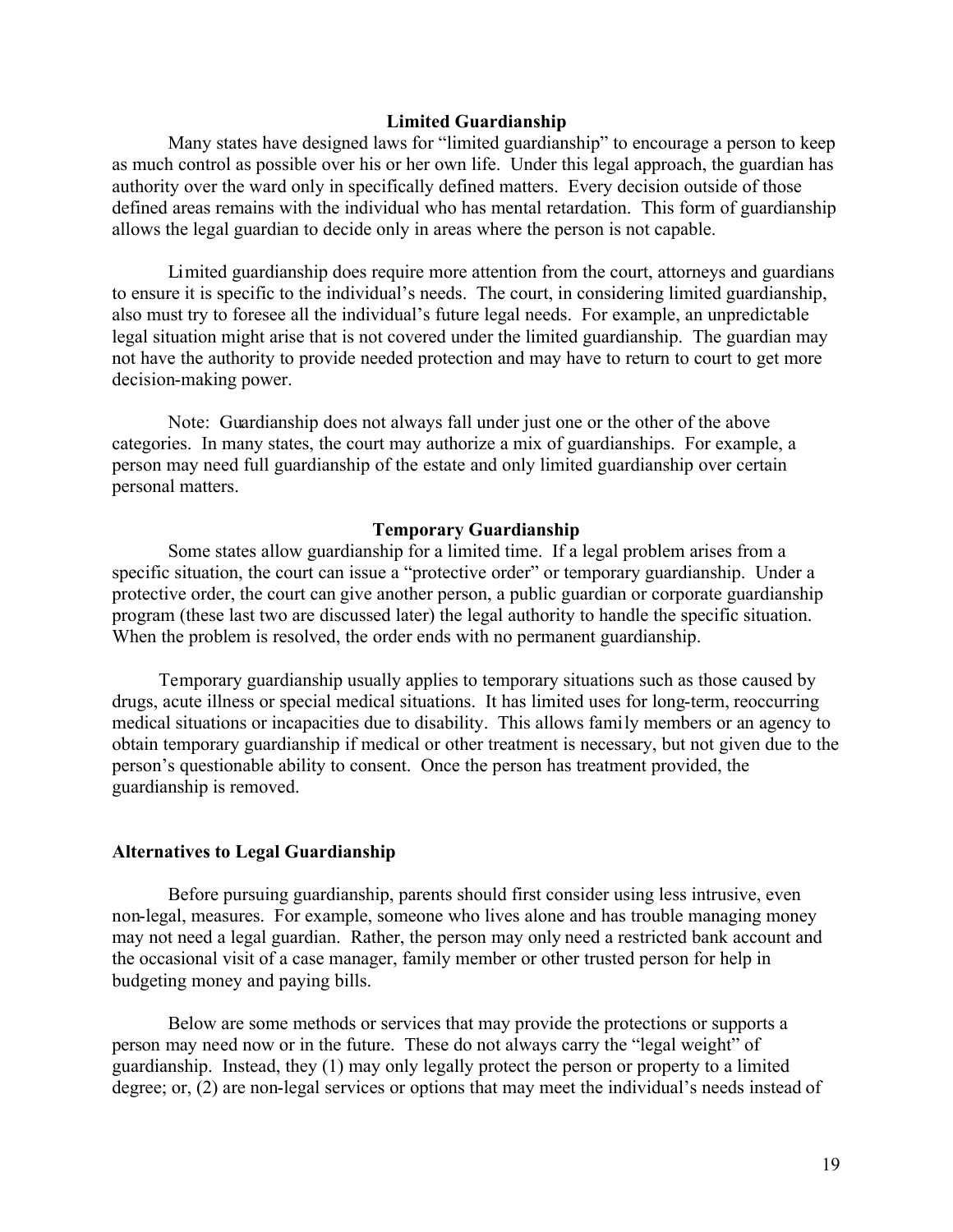legal guardianship. It is a good idea to consult with a knowledgeable attorney experienced in disability issues to make sure alternate plans do not inadvertently jeopardize government benefits or create other legal problems.

#### **Representative Payee**

Some individuals with disabilities receive government, military and other benefits. They usually receive these benefits by check made payable to the recipient. Many individuals with mental retardation can manage this money. However, others may not have good money management skills or are vulnerable to exploitation by others.

The administrator of these benefits, such as the Social Security Administration (SSA), may sometimes assign a representative payee for a recipient of these benefits. This payee receives and distributes the benefits when the individual with mental retardation cannot manage the check. In some cases, family members serve as Representative Payees. However, in many instances non-governmental organizations (i.e., public guardian offices, community mental health centers, clubhouses, or even for-profit companies) serve as Representative Payees. The payee must regularly account to the benefit's administration on the use of the benefit check, and is liable to repay money if it is mismanaged.

The decision to assign a representative payee to someone is usually based on non-legal documents such as a doctor's report. Contact your local SSA office or administration office of other benefits for more information on the representative payee system. You may also find information on SSA's web site: [http://www.ssa.gov/payee/.](http://www.ssa.gov/payee/)

#### **Joint Property Ownership**

Families often worry about their son or daughter's skills in managing their own home. They may fear the property would be poorly maintained, lost due to a tax lien or sold against their wishes. These potential problems may be avoided by placing property in joint ownership under the names of the son or daughter with mental retardation and another trusted person. However, property worth more than a certain value, if not connected to the person's home, may jeopardize a person's SSI benefits. Joint ownership may also be subject to other potential problems. For example, if a non-disabled sibling who co-owns the property was to divorce, the spouse of that person could claim a portion of the co-owned property under a community property settlement. The jointly owned property could also be subject to creditors if that nondisabled sibling were to have financial problems.

#### **Joint Bank Account**

Most banks can assist with creating a bank account to help manage money. For example, benefit checks can be directly deposited and certain bills automatically paid. It may also be possible for spending money to be sent regularly to the individual from his or her account. A joint bank account can help an individual manage money and prevent excessive expenditures.

#### **Trust Account**

Setting up a trust, discussed earlier in this publication, may protect money or other property from being overspent or mismanaged. A carefully written, restricted trust may provide financial protections that relieve the need for other legal protections such as guardianship.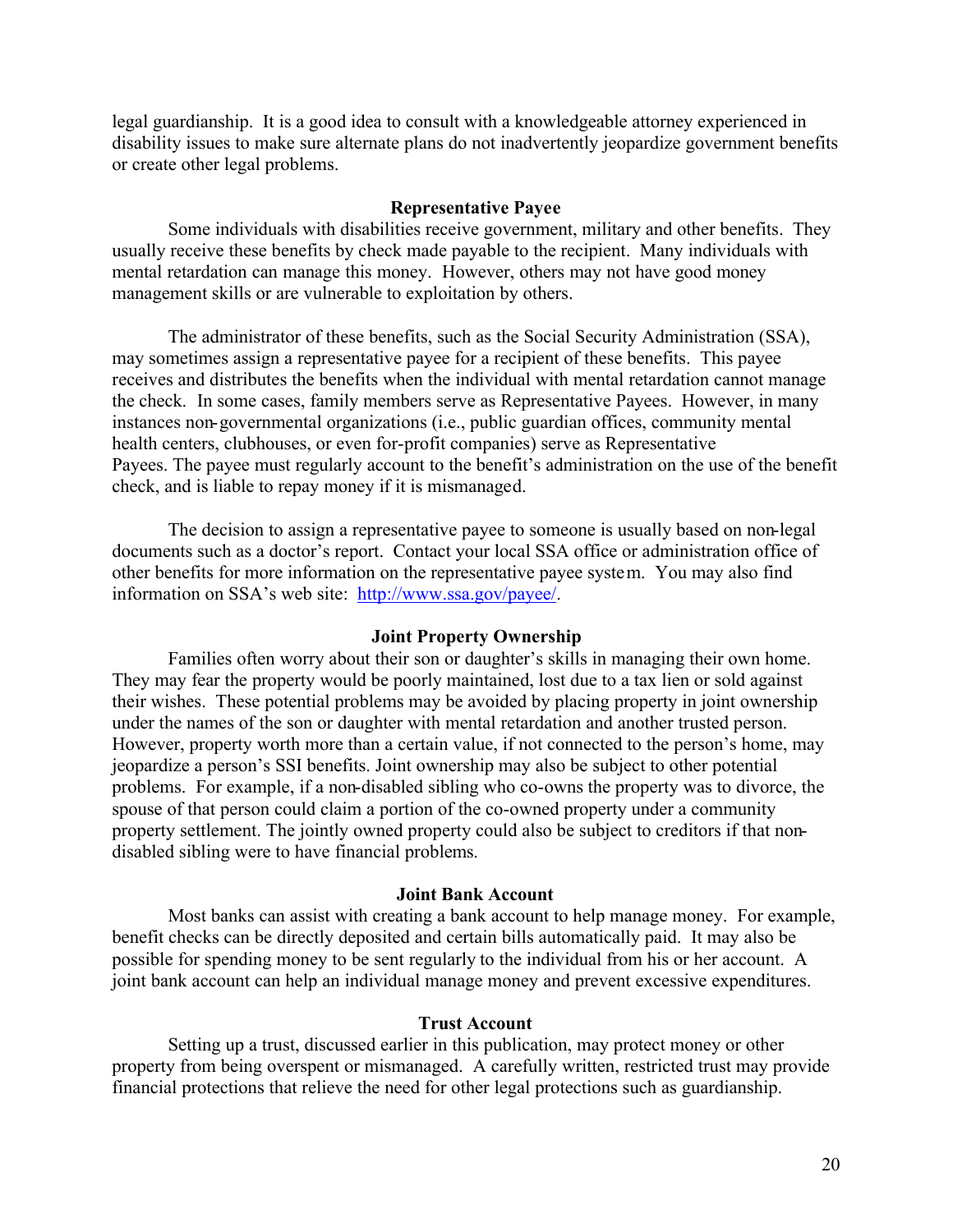#### **State Programs**

Some states have laws that can protect the individual or the individual's property without having to rule the person incapacitated. A state may contract with a nonprofit advocacy and guardianship agency to provide trusteeships and protectorships for certain individuals with disabilities who may need assistance or protection. There are usually certain stipulations to using these types of services and not all states have laws that authorize these programs. Check with your chapter of The Arc or local mental retardation agency to determine if such laws are in effect in your state.

# **Living Will/Healthcare Directive and Durable Power of Attorney for Health Care**

A living will or healthcare directive spells out the sort of medical treatment an individual wishes or does not wish to receive when the person is unable to communicate that information. A doctor who receives a properly signed and witnessed document is supposed to honor the instructions or transfer the patient to a doctor who will. Often used to specify the withholding of life prolonging treatments, a living will could indicate that the individual would like all the medical treatment that is available.

A durable power of attorney for healthcare is a legal document that gives another person (typically parents) authority to make medical decisions for the individual with mental retardation. Since the document does not necessarily state the type of medical treatment the individual prefers, the person with power of attorney has the authority to make medical decisions. However, if the individual also has a living will, the two documents should work together to ensure the person receives the desired type of treatment. Hospitals and senior centers often provide help with healthcare directives free of charge and have standard forms that can be used. You may also have your attorney handle this as part of your plan for your family member. The durable power of attorney for healthcare must be written and notarized. It may be helpful to have supporting documentation that the individual with mental retardation is competent to designate someone as power of attorney. Often this can take the place of a guardianship of the person. The document goes into effect once it is signed and can be terminated at any time by either of the parties.

#### **Durable Power of Attorney for Property**

This is a legal document in which a competent adult designates someone (referred to as the agent) to manage his or her financial affairs. There are benefits and drawbacks to this option, but it may be appropriate in certain circumstances. Benefits are that the individual with mental retardation remains competent in the eyes of the law and the court does not have to get involved by appointing a guardian of the estate or property which can be intrusive and costly. However, since the individual remains competent, he or she may enter contracts that may not be in his or her best interests. A "durable" power of attorney stays valid even if the individual becomes incapacitated.

To create a legally valid power of attorney, you need to complete a power of attorney form. Your attorney can prepare it, or you may obtain one from a bank or other source. After you fill out the form, your son or daughter must sign it in front of a notary public. Again, it may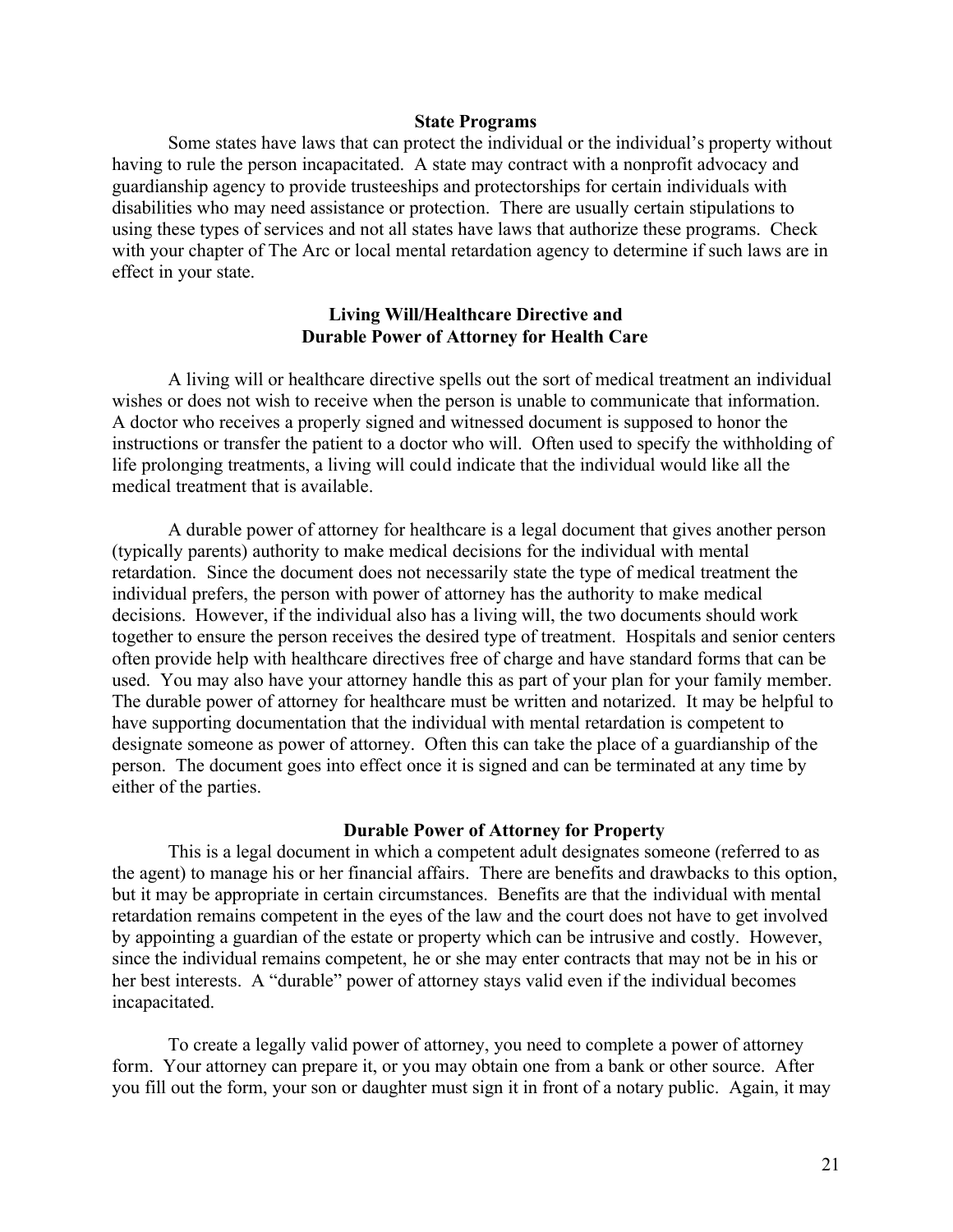be helpful to have supporting documentation that the individual with mental retardation is competent to designate an agent.

# **Durable Power of Attorney for Advocacy**

In some states a power of attorney for legal advocacy can be created. It is a legal document signed by a competent adult who designates an agent to assist in making or voicing decisions. A form can be drafted that specifies what areas of assistance the individual may need. It can serve as a form of protection, allowing the agent to ensure that the individual understands and is capable of making decisions and providing consent. Like other power of attorneys, the individual remains competent but in need of assistance in making decisions. Parents may consider this option when their son or daughter reaches the age of majority and needs assistance in making decisions about his or her Individualized Education Program.

# **The Steps in Legal Guardianship**

 Each state has its own legal procedures or processes in determining the need for guardianship. The following steps are typical:

- 1. Someone usually parents or other concerned people file a petition with the court that has jurisdiction over the person whose competency is in question.
- 2. The petition is then delivered to that person.
- 3. The person petitioned for guardianship appears before a judge for a competency hearing. Most states require that the proposed ward physically appear at the hearing. If the person's medical condition prohibits a personal appearance in court, some judges will require a physician's letter, explaining why this person cannot appear in court.
- 4. The judge bases the decision to appoint a guardian on appropriate evidence. The amount and nature of this evidence may vary with each state. Some states may be willing to establish guardianship based on the family's testimony. Others may require evidence from someone who is outside the family. This can include physicians, psychologists, social workers or other appropriate professionals. In some states, the judge will appoint a representative or attorney to defend the legal rights of the prospective ward.
- 5. After hearing all the evidence, the judge will rule on whether the person is incapacitated and needs guardianship, and if so, establishes some form of guardianship.

# **Selection of a Prospective Guardian**

It is usually advisable to name a successor (or sometimes called testamentary) guardian in your will. A successor guardian is just that, someone whom you wish to be guardian of your ward after you die or can no longer fulfill the role of guardian.

The person named as testamentary or successor guardian should be carefully selected and should agree to this responsibility. You may want to name your spouse initially. Subsequently, you will want to consider someone who is likely to outlive the ward because the guardianship may continue indefinitely. However, a court will have to ultimately authorize this person before he or she can legally take this role.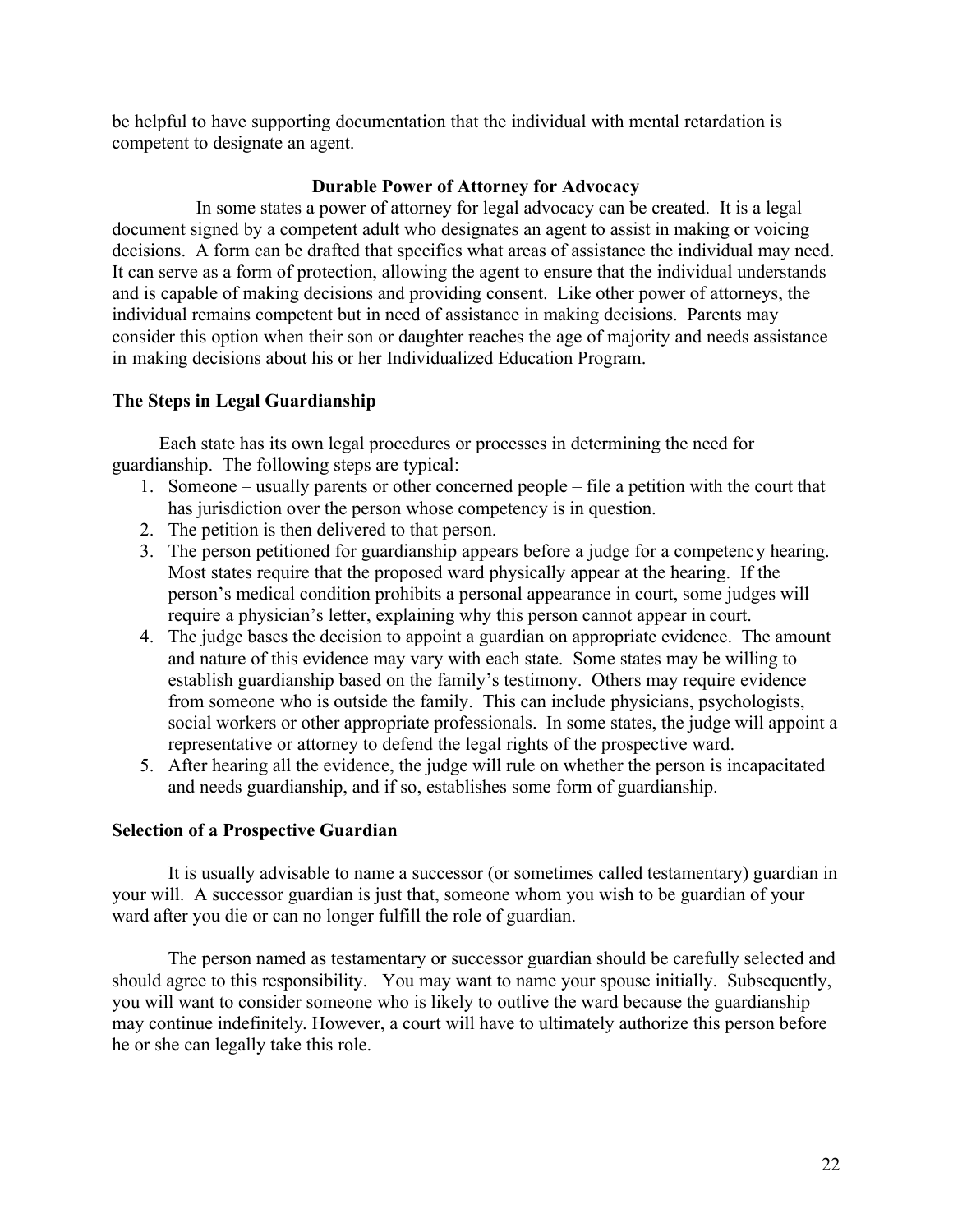Because the designated guardian will have direct responsibility for making decisions about the ward's personal lifestyle, living arrangements, health care and other matters, he or she should not only be personally acquainted with the ward, but also should be a person who knows where to look for advice in selecting services. At the same time, the guardian should view himself or herself as an advocate for the ward and should be able to respect and interpret the ward's own preferences and wishes; these preferences should be balanced with what others might see as the ward's best interests.

You should consider making provisions to cover out-of-pocket expenses incurred by the guardian for travel, for professional consultation and for other activities. These can be covered from the ward's funds, from a trust or in some other way. A guardian's personal concern for a ward can't be bought; assistance with legal technicalities can be, and a guardian should have access to the advice of an attorney and the means to pay for that advice if necessary.

There are certain qualities and characteristics you should seek for the person who will be guardian. While this is not an exhaustive list, the person should:

- Live relatively close to the ward.
- Have enough time to assist this person and carry out the legal responsibilities.
- Be willing to learn about new programs for people with mental retardation and related developmental disabilities.
- Be willing to adapt to changing circumstances.
- Have good property management skills if he or she is guardian of the estate.

While it may be useful for you to prepare a "letter of intent" describing the personality and preferences of your child (see page 29), you should realize that both your child and the circumstances will change. You should place confidence and trust in the guardian to adjust to changing circumstances and not attempt to predetermine what decisions should be made. You should not, for example, try to make a life contract with a residential provider or lock in a specific living arrangement. It is your son or daughter's life, even if he or she will need ongoing guidance or supervision.

A situation may arise where a guardian is unavailable to perform guardianship duties. Some states now allow the guardian to assign the guardianship power to another person for a short period under a power of attorney. This provision of the law is only for genuine, temporary situations such as short-term illness or distant travel by the guardian. If the appointed guardian cannot perform the legal duties, then this person should resign and ask the court to appoint a successor guardian.

### **Standards for a Good Guardian**

As a parent who becomes the guardian of a son or daughter with mental retardation, you are not likely to dramatically change how you interact with or relate to your new "ward." Even though you may have new responsibilities as a guardian, such as record-keeping and periodically reporting to the courts, your daily role with your adult child will likely continue as it did before the guardianship. However, the relationship between a guardian and a ward, the responsibilities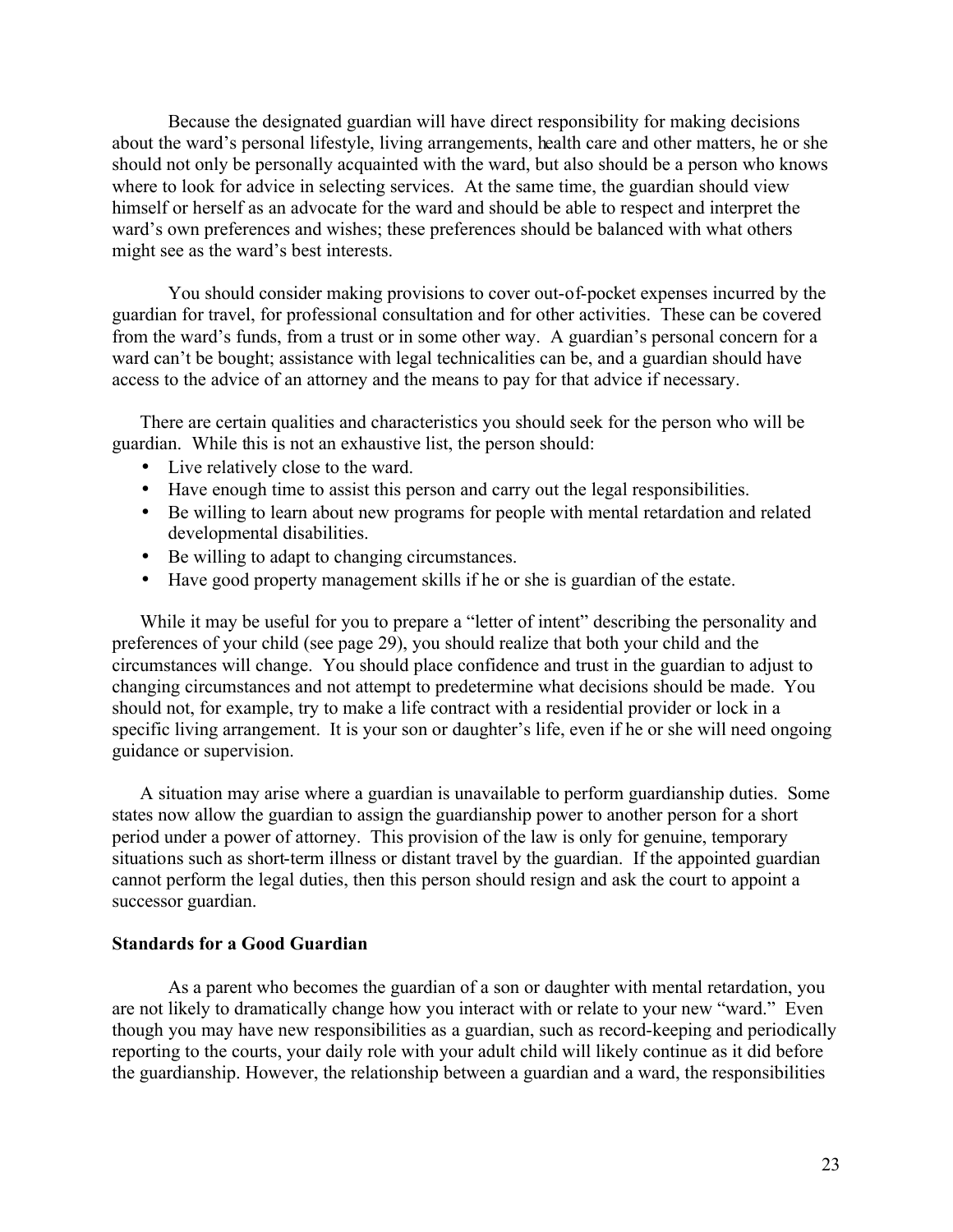of being a guardian and the decision-making legally given to a guardian does merit further discussion and is an area that any guardian, including parent guardians, should consider.

In the early 1990s, the National Guardianship Association (NGA), a newly formed group of professional guardians, advocates and others adopted a code of ethics and standards of practices to help guide professionals and parents on issues that guardians face, and how to respond to these issues in the day-to-day role of guardian. These standards have been continually reviewed and updated, and today comprise 24 different standards covering areas such as informed consent, confidentiality, conflict of interest, self-determination, and other areas. While many of these standards may be more germane to professional guardians, you or other family members may want to review these standards, which may help provide guidance in undertaking the role of guardian.

You can read or download a copy of the NGA's Standards of Practice from their web site at:<http://www.guardianship.org/pdf/sofp.pdf>.

#### **Public and Corporate Guardianship**

There will not always be a parent, other family member or friend to act as guardian of a person with mental retardation. If family members or friends are available, they also may be unwilling, unavailable or not qualified to take this role. For these and other reasons, most states have appointed public guardians or have laws which allow corporate guardianship programs.

### **Public Guardianship**

Some local and state government agencies provide guardianship to people with no family available or willing to become guardian. This is referred to as public guardianship. Nonprofit organizations under contract with the state or local government may also provide public guardianship services.

Public guardians often have large caseloads and time-consuming amounts of paperwork. Some public guardians may also have other duties, so must divide their time between responsibilities. These responsibilities can limit the time and resources public guardians have available to assist their wards. Thus, this type of guardianship is often considered as a last resort, especially for those who have financial resources, or can secure an individual guardian – or get the services they need elsewhere.

State resources generally finance public guardianship. Although states usually have safeguards which free public guardians to advocate for their wards, a conflict of interest could arise if a public guardian should have to oppose another state-funded agency. If public guardianship is being considered for a person with mental retardation, care should be taken to be sure these guardians have the time, resources and latitude to fulfill their responsibilities.

#### **Corporate Guardianship**

Many states allow incorporated agencies to provide guardianship and related services to people with mental retardation. In these agencies, the corporation is the guardian and assigns a professional staff person or volunteer to carry out the guardianship responsibilities. These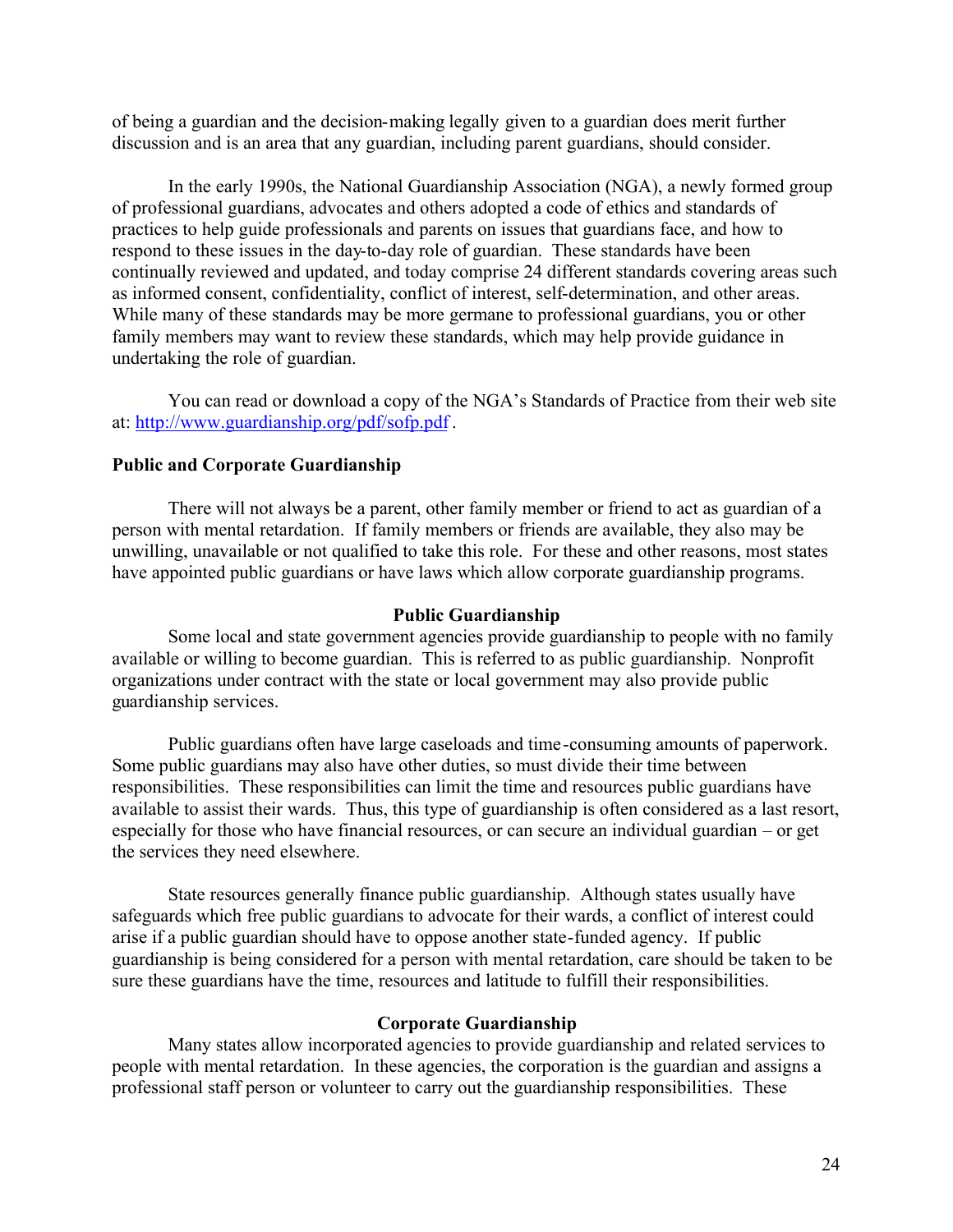organizations often provide legal guardianship, individual service coordination, periodic support and even temporary guardianship. Parents can contract with such an agency to start specific services either after they die or when they can no longer help their child. Some state agencies also contract with these organizations for guardianship services. The organization's revenues may come from advanced funding from parents, bequests from the parents' estates, life insurance, United Way funding and contributions or subsidies from other organizations such as chapters of The Arc.

Before contracting with a corporate guardianship agency, you should investigate the organization to be sure it is well managed, has stable funding and provides quality services. There must be adequate proof the program will remain solvent and continue to supply good services throughout the lives of its wards.

# **Guardianship Resources**

Berkobien, R. (1997). *Future Planning: Guardianship and People with Mental Retardation*. The Arc of the United States. Available on-line:<http://www.thearc.org/faqs/guard.html>

National Guardianship Association, 1604 Country Club Rd., Tucson, AZ 85716 (520-881-6561) <http://www.guardianship.org/> The mission of NGA is to establish and promote a nationally recognized standard of excellence in guardianship.

The National Academy of Elder Law Attorneys**,** 1604 Country Club Rd., Tucson, AZ 85716 (520-881-4005)http**://**www**.**[naela.org](http://www.naela.org/)**/** The National Academy of Elder Law Attorneys, Inc. is a non-profit association which assists lawyers, bar organizations and others who work with older clients and their families. Established in 1987, the Academy provides a resource of information, education, networking and assistance to those who must deal with the many specialized issues involved with legal services to the elderly and disabled.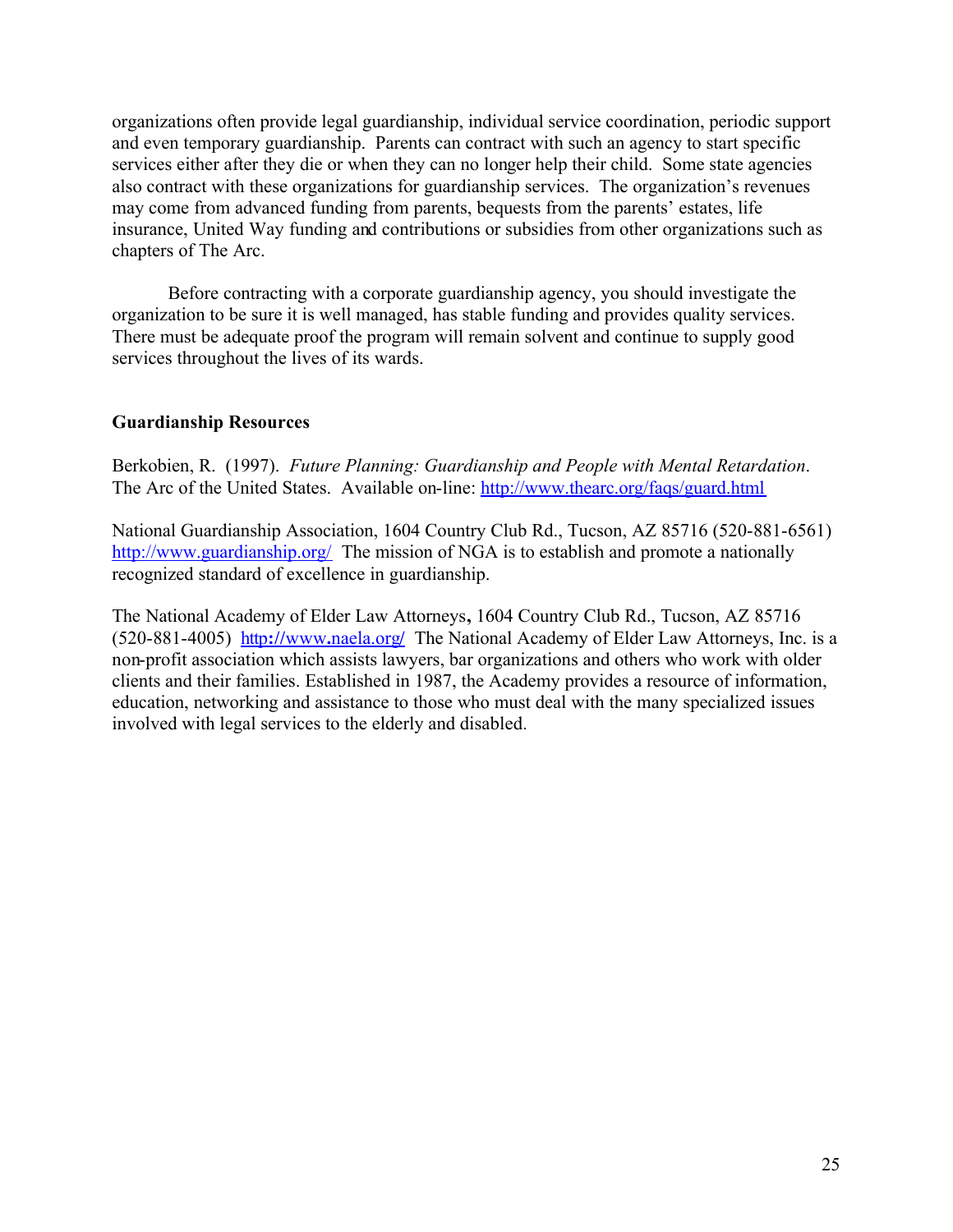# **CHAPTER 5 PREPARING A WILL**

#### **Need and Importance**

A will is a legal document that is a concise statement of what you want to have happen after your death. While there are guides for drafting your own will, when you have a child with a disability, you should have an attorney prepare your will. The attorney translates your wishes into legal language that will assure their fulfillment within the limits of the law. A will should specify how property is to be distributed among your surviving spouse, children, other relatives, friends and charitable organizations or others. A will should be made in light of current conditions to protect your family in the event of sudden death. If you are competent, the will can be revoked, amended or changed at any time during your lifetime.

A will can provide for property distribution, for naming a guardian—subject to state court confirmation—or in some states a conservator or limited guardian, for creating a trust or for the purpose of transferring assets upon the death into a trust that already has been created.

Developing a proper estate plan, including a will, is necessary even though you and your spouse own all of your assets in joint tenancy (ownership or occupancy) with a right of survivorship, as community property or in other forms of mutual property ownership. Even if your assets are very limited and debts or liabilities may exceed them, a will can still be a useful document for expressing your desires and intents on what provisions should be made for your children. Such a personal expression could include the nomination of a testamentary guardian for your children who are minors or a stand-by guardian for your adult child with mental retardation.

#### **If There Is No Will**

If you die without a will, your estate, including all property in which you have an ownership interest, will usually be distributed to your heirs according to the laws of the state in which you live. This is the law of "intestate succession." It was not designed for families that include a member with mental retardation. Although this inheritance law can differ from state to state, it basically requires that an estate be divided in various shares among the family. If a parent of a child with mental retardation dies without a will, that son or daughter may inherit property under intestate succession laws. This may result in a distribution of assets which may be mismanaged, jeopardize government benefits or result in cost-of-care charges.

#### **Contents of the Will**

Your written will determines several legal events after your death. A will:

- Lists people to serve as your personal representative in order of preference. The personal representative (sometimes called the executor) inventories the decedent's (the person who has died) assets, ensures payment of taxes, distributes property as specified by the will and accounts to the court.
- Lists people, in order of preference, you want to be guardian of your personal matters and/or guardian of your minor children's property.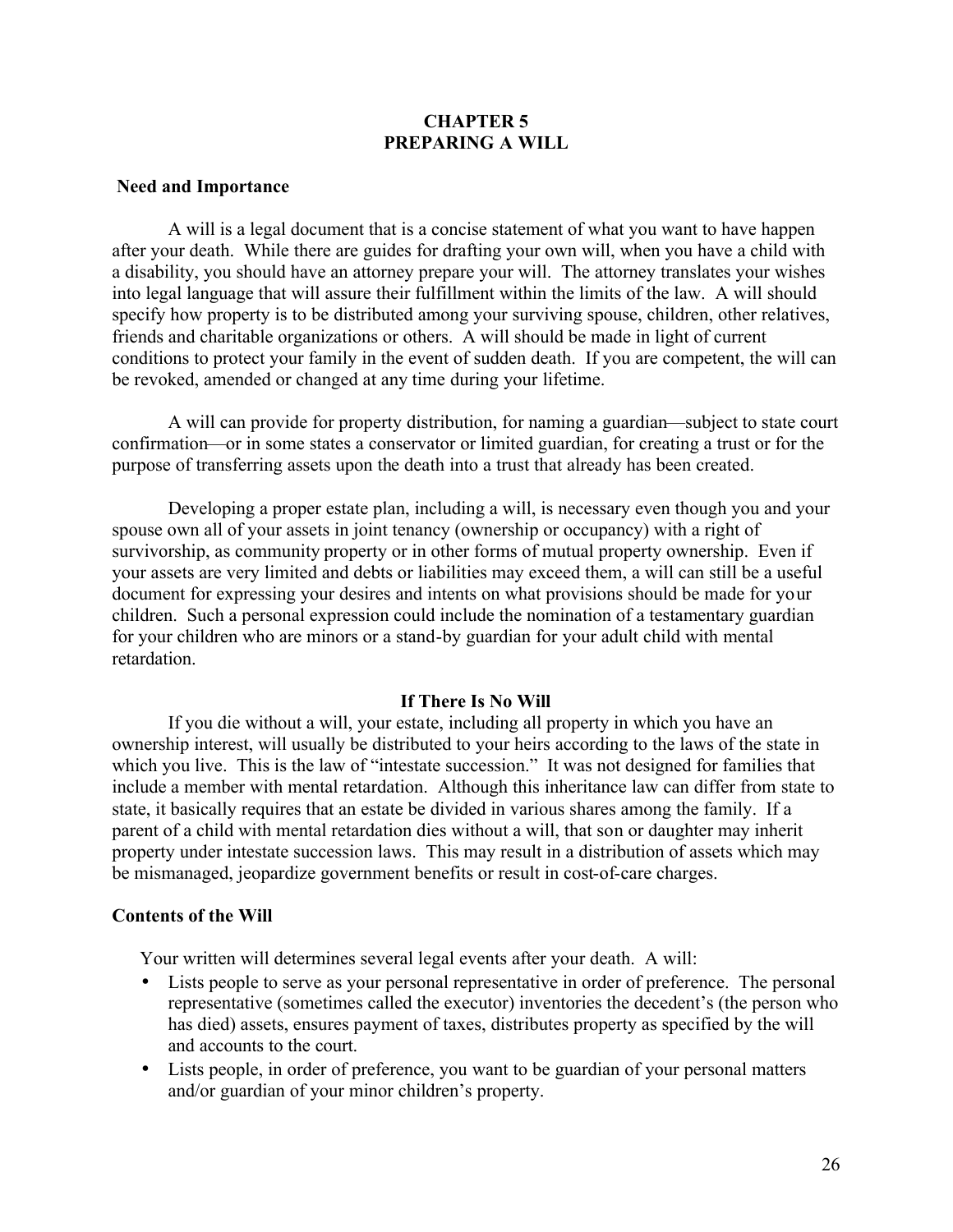- Lists people, in order of preference, you want to be guardians of your minor children or grown child with mental retardation if such a guardianship is needed.
- Lists people, in order of preference, you want to serve as trustee of any trust in your will.
- States any specific property or money gifts to special people or groups. This would include family members, other people and any special bequests to a charity, religious group or other organization.
- States which family members, people or groups should get the remainder of your estate. You can divide the estate distribution into various amounts, shares or percentages.
- States how you would like assets left to your son or daughter with mental retardation by placing assets in a trust in terms set down in your will, or by placing assets in an existing trust already set up for your son or daughter with mental retardation.

A will has no legal effect and can change until the moment of death of its maker. However, each new or changed will must meet all the requirements outlined below.

# **Legal Requirements**

In most states, a will must meet certain requirements for legal enforcement:

- The will must be a written document. Merely speaking your intentions and appointments are not legally valid.
- The person who makes the will must be an adult and have a "sound mind" (legally competent).
- The decisions in the will must be voluntary. No one can legally force or coerce a decision in a will.
- The maker must sign the will before two or three witnesses who do not have any interest in the estate. These witnesses must also sign the will in the presence of the maker and each other.

#### **Special Provisions**

Regardless of the estate plan options chosen, the will should state that one or more family survivor has a disability. This establishes a factual basis in the will for the special planning that needs to be done.

In almost all cases, parents, grandparents and other relatives should consider making arrangements to the effect that the family member who has mental retardation does not own or receive legal title to the parents' or relatives' money, real estate or other assets whether transferred by will, inheritance or gift. The person with mental retardation should not be designated as a direct beneficiary of any life insurance policy.

If a burial fund for the child with mental retardation has not been established, the will can be used to set one up. This can be done in the child's name in a way that is not countable against any federal or state benefits.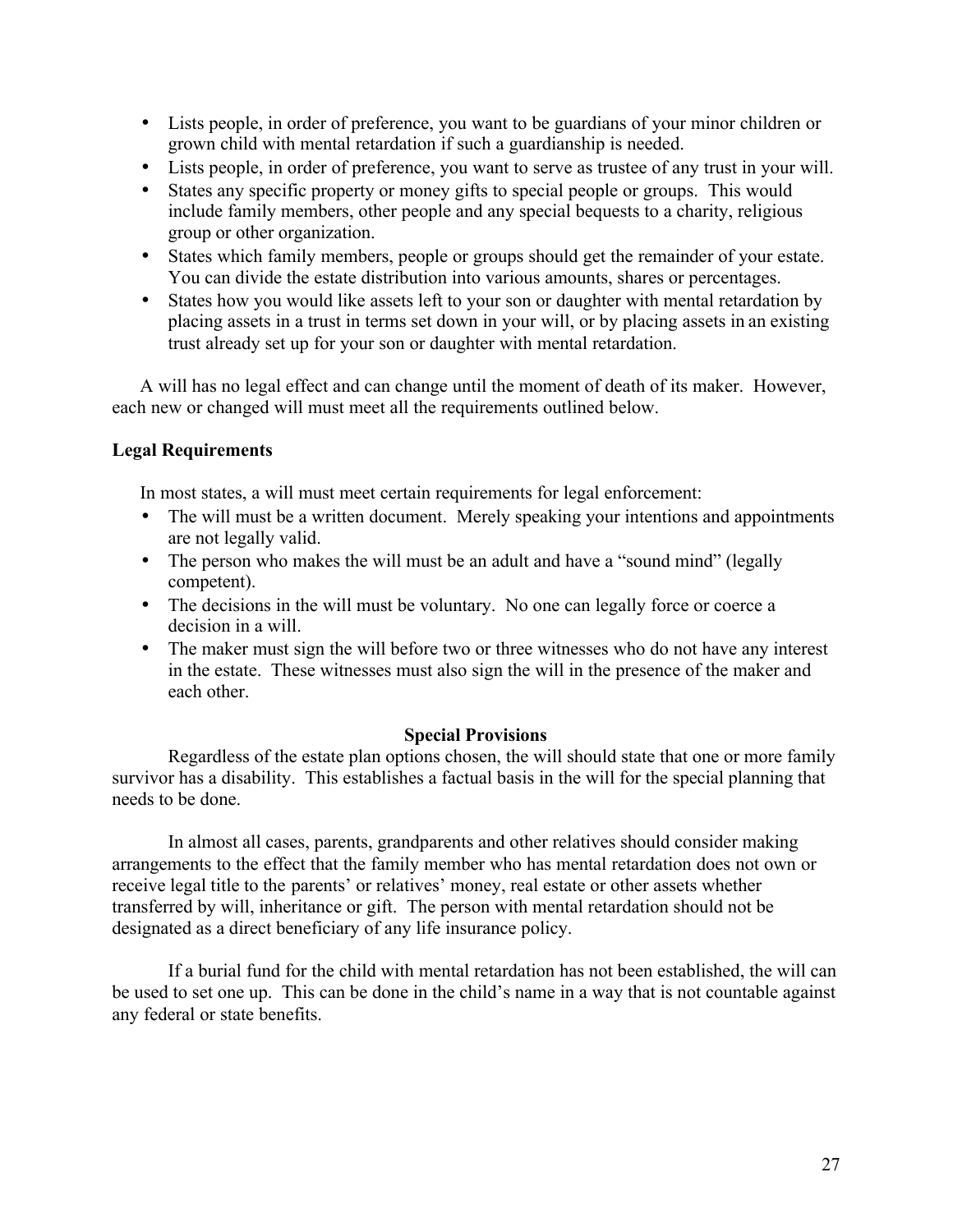#### **Other Considerations Related to a Will**

#### **Limitations**

There are some limitations to wills. For example, they do not change your life insurance terms, some retirement plans or contracts. The proceeds from insurance and retirement would go to the person named as beneficiary. Contracts are legally binding documents that must be honored even after your death. Jointly owned property would also pass on to the other owner(s) under what is called the "rights of survivorship."

Married parents usually own property together under which rights of survivorship applies. Therefore, a will of the first parent to die may not have much legal importance when there is joint property. The remaining spouse would become sole owner and may decide to change the distribution of this asset. Since you cannot predict which parent may die first, both parents should have their own will. You should design wills so the financial plan for your child with mental retardation becomes effective regardless of which parent dies first.

#### **Appointment of Guardian**

As discussed in the last chapter, most states allow you to nominate a guardian for your minor children if you should die and no natural guardian is living. You can nominate guardians for your son or daughter if there is already a guardianship in place. However, a person you nominate may not be able to act as guardian due to unforeseen circumstances. The court may also decide not to appoint that particular person. Usually the court will accept your selections, but there may be a situation where they will not. This is why it may be good to have a list of preferences.

Your will provides the court with your expectations. However, you should talk to those individuals whom you are nominating to act as guardian for either your minor children or your grown child with mental retardation. These individuals should be aware of the responsibilities and be willing to accept the responsibilities of a guardian.

#### **Differences in State Laws**

Some people will live in several different states before they die. As a result, they may prepare a will while living in one state, but die as a resident of another state. Usually, the will prepared in one state is valid in another. However, if this might be your situation, consider the following:

- Always have your last will reviewed and, if necessary, revised when you move to another state.
- Property ownership laws do differ throughout the United States. If you own property in different states, have an attorney trained in the laws of the state where you own property review your last will. These property issues not only apply to real estate, but also to other property such as bank accounts and business investments.
- You may be a legal resident of a state which is different from your child's state of residence. In this case, you may also need the advice of an attorney trained in the laws of the other state. This is especially true if your will contains a trust for that child.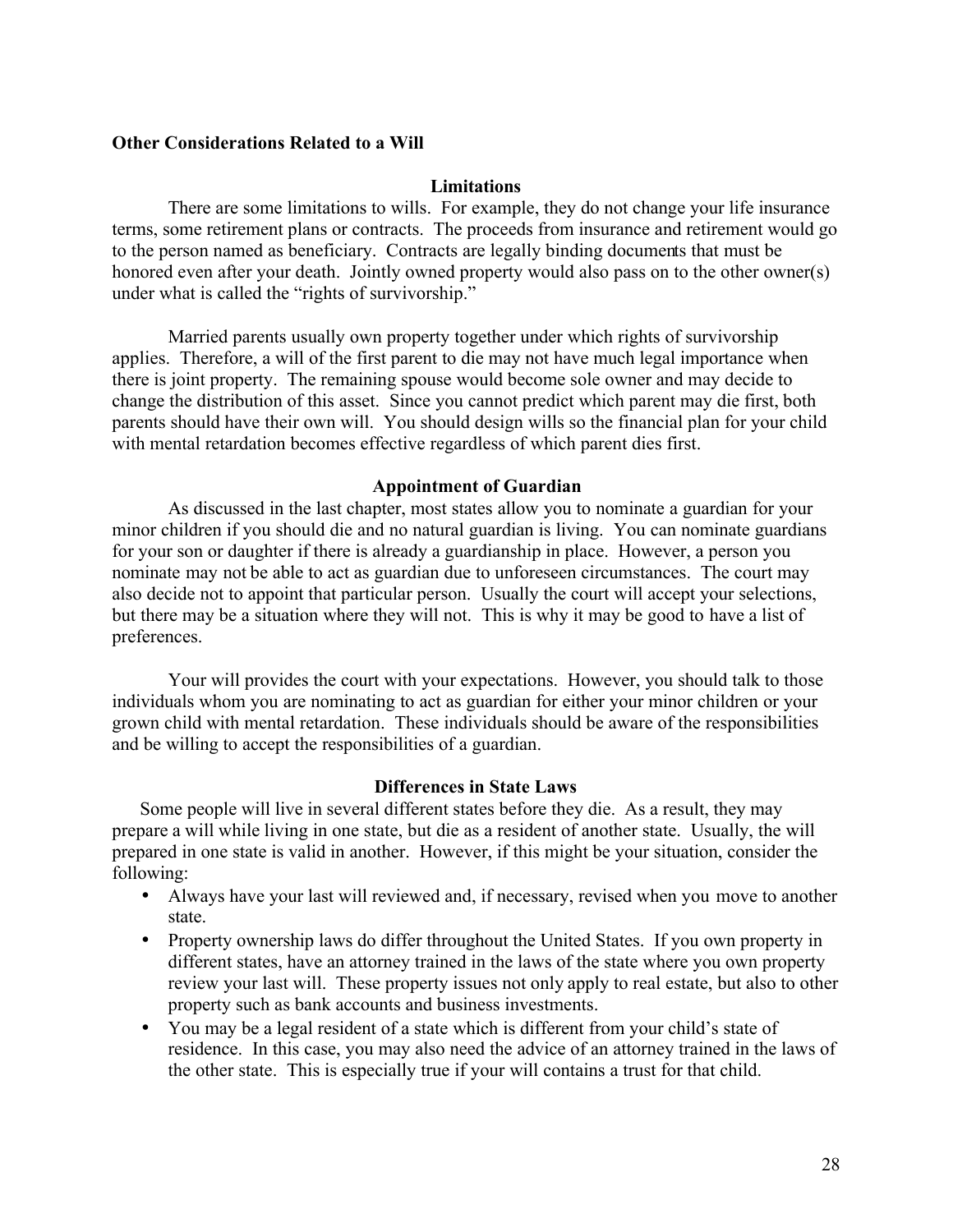#### **Periodic Review**

It is very important to review the will periodically to determine whether it still reflects the individual's wishes and the child's current and prospective circumstances. Changes in the will may be required by the death of a spouse, changes in economic condition, the progress of the child with a disability, the availability of a successor guardian, divorce and other general changes in the family's circumstances.

Changes in the will also may be required as changes occur in the laws relating to taxes, trusts, wills, governmental benefits and financial assistance. It is recommended that spouses individually review their wills each year and have them reviewed by an attorney at least every five years.

#### **Divorce and Remarriage**

In most states, a divorce revokes any provisions in your will made for your former spouse. However, it is still a good idea to rewrite your last will to clear up any misunderstandings. Divorced parents of a child with mental retardation may have a special and complicated legal problem. Divorced parents still need to coordinate asset plans and guardianship expectations for their child.

Another marriage creates special legal ownership rights for the new spouse. These ownership rights can overrule your last will and destroy, change or weaken the plan made for your child with mental retardation. To protect and maintain flexibility in planning, the divorced parents of a child with mental retardation need to seriously consider a pre- or post-marriage (prenuptial or post-nuptial) agreement. This is a legal agreement between the two people marrying (or already married if the new spouse is willing to sign). It is to prevent the new spouse (or spouse's heirs) from undoing the financial planning accomplished for the child with mental retardation. Family members or others can dispute these agreements; but, if done correctly, these agreements do increase the protection of planning done for your son or daughter.

# **Letter of Intent**

A letter of intent communicates and documents your preferences to others. It provides a guideline to others who may become responsible for decisions about your child.

The letter of intent is a personal letter drafted by you, the person making a will. Your letter will express your preferences in services, supports and other personal areas about your son or daughter. This letter differs from the will because it does not convey legally binding directions like those in a will. Rather, it is a personal letter to those people who will have responsibility for your child with mental retardation when they must make important decisions.

Important points to remember when writing this letter are:

- Parents, brothers, sisters, other family members and especially the person for whom the letter is intended should contribute to the letter.
- The contents of your letter should reflect your expectations. Future circumstances may make it difficult for others to carry out strict demands for your son or daughter with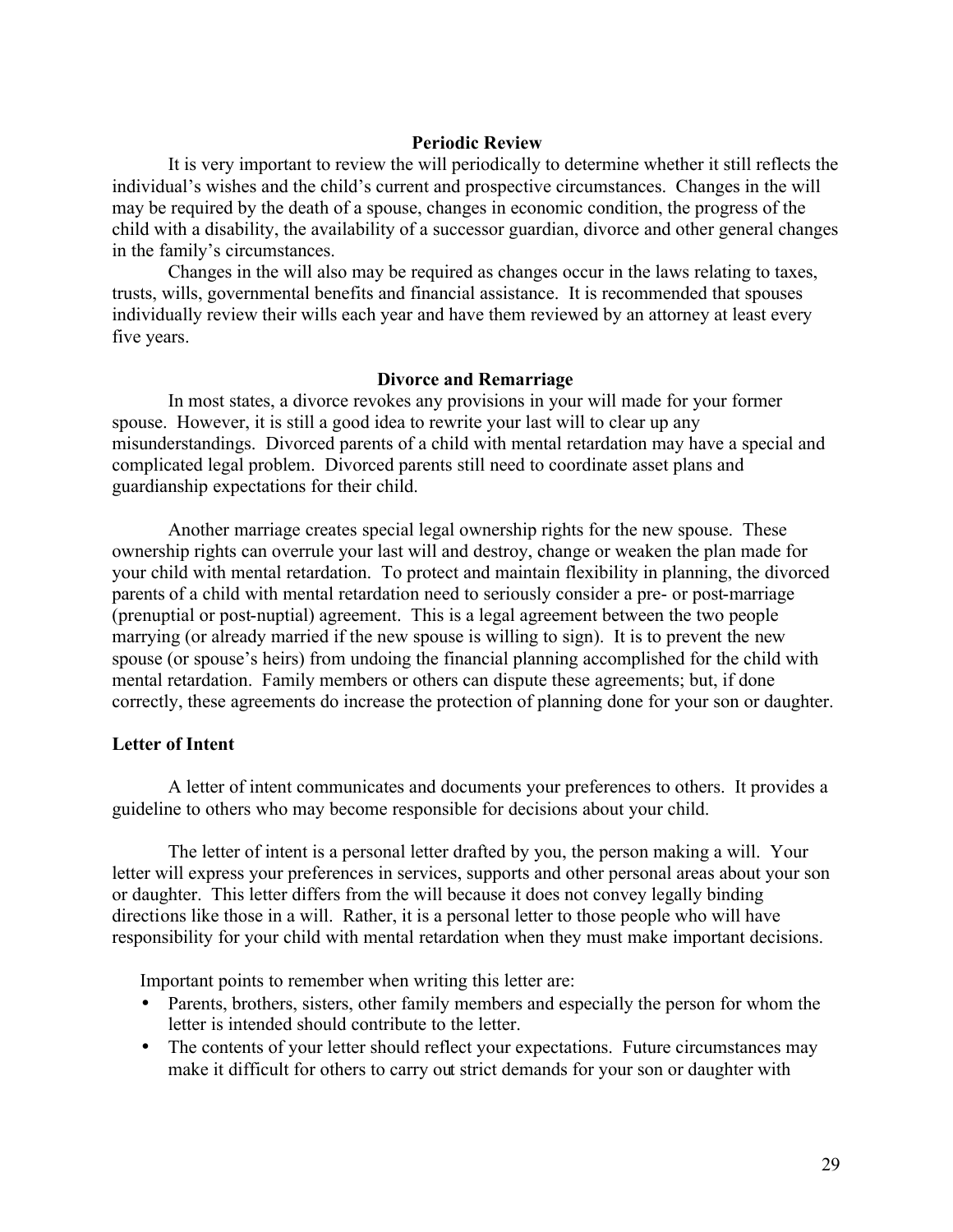mental retardation. You must trust that those carrying out your plan will try to adhere to your expectations.

- You should gear the preferences in the letter toward enhancing your son or daughter's independence and growth. Your requests should not be for the convenience of other family members or service providers.
- The letter should be written in non-technical language by the parents. It should communicate to the reader your heartfelt desires for your son or daughter.
- A letter of intent is not legally binding like a will. However, its content should not contradict your other legal documents. Have your attorney read the letter to be sure it agrees with the will.
- Periodically review and, if necessary, update your letter. Make sure it still reflects not only your expectations, but also the preferences of other family members and your son or daughter with mental retardation. Age and changes in other circumstances may alter what you want in the letter.

Your letter should begin by stating the individual's full name, date of birth, place of birth and Social Security number. You should also name the agencies that relatives, trustees and guardians should contact for advice and help (e.g., local chapter of The Arc, certain attorney, adult protective services). Other items to describe in the letter may include:

Financial and other supports:

- Government benefits which the person receives or may be eligible to receive.
- Any arrangements with a corporate guardianship or cooperative master trust program for your son or daughter's continued care. Include the program's name and location plus any special instructions for this program.
- Your son or daughter's current employment or the type of employment you think he or she would like.

Living arrangement:

- The type (e.g., live with a particular relative, small group home, apartment with support).
- Location
- The qualities of the living arrangement (e.g., non-smoking home, adhere to a certain religion).

Programs/services

- The type of school or day program setting expected.
- The type of services, therapies or medical interventions that are needed or may be needed (e.g., job training, speech therapy).
- Routine medical care (e.g., regular check-up, annual eye examination) and the names and locations of preferred medical professionals. Include any health insurance that should be maintained.
- Regular routines in the person's schedule (e.g., daily schedule of getting ready for school, weekly appointments).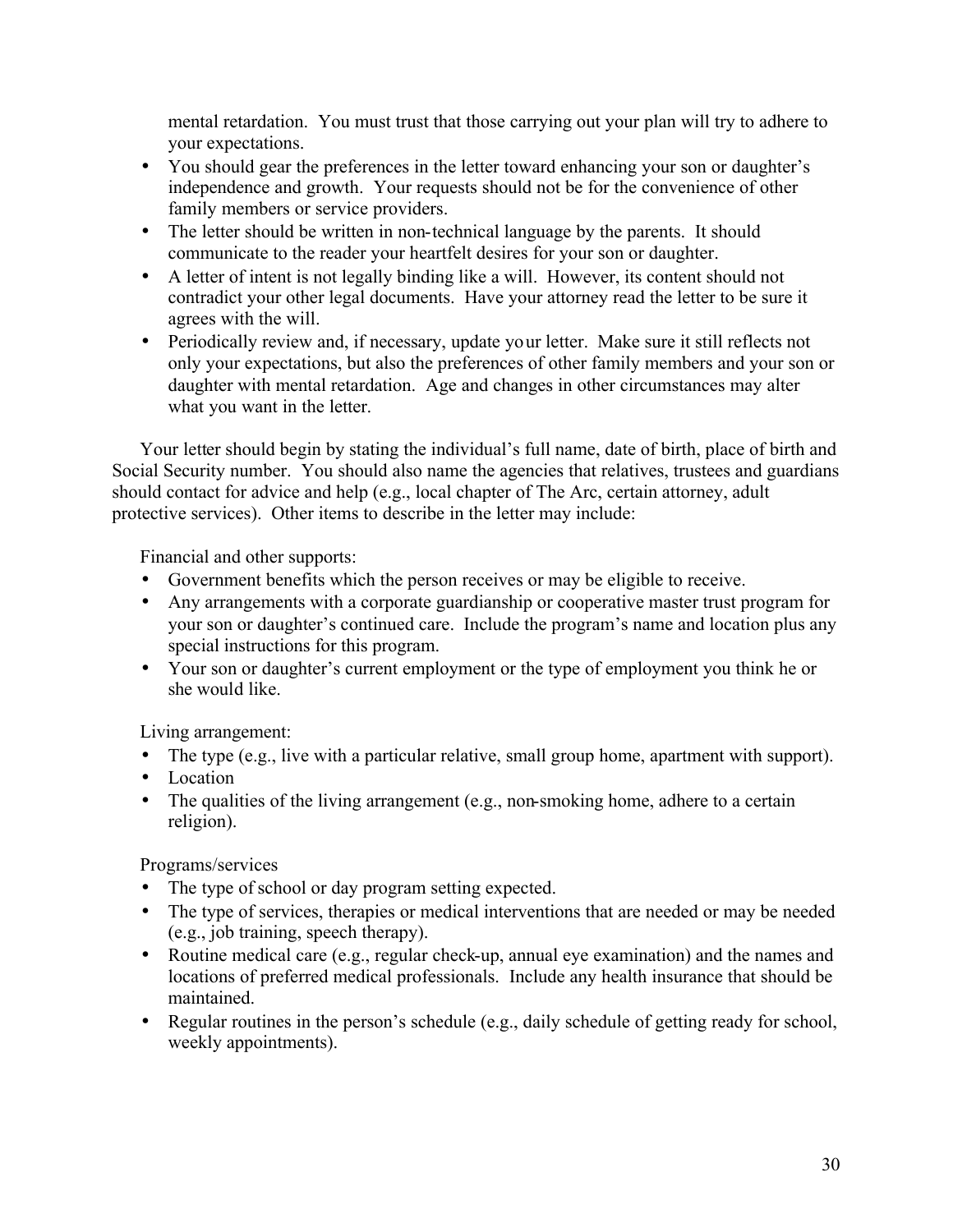Personal preferences

- Grooming and hygiene preferences (e.g., type of clothes, hair style, preferred toilet articles).
- Likes and dislikes about food, chores and other areas.
- Favorite personal items (e.g., personal radio, certain furniture).
- Personal habits important for someone else to know about.
- Friends and close relatives, their locations and how often your son or daughter likes to visit those people.
- Favorite recreation and other leisure activities and your son or daughter's level of independence in these activities. Include how often this person likes to participate in activities.
- Your son or daughter's religious preferences and how often he or she participates in religious activities.

Abilities

- Level of independence in getting around the community (e.g., ability to ride public transportation, independence in shopping).
- Abilities in handling money (e.g., change-making, independence in purchasing items).
- Abilities in reading, writing, communicating and understanding what others may tell him or her. If your child does not use verbal communications, note how he or she communicates desires or replies to others.

 List any other information that is important for your son or daughter. Both parents should sign the letter. After having your attorney review the letter, keep a copy for yourself and a copy with your legal will. Distribute the letter to those who may be responsible for decisions about your child.

# **Letter of Last Instruction**

The letter of last instruction is somewhat similar to the letter of intent. It is an actual letter written by you outlining to your family, friends or attorney what to do immediately upon your death. It contains instructions on areas that may need attention between the time you die and the reading of your will and letter of intent.

The reading of the will and letter of intent are usually done some time after a person's death. So, a letter of last instruction usually contains information requiring immediate action. For example, it may describe your desire for certain funeral arrangements, list whom to inform about your death, tell where important documents are and describe how to care for your child with mental retardation immediately upon your death.

Some people prefer to include the letter of last instruction with the letter of intent. However, the letter of intent in this case refers directly to the longer term care of your child with mental retardation. For this reason, you should draft a separate letter of last instruction.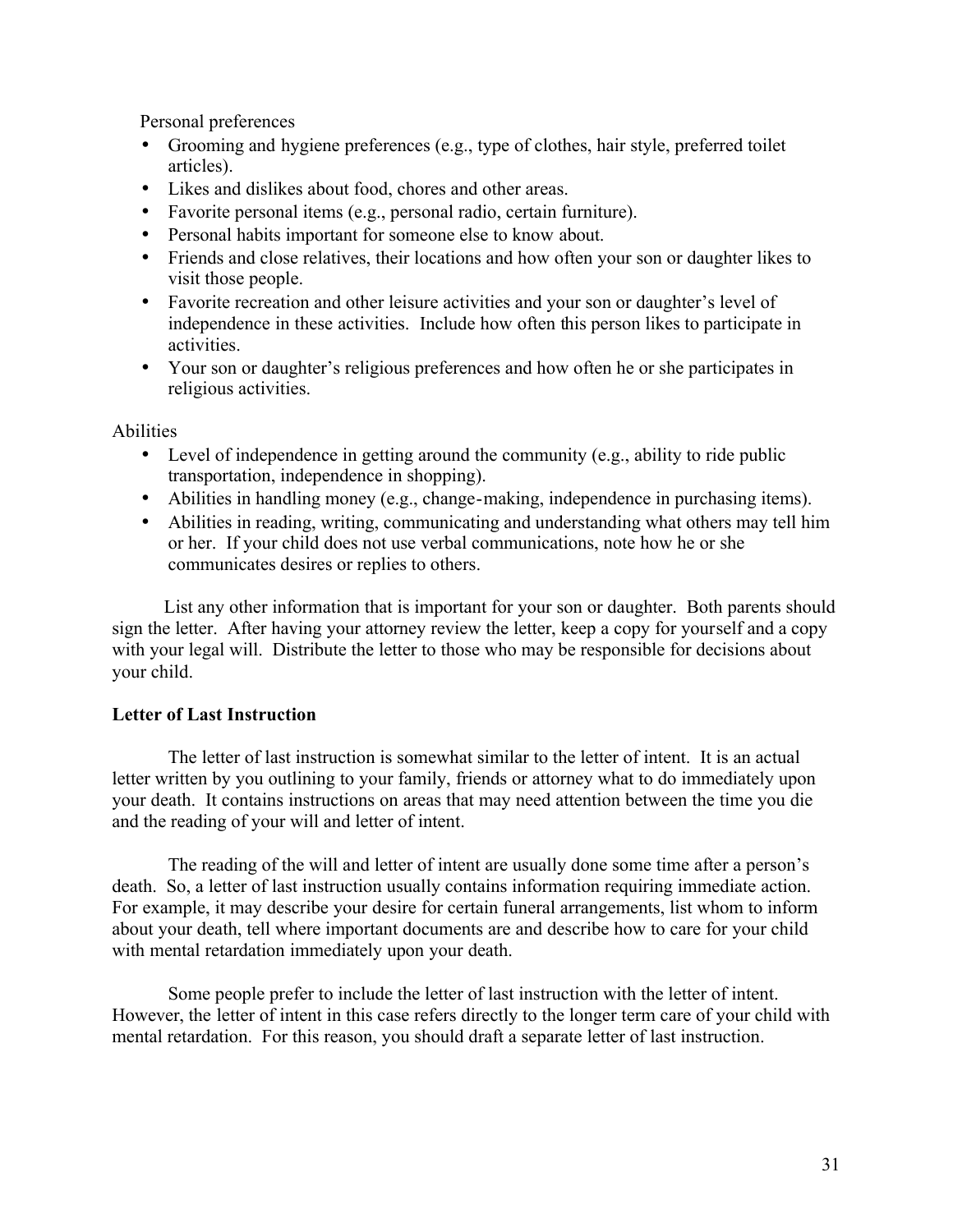Include in your letter:

- The person who should tell your son or daughter of your death and if your child should attend the funeral.
- If necessary, the person expected to care for your son or daughter immediately after your death or until your letter of intent or will can be implemented.
- If your son or daughter is not living with you at the time of your death, where he or she lives.
- Arrangements with a corporate guardianship or cooperative, master trust program (pooled trust). Include its name and location plus the location of any additional documents about this arrangement.
- Your desired funeral arrangements.
- If you have pre-arranged a funeral, list the funeral home and cemetery's name and location, plus the location of the funeral document.
- People to notify about your death and funeral. Include their names, addresses and phone numbers.
- The names of organizations or specific causes you desire people make donations to if they so wish.
- The location of important documents, especially your will and other important papers. If these documents are in a safe deposit box or other such location, give the name, location and account number. Include the names of people who have legal access to the box.
- The name and location of the attorney whom you wish to handle your legal affairs.
- Any wishes you may have to make an organ donation. (Note: Some states may require specific documents or procedures for people wishing to donate organs.)
- Other last instructions you may have before the reading of the will or letter of intent.

Once written, have your attorney review your letter of last instruction to make sure it does not contain information contrary to your other wishes. Leave a copy of this letter with several family members and your attorney. Write on the envelope that the letter is to be read immediately on your death. You should sign the letter, but it is not legally binding and does not need notarization.

# **Will Resources**

Disabilities Law Project. (2003). *Estate Planning for Families of Persons with Disabilities*. Philadelphia, PA. Available on-line: [http://www.dlp-pa.org/pubs/Estate\\_Planning\\_May\\_2003.pdf](http://www.dlp-pa.org/pubs/Estate_Planning_May_2003.pdf)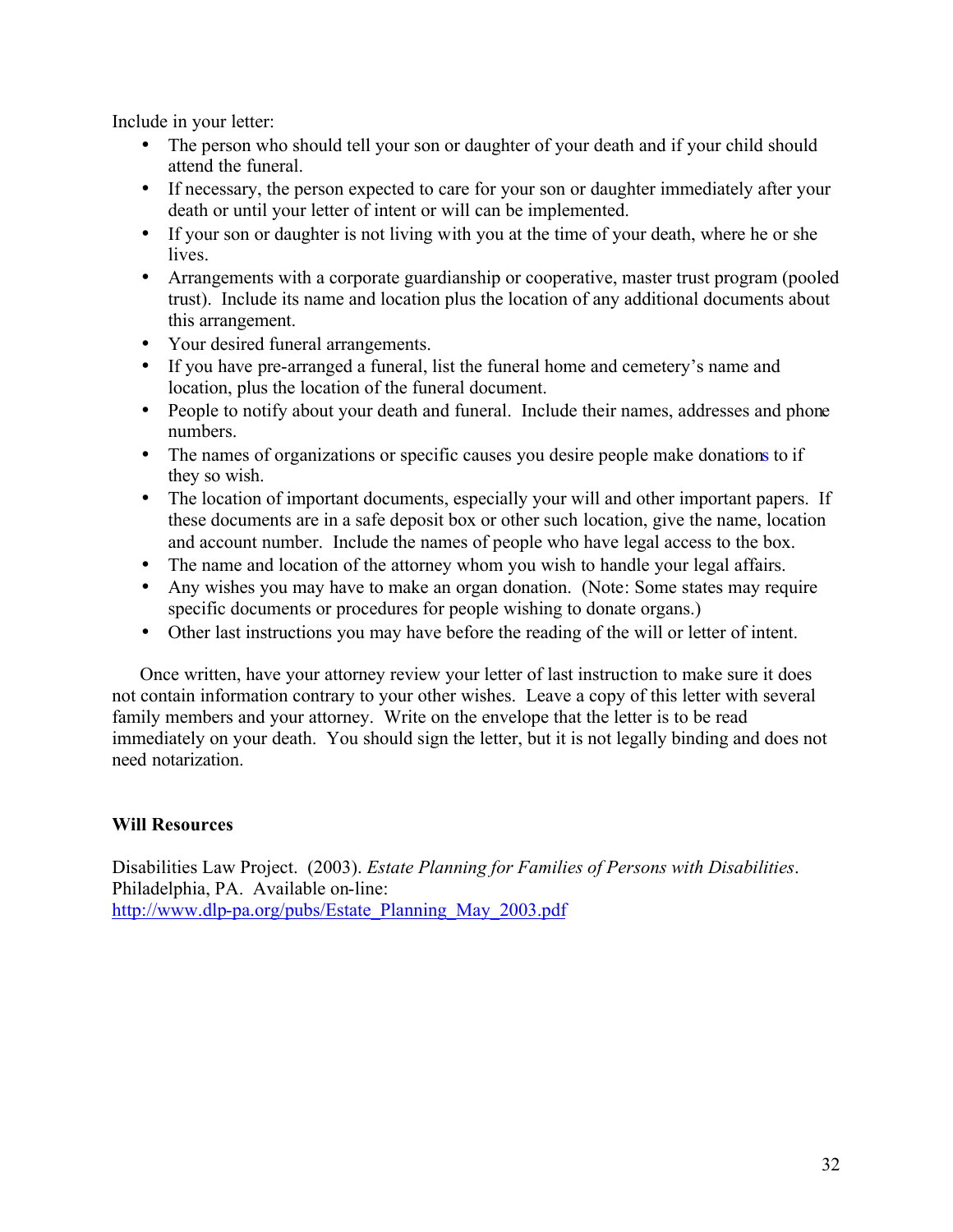#### **CHAPTER 6 GOVERNMENT BENEFITS**

#### **Supplemental Security Income (SSI)**

SSI is a federal income supplement program funded by general tax revenues (not Social Security taxes). It is designed to help people who are aged, blind, and disabled who have little or no income. It provides cash to meet basic needs for food, clothing, and shelter.

SSI benefits are not based on an individual's prior work or a family member's prior work. To get SSI, a person must have limited income and resources. In most states, SSI recipients also can get Medicaid (medical assistance) to pay for hospital stays, doctor bills, prescription drugs, and other health costs. SSI recipients may also be eligible for food stamps in every state except California.

To get SSI, a person must be at least 65 years old, or be blind or disabled. An adult must be unable to work due to a physical or mental impairment which has lasted or is expected to last at least 12 months or result in death. A child under age 18 is eligible if he or she has a physical or mental condition or conditions that can be medically proven and result in marked and severe functional limitations, and the condition(s) must have lasted or be expected to last at least 12 months or end in death. If age 18-22 and a student, the adult disability definition applies.

Because SSI is an income support program, monthly eligibility is based on the financial need of an eligible individual. Congress established a threshold amount that it says is the amount of federal support people need for food, clothing and shelter. Called the federal benefit rate (FBR), this amount is adjusted every year for cost-of-living changes. In 2004, the FBR is \$564. In some states, the federal payment is supplemented to make up for regional living costs.

Income considered in determining SSI eligibility includes earnings from employment, pension, alimony, interest, and food, clothing and shelter given on a regular basis. Any amount of money that is given as a gift or inheritance is counted as income. These are some of the reasons to consider a special needs trust for individuals with mental retardation and related developmental disabilities. Resources are assets that the individual owns such as cash/bank accounts, life insurance, land and personal property. To qualify for SSI, an individual is allowed to have assets of no more than \$2,000. Owning a home is allowed if the person lives in it, as is a car if it is needed for work or medical treatment and for other specified reasons. The face value of a life insurance policy cannot exceed \$1,500. Certain types of resources do not count, such as food stamps, energy assistance and federally subsidized housing.

#### **Social Security Disability Insurance (SSDI)**

Social Security Disability Insurance (SSDI or DI) is a federal disability insurance program funded by a portion of the Social Security FICA taxes a worker and employer pay on a worker's earnings. An eligible worker who is disabled can receive monthly cash payments to replace some of his or her lost income and Medicare medical supports. Medicare provides medical coverage beginning two years after the benefits start.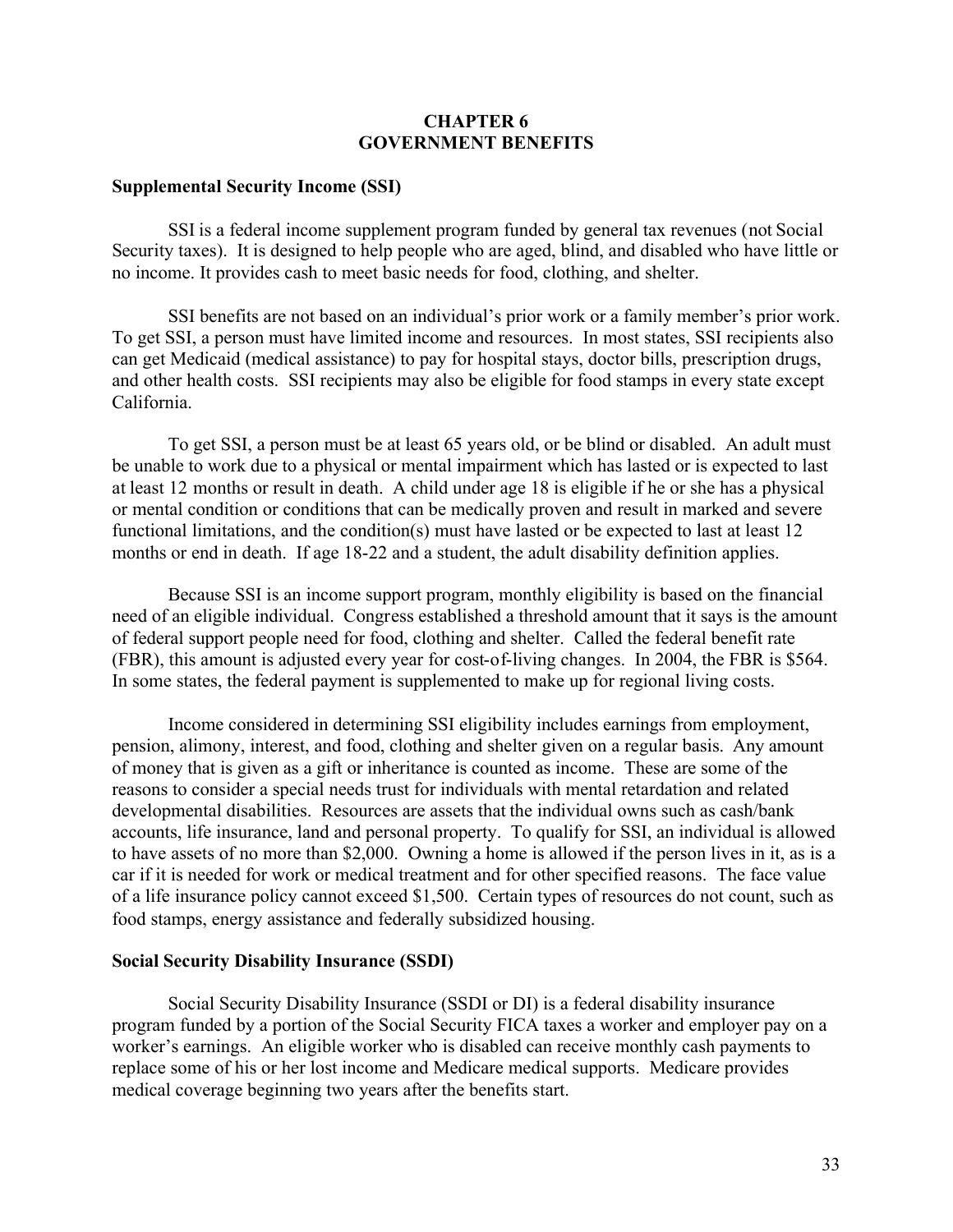SSDI differs from SSI in that it is not based on financial need. It may be based on your child's own work record or on the parent's work record. For a child with a disability to receive benefits on the parent's work record after age 18, the following rules apply:

- The disabling impairment must have started before age 22, and;
- He or she must meet the definition of disability for adults.
- The parent who paid in to Social Security must become disabled, retire or die in order for the disabled adult child to receive benefits.

NOTE: An individual may become eligible for a disabled child's benefit from Social Security later in life. This is called Disabled Adult Child benefit (DAC). For example, a worker may retire and start collecting Social Security retirement benefits at age 62. He has a 38-year old son who has had cerebral palsy since birth. The son will start collecting a disabled "child's" benefit on his father's Social Security record. To be eligible for DAC benefits, the individual must be an unmarried child of a person already receiving SSDI, Retirement Benefits, or who died while covered by Social Security. The child's benefit is equal to 50% of the parent's Social Security when the parent retires and 75% of the parent's Social Security when s/he dies. A person receiving only DAC benefits can have unlimited assets and so can receive an inheritance without affecting DAC benefits.

 Disability under your own Social Security is based on your inability to work. You are considered disabled under Social Security rules if you cannot do work that you did before and you cannot adjust to other work because of your medical condition(s). Your disability must also last or be expected to last for at least one year or to result in death.

To qualify for benefits, you must first have worked in jobs covered by Social Security. Then you must have a medical condition that meets Social Security's definition of disability. In general, Social Security pays monthly cash benefits to people who are unable to work for a year or more because of a disability.

Benefits usually continue until you are able to work again on a regular basis. There are also a number of special rules, called "work incentives," that provide continued benefits and health care coverage to help you make the transition back to work. If you are receiving Social Security disability benefits when you reach age 65, your disability benefits automatically convert to retirement benefits, but the amount remains the same.

In addition to meeting the Social Security Administration's definition of disability, you must have worked long enough--and recently enough--under Social Security to qualify for disability benefits. Social Security work credits are based on your total yearly wages or selfemployment income. You can earn up to four credits each year. The amount needed for a credit changes from year to year. The number of work credits you need to qualify for disability benefits depends on your age when you become disabled. Generally, you need 40 credits, 20 of which were earned in the last 10 years ending with the year you become disabled. However, younger workers may qualify with fewer credits.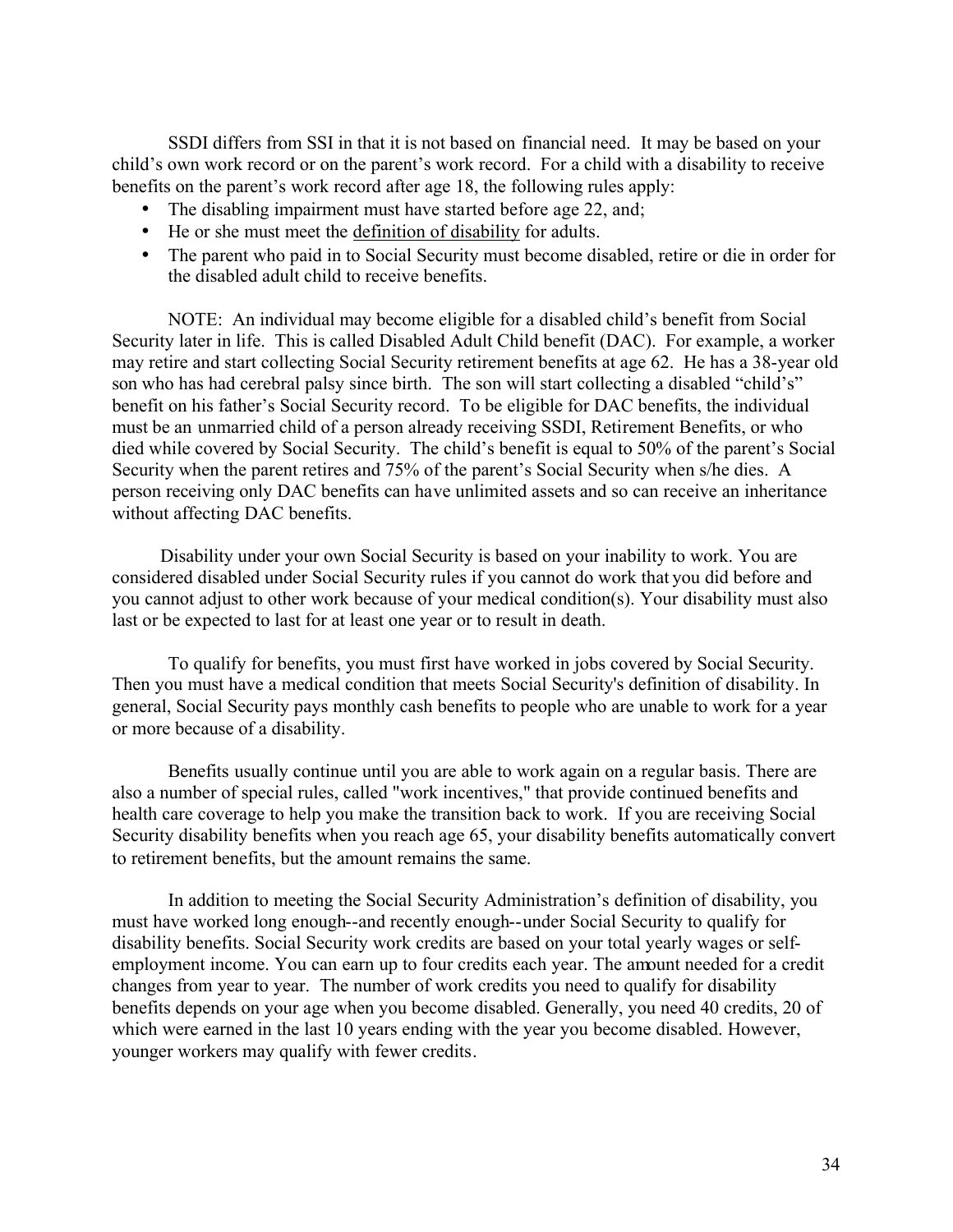#### **Children and Disability Benefits**

Under the SSI program, a child from birth to age 18 may receive monthly payments based on disability if he or she has an impairment or combination of impairments that meet the definition of disability for children. The family must have limited income and resources to qualify. (See SSA Publication No. 05-10026 in Resource section.)

Children under age 18 may also receive Social Security dependents benefits based on the record of a parent who is collecting retirement or disability benefits from Social Security, or survivors benefits based on the record of a parent who has died. This benefit is not based on the child's disability. However, those benefits can continue to be paid into adulthood if the child is disabled. To qualify for these benefits, an individual must be eligible as the child of someone who is getting Social Security retirement or disability benefits, or of someone who has died, and that child must have a disability that began prior to age 22.

#### **Medicaid**

Medicaid is a health insurance program for low-income individuals who meet the other eligibility criteria set by the federal government such as having a disability. It is a federal-state program that varies from state to state. It is run by state and local governments within federal guidelines. All states cover a minimum set of services including hospital, physician and nursing home services. States have the option of covering an additional 31 services including prescription drugs, hospice care and personal care services.

Since it is a "needs-based" program, most individuals who qualify for SSI will qualify for Medicaid. In many states, this is an automatic process. In others, the individual must submit a separate application for Medicaid.

It is important for families to know that Medicaid, in addition to providing health care, is the funding source for the majority of other services offered in the developmental disabilities system. Almost all residential services are funded through Medicaid. The Medicaid Home and Community-Based Services (HCBS) Waiver funds such services as supported living, supported employment and family support.

The Home and Community-Based Services Waiver legislation provided a vehicle for states, for the first time, to offer services previously offered in institutional settings to serve people in their own homes and communities. HCBS waivers afford States the flexibility to develop and implement creative alternatives to placing Medicaid-eligible individuals in hospitals, nursing facilities or intermediate care facilities for persons with mental retardation.

The Act specifically lists seven services that may be provided in HCBS waiver programs: case management, homemaker/home health aide services, personal care services, adult day health, habilitation, and respite care. Other services, requested by the state because they are needed by waiver participants to avoid being placed in a medical facility (such as non-medical transportation, in-home support services, special communication services, minor home modifications, and adult day care) may also be provided, subject to federal Center for Medicare & Medicaid Services (CMS) approval. The law further permits day treatment or other partial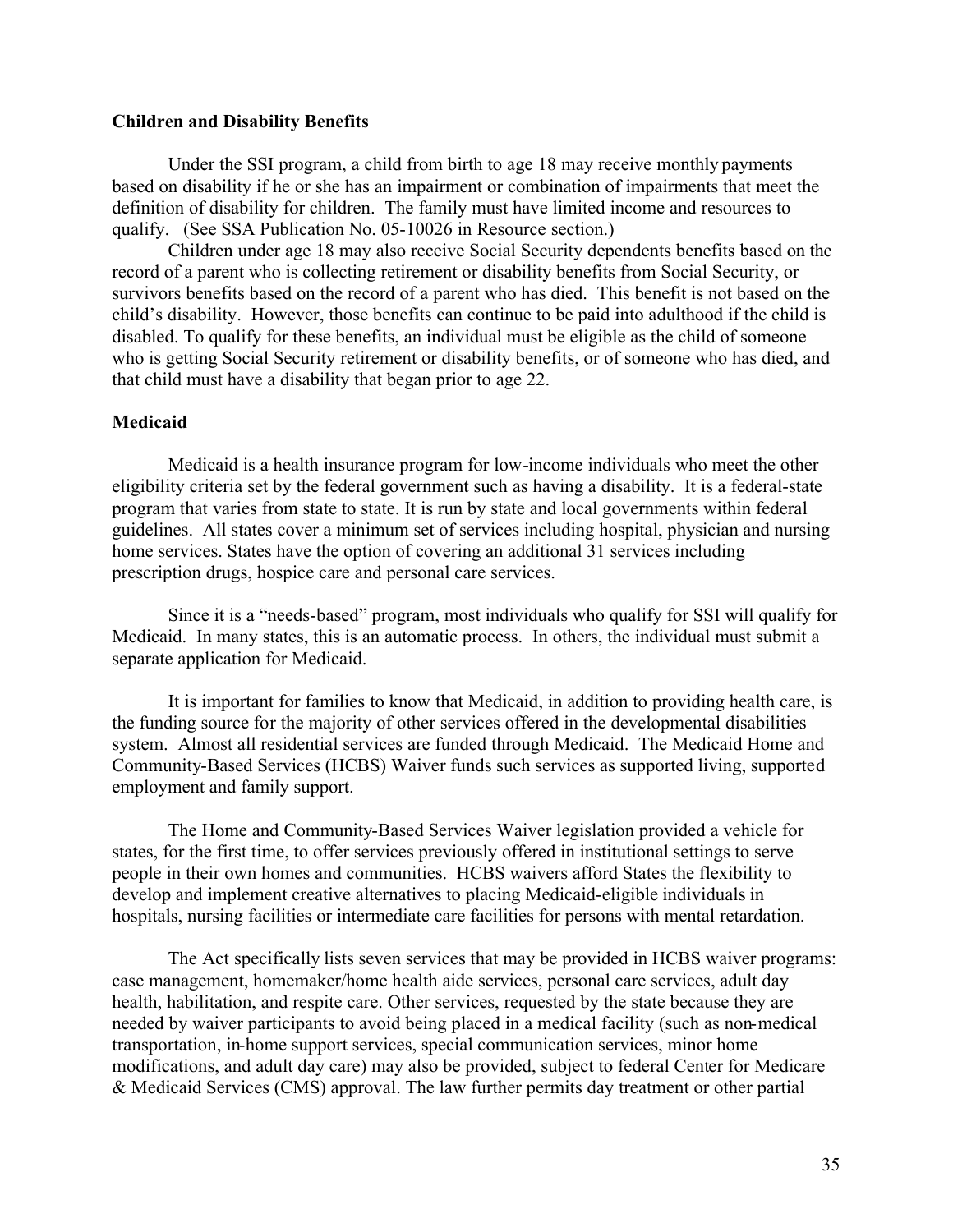hospitalization services, psychosocial rehabilitation services, and clinic services (whether or not furnished in a facility) for individuals with chronic mental illness.

# **Medicare**

Medicare is a federal health insurance program. Medical bills are paid from trust funds which those covered have paid into. It primarily serves people over age 65, whatever their income, and serves younger disabled people and dialysis patients. Beneficiaries who are disabled are eligible to receive Medicare after a two-year waiting period.

Medicare has two parts – Part A (hospital insurance) and Part B (medical insurance). Part A is paid for by a portion of the Social Security tax of people still working. It helps pay for inpatient hospital care, skilled nursing care, and other services. Part B is paid for by monthly premiums of those who are enrolled. It helps pay for such items as doctor's fees, outpatient hospital visits, and other medical services and supplies.

Dual eligible beneficiaries who are also eligible for Medicaid can receive additional assistance from their State Medicaid program. For example, most Medicaid programs will pay the Part B premiums. Medicaid will also supplement Medicare coverage by providing services and medical supplies that are not covered by Medicare. Services that are covered by both programs will be paid first by Medicare and the difference by Medicaid, up to the State's payment limit. Medicaid also covers additional services (e.g., nursing facility care beyond the 100 day limit covered by Medicare, prescription drugs, eyeglasses, and hearing aids).

# **Applying for Benefits**

An initial application for disability supports under the Social Security program should be made at your local SSA office (call 1-800-772-1213 to find the office nearest you). Applicants for SSDI benefits (but not SSI or children's benefits) can now apply online by going to <http://www.ssa.gov/applyforbenefits>/ and following the instructions.

No application for disability benefits is completed until a written and signed application is submitted. Likewise, one cannot be officially denied or awarded benefits until that written application is reviewed by SSA and a formal decision has been made. SSA may get some of the initial application information by phone, but it is best to complete a written application for disability benefits as soon as possible.

You should have a knowledgeable advocate who understands Social Security policies to assist you in completing the complicated application. Submitting a signed, written application provides documentation of the application date. This date is very important should an SSA decision need to be appealed. If the appeal is successful, benefits can start on the documented "protected" date when the application was made.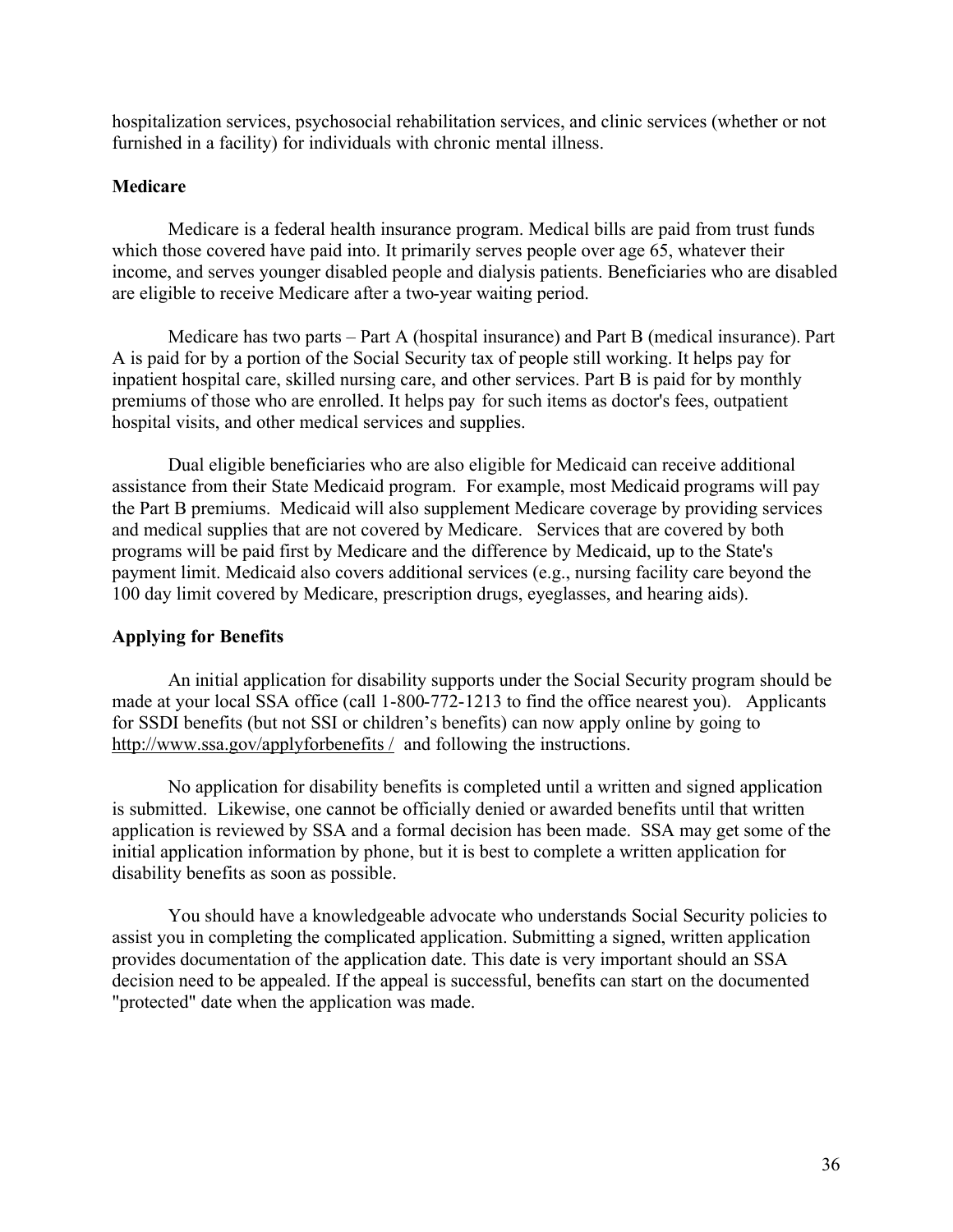# **Resources on Government Benefits**

Scarborough, D. (1990-2003). *Accessing Social Security Disability Benefits to Provide Vocational and Educational Opportunities for People with Disabilities*. National training curriculum for disability service organizations on accessing Social Security disability programs. Available from author, d.scarborough@passNetwork.org.

Scarborough, D. (2003). *Appealing a Decision by the Social Security Administration for Disability Benefit Eligibility*. The Arc of the United States. Available on-line: <http://www.thearc.org/afcsp/appeals.htm>

Scarborough, D. (2003). *How the Social Security Administration Defines Disability for Social Security Disability Benefit Eligibility*. The Arc of the United States. Available on-line: <http://www.thearc.org/afcsp/defdisability.htm>

SSA Publication No. 05-10029**.** *Disability Benefits***.** February 2003, ICN 456000. Avalilable online**:** <http://www.ssa.gov/pubs/10029.html>

SSA Publication No. 05-10026**.** *Benefits for Children With Disabilities***.** August 2001. Available on-line: <http://www.ssa.gov/pubs/10026.html>

Social Security Disability Insurance (SSDI) Program: <http://www.ssa.gov/disability/>

[Supplemental Security Income \(SSI\) Program: http://www.ssa.gov/notices/supplemental](http://www.ssa.gov/notices/supplemental-security-income/)security-income/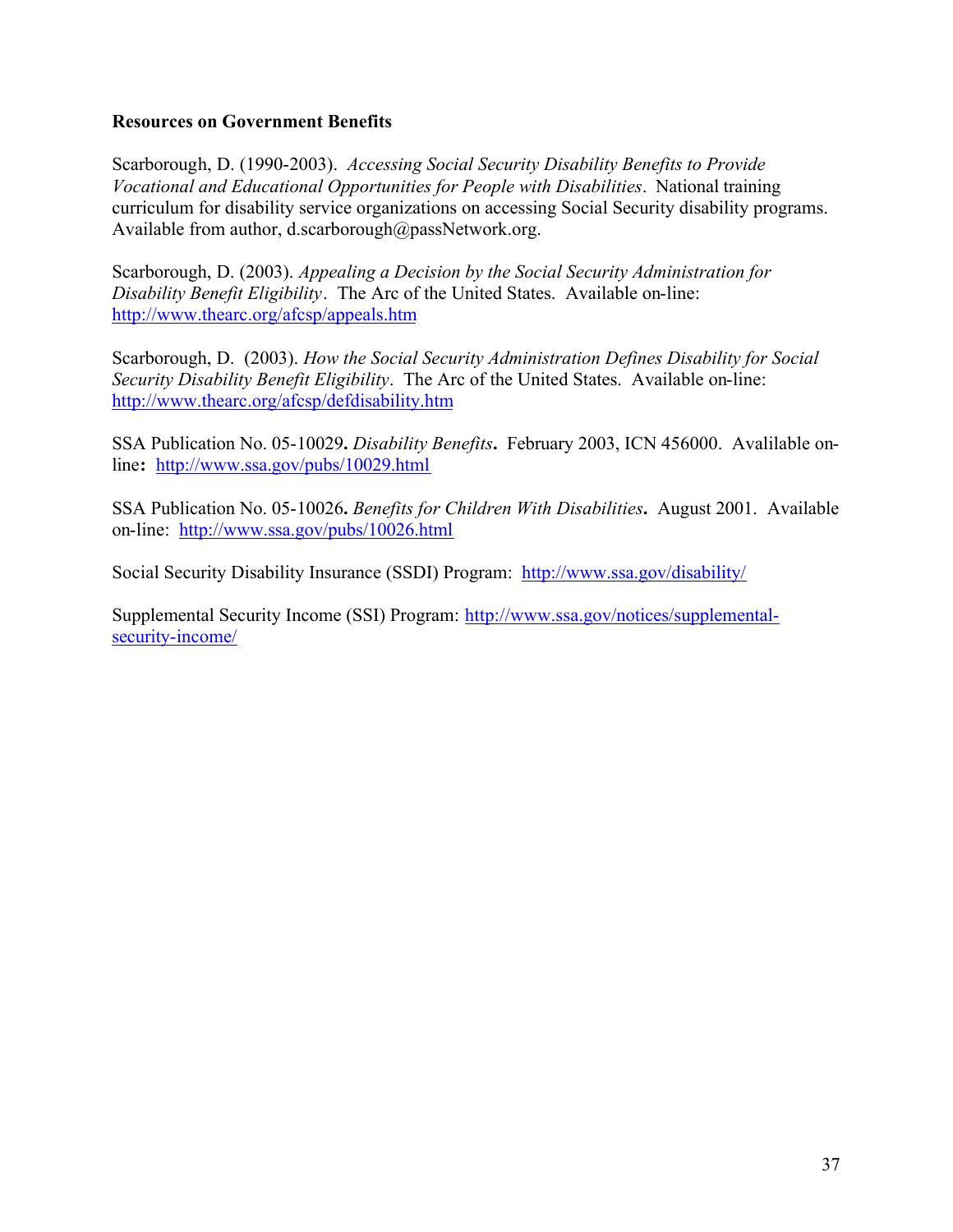#### **CHAPTER 7 PREPARING TO WORK WITH AN ATTORNEY**

By now you have become familiar with wills, trusts, government benefits, letters of intent, guardianship and other parts of a plan. You have put thought to your plan, discussed it with family and others and gathered your important documents together. You are now ready to see your attorney to put your plan into proper legal order. To make sure you have your thoughts and paperwork in order, review the Planning Checklist at the end of this chapter.

An attorney is an essential part of good planning. It is this professional who will help guide you through the steps in planning, advise you appropriately and prepare your documents in proper legal language.

Some families may already have an attorney who is both capable and familiar with the laws involving trusts, guardianship and disability. However, most people will have to seek out an attorney for assistance. In either case, you should make sure you feel comfortable that your attorney is knowledgeable about the special issues concerning your family member with a disability and will charge you fairly for the legal work performed.

#### **Selecting an Attorney**

Effective planning for your son or daughter involves special legal problems not found in routine estate planning. These may include asset planning, guardianship and knowledge of the programs and benefits available for a person with mental retardation. Some attorneys are not aware of the legal issues associated with these areas. If your current attorney does not have this type of experience, consider asking for a referral to another attorney who specializes in future planning for people with disabilities. You might also find an attorney by asking other parents, contacting your local or state chapter of The Arc or asking bank trust officers for a referral. Another source of information is the state or local bar association. Some have attorney referral services.

#### **Attorney Fees**

At the first meeting with your attorney, ask about the fee arrangement for the legal services. Some attorneys will charge on an hourly basis. Others will charge a fixed fee for the project. An experienced attorney should be able to explain the cost of legal services for your asset planning, will and other legal work. Even attorneys who charge on an hourly basis should give you a cost estimate for this service. If the attorney is vague about fees, then this person may not be appropriate to handle your work. You should also ask the attorney about future fees for handling a possible guardianship, administering an estate or assisting a trustee. These matters require continuing services from an attorney, so make sure the charges for future services are fair and appropriate.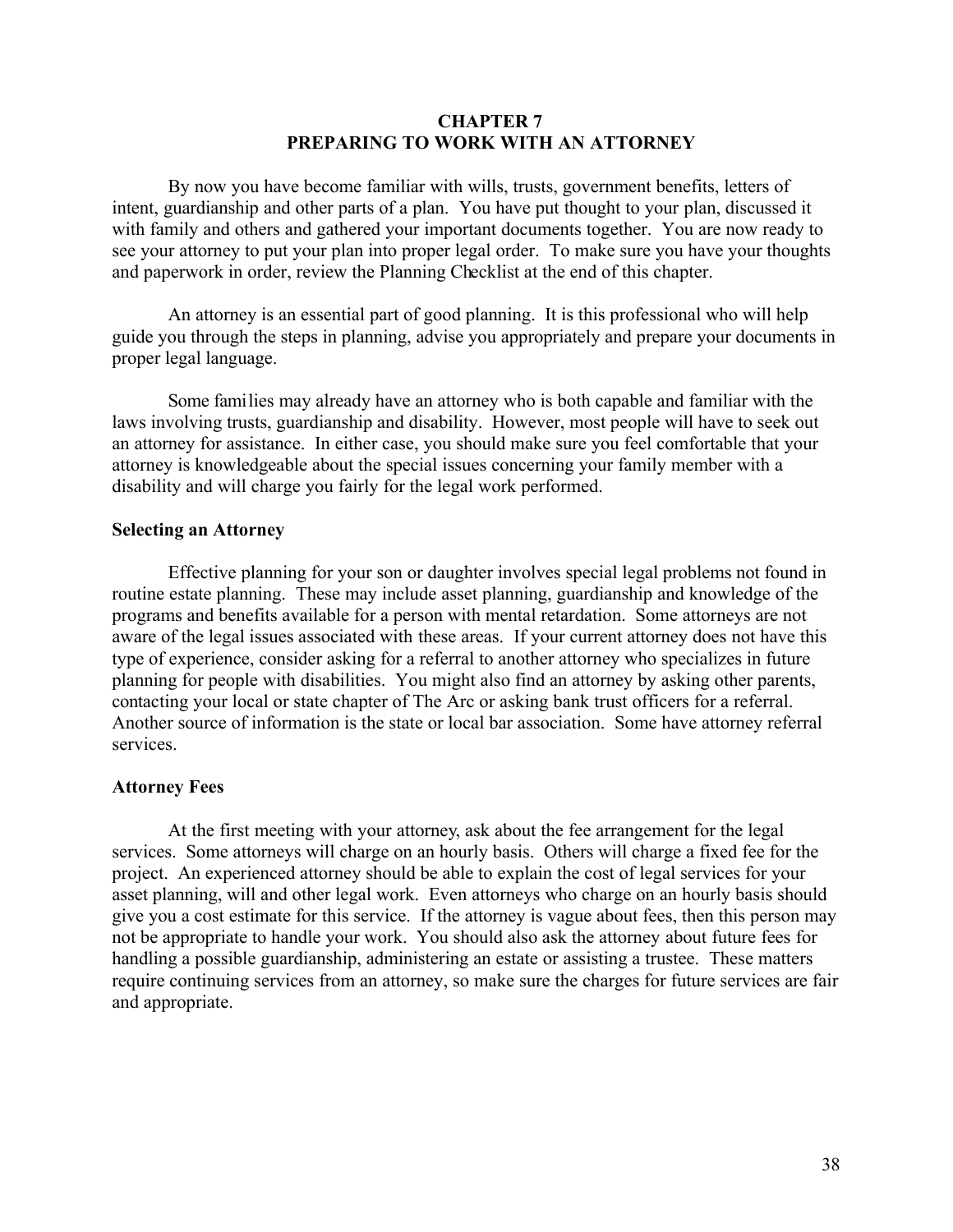# **Evaluating Your Attorney**

Comparing legal fees alone is not the best way to evaluate the quality of legal services. Your first visit with an attorney should be to determine if this professional is both knowledgeable and sensitive to this type of planning. Here are some things you should look for:

Does the attorney

- Give you direct complete answers to your questions?
- Explain laws and regulations in a way you could understand?
- Appear concerned and interest in your situation?
- Demonstrate a good understanding of mental retardation and other cognitive impairments?
- Demonstrate a good understanding of disability-related legal issues (i.e., Medicaid, etc.)?
- Have experience handling future planning cases?
- Give you a good timetable for completing all your legal work?
- Give you a good explanation of the costs of the legal work?
- Demonstrate respect for your son or daughter with a disability?

When the meeting ends, you do not have to agree to retain or use this attorney's services on the spot. You may wish to visit with your spouse or others who may have accompanied you. If you agree to retain this attorney, you should get a clear picture and timetable for completing your plan. It should not be necessary to keep contacting your attorney to get the legal work completed. Do not hesitate to talk to your attorney if you think there may be problems.

# **Revising Your Plan**

Once completed, you should periodically review and revise your plan, perhaps every three to five years. However, any major change in circumstances may signal it's time to review your plan. For example, if you drafted your plan for your daughter when she was eight years old and she is now nearing adulthood, it would be a good time for a review. A person nearing adulthood faces legal changes of status and has different needs from a minor. Other situations signaling a need for a review may include a move to a different state, a marriage, divorce or a parent's death. Coming into a large sum of money or facing some severe financial set-back may also require a change in the plan.

If situations, finances, family circumstances or other factors require a revision, then contact your attorney or other necessary professionals to make the change. Do not let your plan become obsolete to the point where it is either ineffective or perhaps even counterproductive to your family member.

# **Resources for Locating an Attorney**

The Commission on Mental and Physical Disability Law. Disability Law Directory. <http://www.abanet.org/scripts/disability/displaySearch.jsp>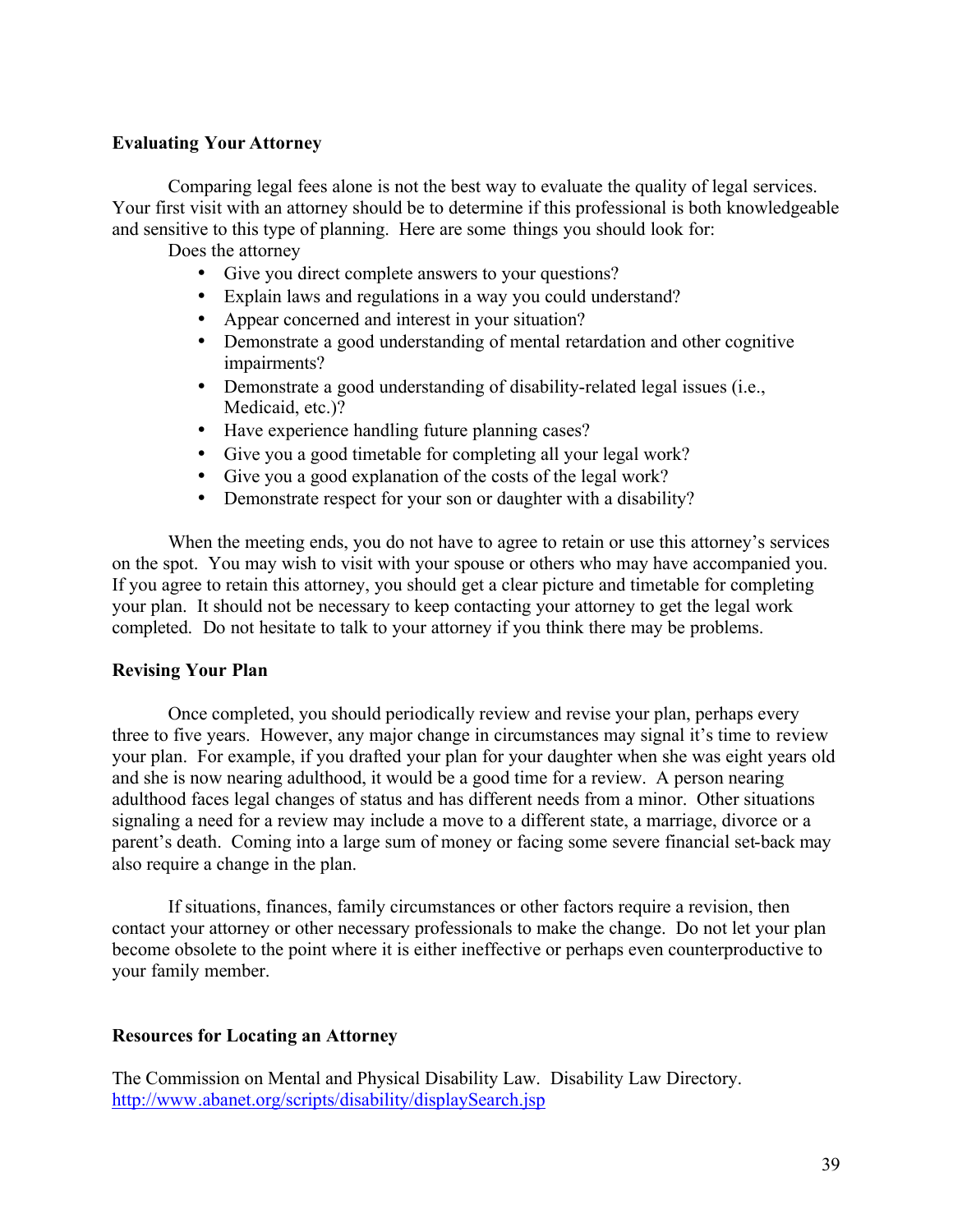# **Planning Checklist**

# **Before Going to the Attorney**

# **Financial Information**

| Have you completed an asset inventory?                                                | Yes | N <sub>o</sub> |
|---------------------------------------------------------------------------------------|-----|----------------|
| Do you have copies of automobile titles, home deeds and other assets<br>you listed?   | Yes | N <sub>o</sub> |
| Do you have copies of your stocks and bonds certificates?                             | Yes | N <sub>o</sub> |
| Do you have copies of all your insurance policies?                                    | Yes | N <sub>0</sub> |
| Do you have copies of all you pension plans?                                          | Yes | N <sub>o</sub> |
| Do you have copies of any paperwork on large debts?                                   | Yes | N <sub>0</sub> |
| Do you have copies of existing trust information?                                     | Yes | N <sub>o</sub> |
| <b>Will Information</b>                                                               |     |                |
| Do you have a copy of your will (if you have one)?                                    | Yes | N <sub>o</sub> |
| Have you completed your letter of intent?                                             | Yes | N <sub>o</sub> |
| Have you completed your letter of last instruction?                                   |     | N <sub>o</sub> |
| <b>General Information</b>                                                            |     |                |
| Do you have copies of your and your family member's Social<br>Security Cards?         | Yes | N <sub>o</sub> |
| Do you have copies of program information in which your<br>family member is involved? | Yes | N <sub>o</sub> |
|                                                                                       |     |                |

 $\mathcal{L}_\text{max}$  , and the contract of the contract of the contract of the contract of the contract of the contract of the contract of the contract of the contract of the contract of the contract of the contract of the contr

# **After Completing Your Plan**

# **General Information**

| Do you have a secure place such as a safe deposit box to keep your<br>important documents and plan?                                              | Yes. | $N_{\Omega}$ |
|--------------------------------------------------------------------------------------------------------------------------------------------------|------|--------------|
| Have you made copies of important papers which are considered<br>legally valid (usually called "true copies")?                                   | Yes. | N٥           |
| Do family members or other significant people know of your plan<br>and/or have access to your letter of last instruction and other<br>documents? | Yes  | N٥.          |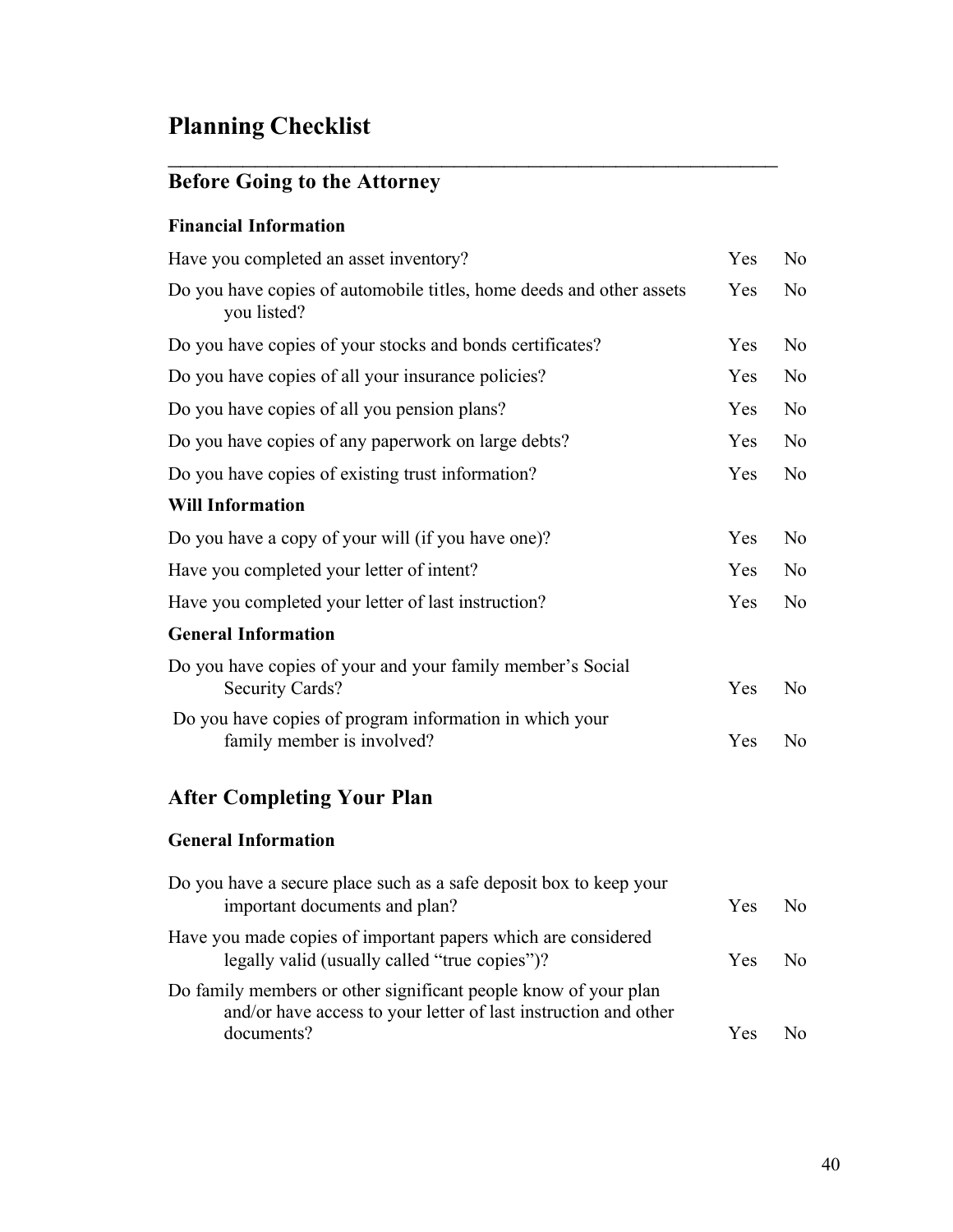

# **POSITION**  STATEMENT **AAMR**

# **GUARDIANSHIP**

# **POLICY STATEMENT**

The majority of people with mental retardation and related developmental disabilities<sup>1</sup> can manage their own affairs with informal assistance and guidance from others, such as family and friends. If guardianship<sup>2</sup> is necessary, it should be tailored to the person's needs. It must be adequately monitored to ensure that the best interests of the individual are protected.

# **ISSUE**

The appointment of a guardian is a serious matter because it limits a person's independence and rights. Guardianship has been over-used by those who were unaware of less intrusive alternatives or who simply wanted to have their views prevail over the wishes of the individual. Frequently, lesser forms of legal intervention such as limited guardianship and use of powers of attorney have been either overlooked, intentionally avoided, or unavailable.

#### **POSITION**

The majority of our constituents can manage their own affairs with informal assistance and guidance from family, friends, and others. If guardianship is essential, it should be used only to the extent necessary with a presumption in favor of limited rather than full guardianship.

#### **Systems Issues**

 $\overline{a}$ 

- Appointment of a guardian should be made only to the extent necessary for the protection and welfare of the individual and not for the convenience of the family, the service system, or society.
- Less intrusive alternatives to full guardianship, like limited guardianship or power of attorney, should always be considered first. If used at all, these restrictions on the individual's rights and decisionmaking powers should be confined to those areas in which the individual clearly cannot understand the serious consequences of his or her decisions or the person lacks foresight.
- Mechanisms to reverse unnecessarily restrictive forms of existing guardianship must be available.

<sup>&</sup>lt;sup>1</sup> "People with mental retardation and related developmental disabilities" refers to our constituency, *i.e., those defined by the AAMR classification and the DSM IV. In everyday language they are frequently referred to as people with cognitive, intellectual and developmental disabilities although the professional and legal definitions of those terms both include others and exclude some defined by DSM IV.*

<sup>2</sup> *Terminology for guardians differs by state and can include tutor, conservator, etc.*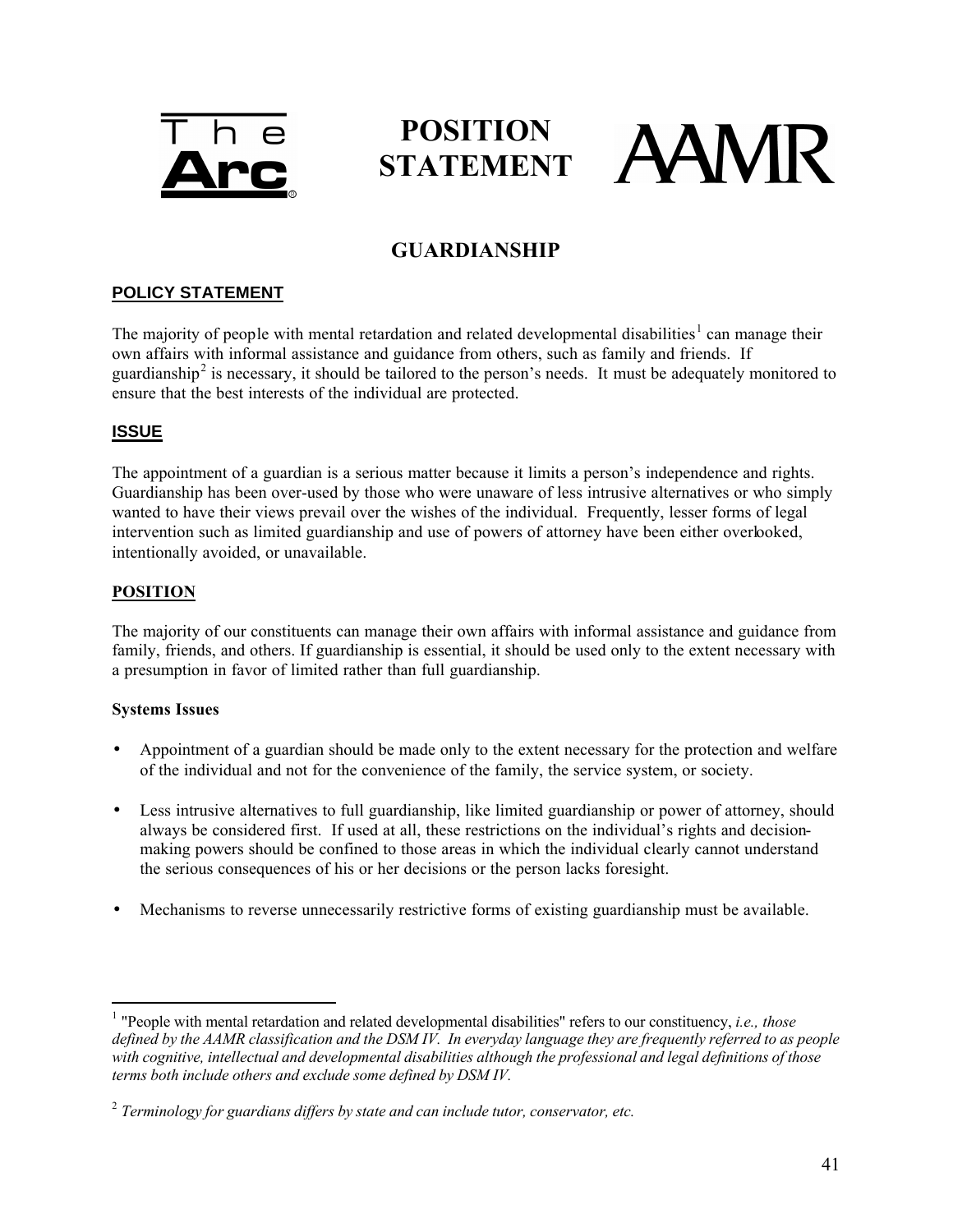- Since guardianship represents a transfer of the responsibility for exercising an individual's rights, adequate safeguards, including the right to counsel, are needed to assure the individual retains as much decision-making power as possible.
- Members of the judiciary and attorneys need training on alternatives to guardianship for our constituents
- Individuals placed under guardianship must have legal representation at all stages of the process and must be informed about the possibility and the process to have the guardianship removed

#### **Guardian Responsibilities**

- They should be knowledgeable of services, supports, and systems that could significantly affect the life of the individual, and must be committed to the well-being of the individual, know and understand the individual's needs and wishes, and act in accordance with them whenever possible. Family members are preferable when they meet these criteria.
- They shall take the person's preferences into account.

#### **Oversight**

- States should adopt minimum standards for all guardians and require that training and technical assistance be made available.
- Professional guardians (those who serve two or more wards who are not related to each other and receive fees) should be licensed, certified, or registered and should have the appropriate education and skills. They should not be receiving payment for providing other services to the ward.
- The guardians shall be accountable for their actions, and those actions must be reviewed periodically.

Adopted: Board of Directors, AAMR May 28, 2002

> Congress of Delegates, The Arc of the United States November 9, 2002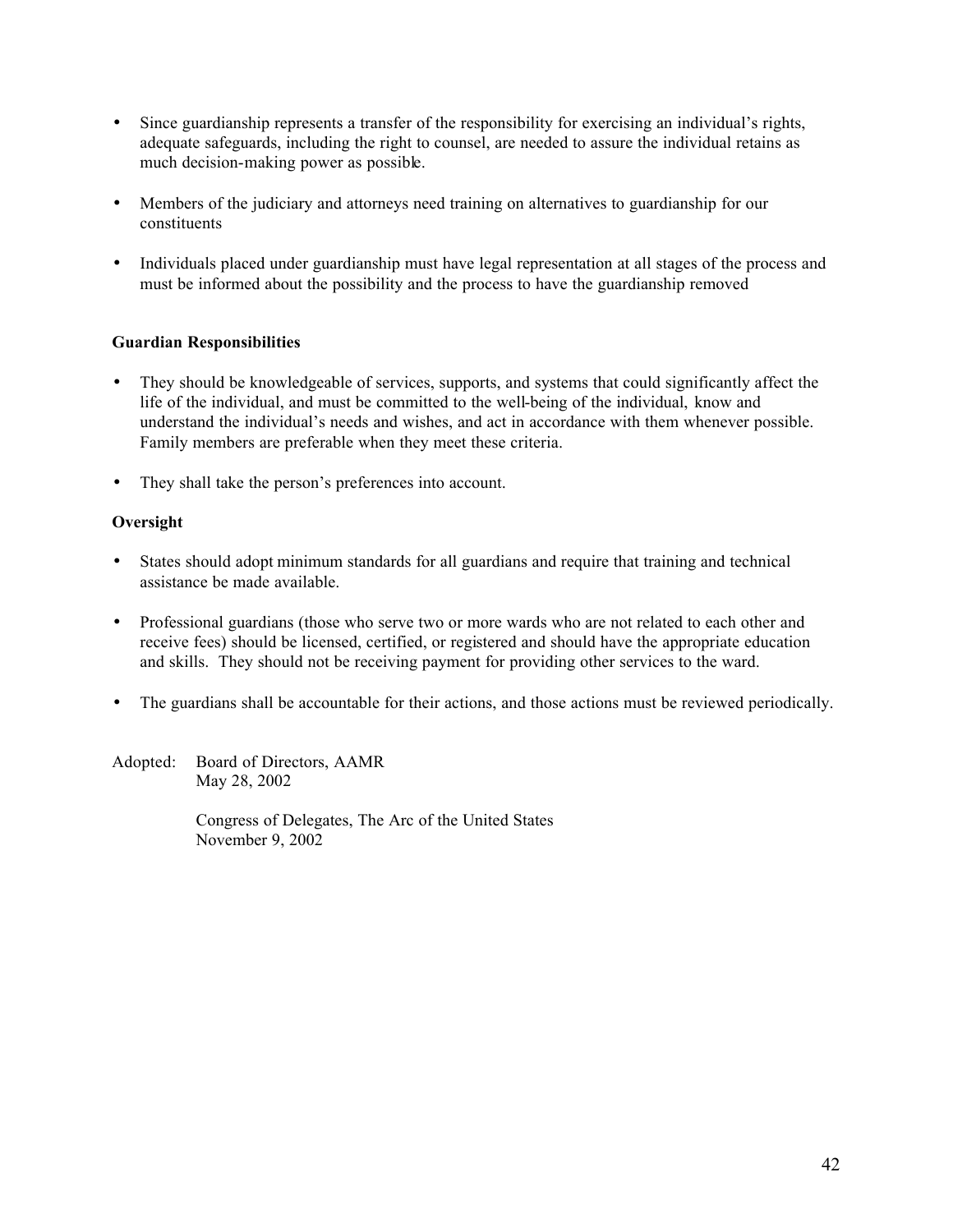# **Resources Rehabilitation Research and Training Center on Aging with Developmental Disabilities**

# **Rehabilitation Research and Training Center on Aging with Developmental Disabilities (RRTCADD) web site: <http://www.uic.edu/orgs/rrtcamr>**

As persons with intellectual and developmental disabilities are living longer and their presence in the community increases there is a growing need for information on ways to support these adults and their families. This web site is designed to provide information on the latest research, model programs, and policy issues pertaining to this population. It describes training and technical assistance opportunities, conferences, and available resources. These resources are available in various formats, including written products, videotapes, and CDs. Many of the products can be downloaded at no cost. We tried to design a user friendly website not only for researchers and professionals, but also for families and persons with a disability. We welcome your suggestions.

# **The following RRTCADD products are useful resources for families and staff engaged in the future planning process. For more information, please contact the RRTCADD at 1-800-996-8845 (V) or 1-800-526-0844 (IL Access)**

**The future is now: A future planning training curriculum for families and their adult relatives with developmental disabilities,** (2003). Debrine, E., Caldwell, J., Factor, A., & Heller, T.

This curriculum equips families and their adult relative with a disability with the communication skills and information to jointly plan for the future. Participants learn how to overcome the emotional and systematic barriers to planning with the support of peer mentors who have made plans. They prepare a letter of intent that lays out their dreams for the future and identifies the steps required to transform this dream into a reality. This state-of-the-art approach to future planning was developed, implemented and evaluated by the RRTCADD. It is an excellent resource for agencies, family organizations and advocacy groups.

| <b>ITEM NO: 100.018</b> | COST PER UNIT: \$50.00 (Softcover)     |  |
|-------------------------|----------------------------------------|--|
| <b>ITEM NO: 100.017</b> | <b>COST PER UNIT: \$25.00 (CD-ROM)</b> |  |

**Future planning resource guide for families and adults with developmental disabilities in Illinois,** (2002). Caldwell, J., Lopez, E., DeBrine, E., Factor, A., Heller, T., & Ennis, D.

This guide helps families navigate the maze of adult services and supports for individuals with developmental disabilities. It responds to families' need for a centralized source of information that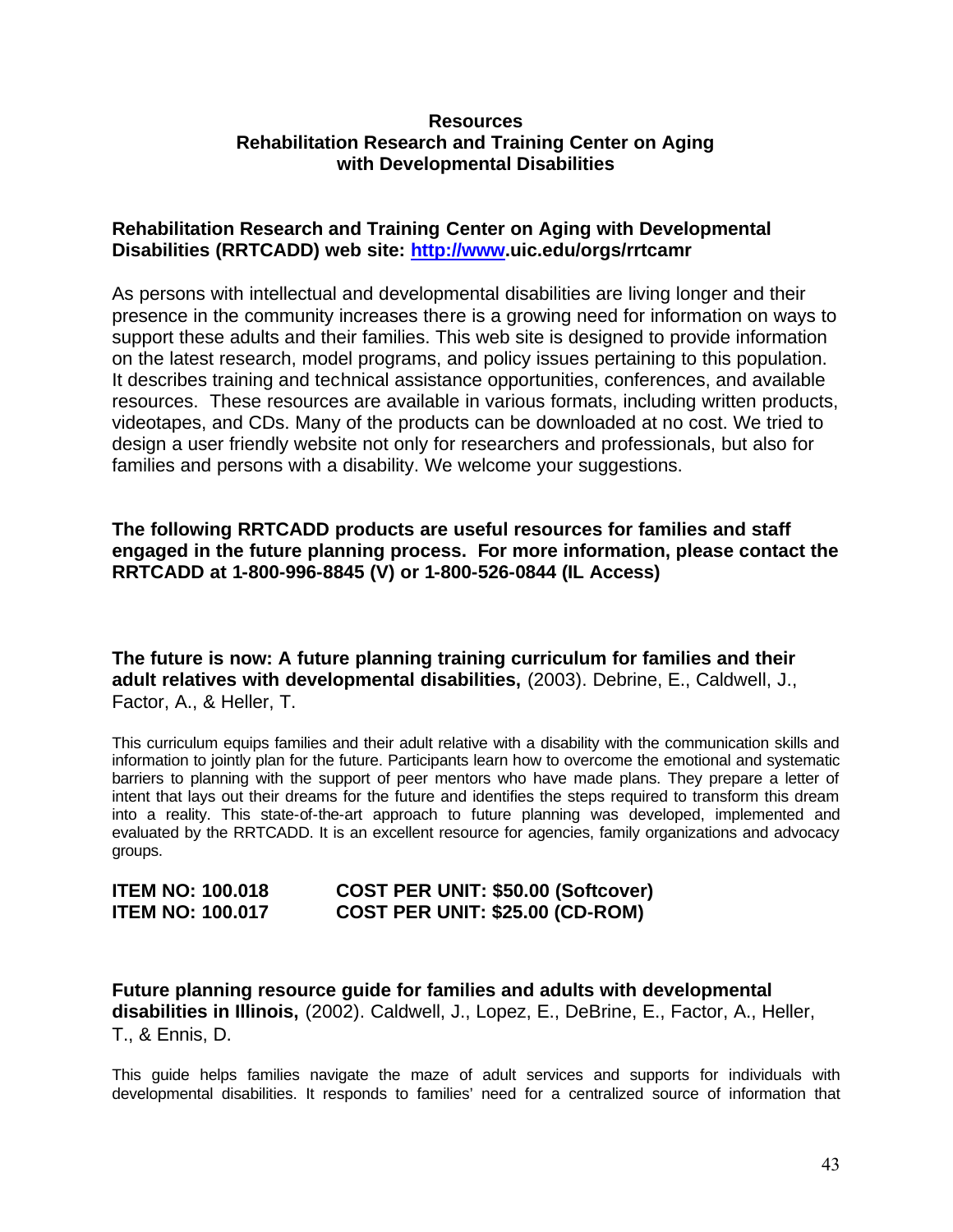describes adult services and how to access them. Content includes an overview of the service system and information on legal and financial planning, vocational and residential services, community supports, recreation and leisure opportunities, transportation, and advocacy. Information is in a user-friendly, question-and-answer format that was recommended by families. The guide is a template that other communities can follow in providing information on local services.

# **ITEM NO: 100.019 COST PER UNIT: \$35.00 Can be downloaded at no charge from: www.uic.edu/orgs/rrtcamr**

# **Person-centered planning for later life: Death and dying - A curriculum for adults with mental retardation,** (2000). Sterns, H.L., Kennedy, E.A., & Sed, C.M.

This training curriculum helps adults with mental retardation understand death, dying and loss. It covers the concept of death; experiencing and coping with grief, mourning, comfort, and support; and deathrelated rituals (visitations and funerals)**.** The curriculum consists of **five in-class lessons** and **one field trip***,* which emphasize active participation through both verbal and visual presentation of materials. The **instructor's guide** provides a script for each lesson and includes guidelines for planning and administering each lesson. Each participant has a **student notebook** that accompanies the instructor's training curriculum. Each participant chooses a support person to help him/her review the lessons and complete assignments.

**ITEM NO: 100.014 Instructor's Guide COST PER UNIT: \$25.00 for Guide and Notebook ITEM NO: 100.015 Student Notebook (Additional Student Notebooks are \$12.50 each).**

**Promoting healthy aging, family support, and age-friendly communities for persons with developmental disabilities: Report of the 2001 Invitational Research Symposium on Aging with Developmental Disabilities,** (2002). Heller, T., Janicki, M, P., Hammel, J., & Factor, A.R.

This report summarizes the research to date and presents recommendations for future research, progressive policies, and innovative intervention to promote healthy aging, support aging adults and their families, and create age-friendly communities. These recommendations coalesce the thinking of the 100 plus international researchers, service providers, families and persons with disabilities who participated in the conference.

**ITEM NO.: 600.017 COST PER UNIT: \$10.00 per bound copy. Can be downloaded at no charge from:**

**www.uic.edu/orgs/rrtcamr**